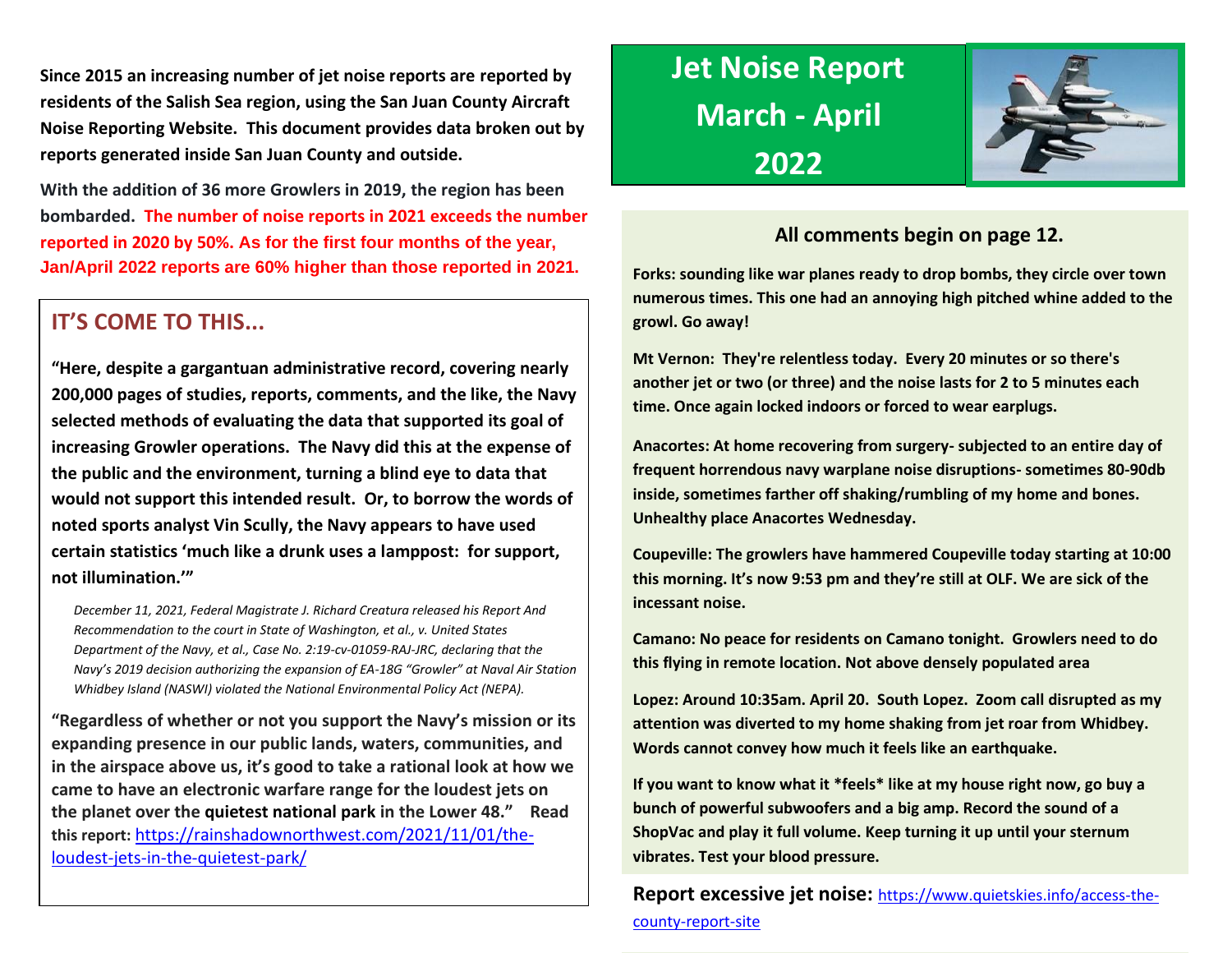**Listen to the jet noise that we hear in our region:** 

[https://sounddefensea](https://sounddefensealliance.org/growler-videos-audio/) [lliance.org/growler](https://sounddefensealliance.org/growler-videos-audio/)[videos-audio/](https://sounddefensealliance.org/growler-videos-audio/)

**The Navy dismisses noise data: [https://f4be68e4-](https://f4be68e4-2f42-4ce8-b4c0-6fb1e95c8ac6.filesusr.com/ugd/f9226a_2de6debbab2a4dfd822451c6f6a3a75b.pdf) [2f42-4ce8-b4c0-](https://f4be68e4-2f42-4ce8-b4c0-6fb1e95c8ac6.filesusr.com/ugd/f9226a_2de6debbab2a4dfd822451c6f6a3a75b.pdf) [6fb1e95c8ac6.filesusr.](https://f4be68e4-2f42-4ce8-b4c0-6fb1e95c8ac6.filesusr.com/ugd/f9226a_2de6debbab2a4dfd822451c6f6a3a75b.pdf) [com/ugd/f9226a\\_2de](https://f4be68e4-2f42-4ce8-b4c0-6fb1e95c8ac6.filesusr.com/ugd/f9226a_2de6debbab2a4dfd822451c6f6a3a75b.pdf) [6debbab2a4dfd82245](https://f4be68e4-2f42-4ce8-b4c0-6fb1e95c8ac6.filesusr.com/ugd/f9226a_2de6debbab2a4dfd822451c6f6a3a75b.pdf) [1c6f6a3a75b.pdf](https://f4be68e4-2f42-4ce8-b4c0-6fb1e95c8ac6.filesusr.com/ugd/f9226a_2de6debbab2a4dfd822451c6f6a3a75b.pdf)**

# **INSIDE THIS REPORT:**

- **Annual Comparisons**
- **Monthly Comparisons**
- **Reports by Type of Noise**
- **Reports by Day**
- **Noise by Time of Day**
- **Map of Report Locations**
- **Comments submitted with each report, revealing human impacts**

The San Juan County Aircraft Noise Reporting website was approved in 2014 by the County Council for people to have a reliable place for recording their reports and comments. Data reports began in 2015.

[gis.sanjuanco.com/aircraft-noise-reporting](https://gis.sanjuanco.com/aircraft-noise-reporting)

In October, 2019, permission was given for people outside of San Juan County to use this noise reporting website. We are seeing an increasing number of reports from the wider region. This report is compiled by Quiet Skies:

<https://www.quietskies.info/>

Join our Mailing List. Contact Quiet Skies

[QuietSkiesSanJuan@gmail.com](mailto:QuietSkiesSanJuan@gmail.com)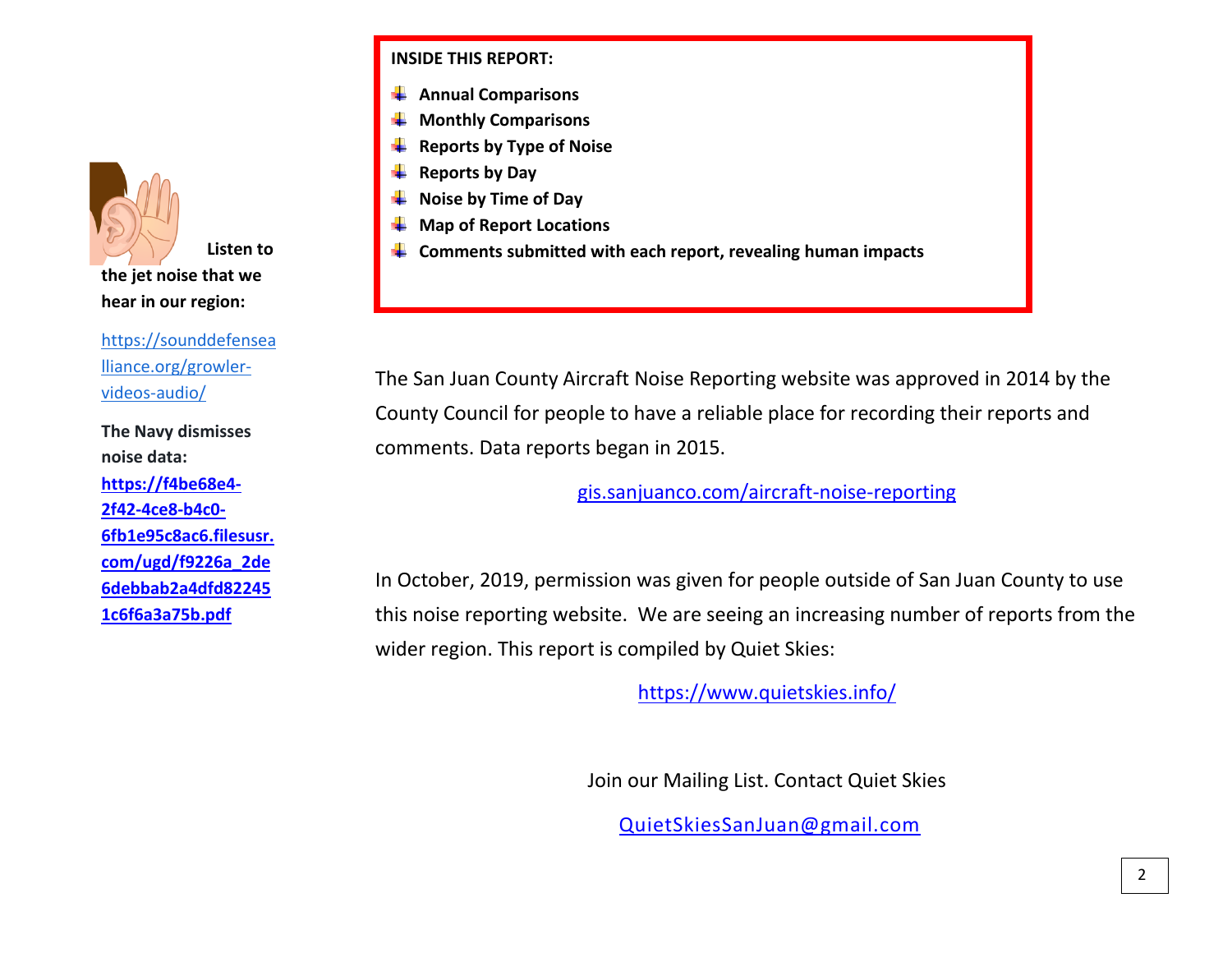

This chart provides some background to the history of noise reporting.

Jet noise reporting began in 2014 when San Juan County implemented a website for reporting jet noise. Data collection began in 2015. In the Fall, 2019, access was expanded to people outside of San Juan County enabling them to enter jet noise reports with the result that the number of noise reports is increasing, as has the number of aircraft at NASWI. This chart provides the simple totals of all noise reports in the database since 2015 through 2021.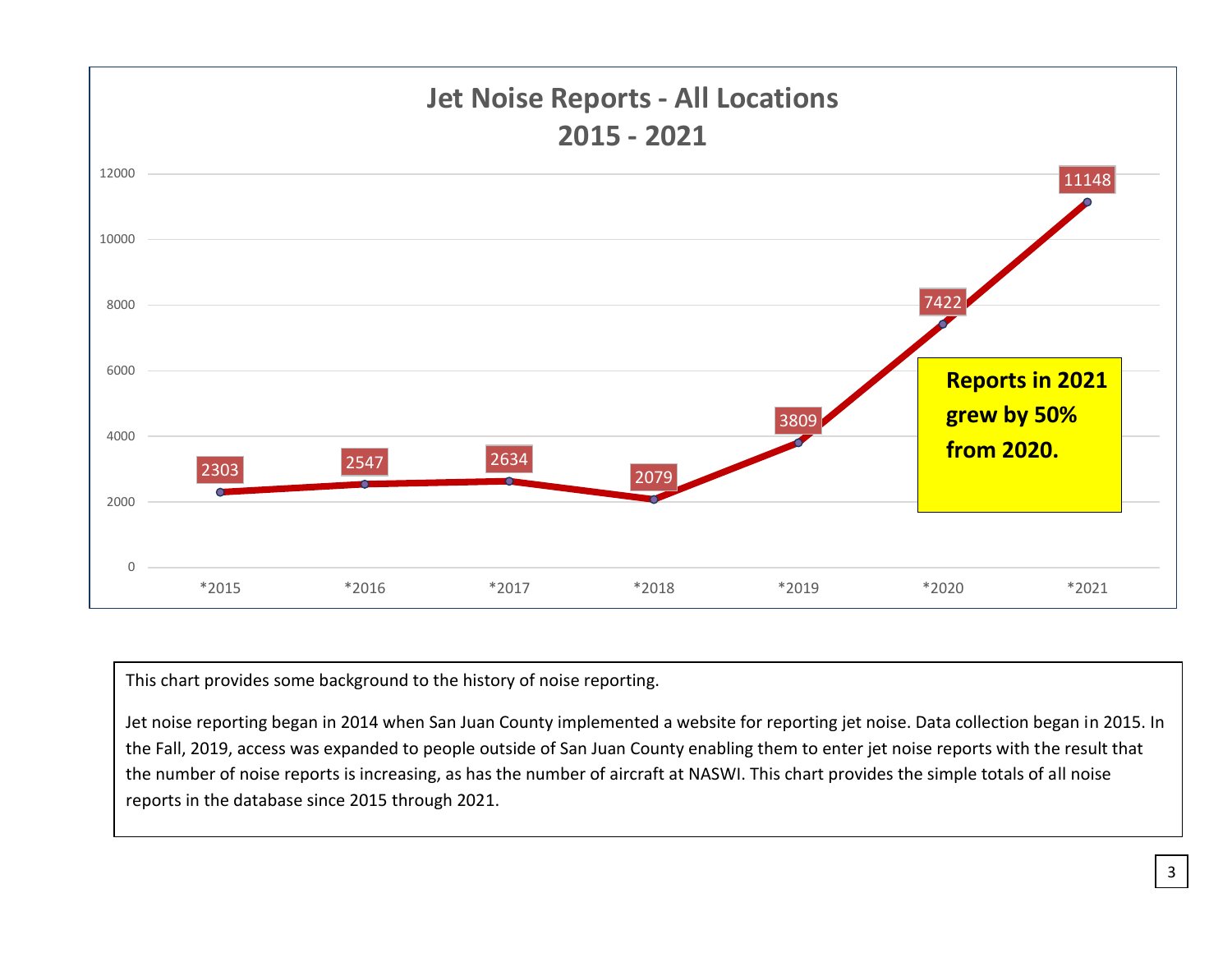

**In 2019 the noise report website expanded beyond San Juan County. With difference in flight paths and population it's not surprising that communities such as Whidbey Island are making more noise reports than San Juan County. The maps on pages 10 and 11 indicate the impact of the Growlers is felt throughout the islands.**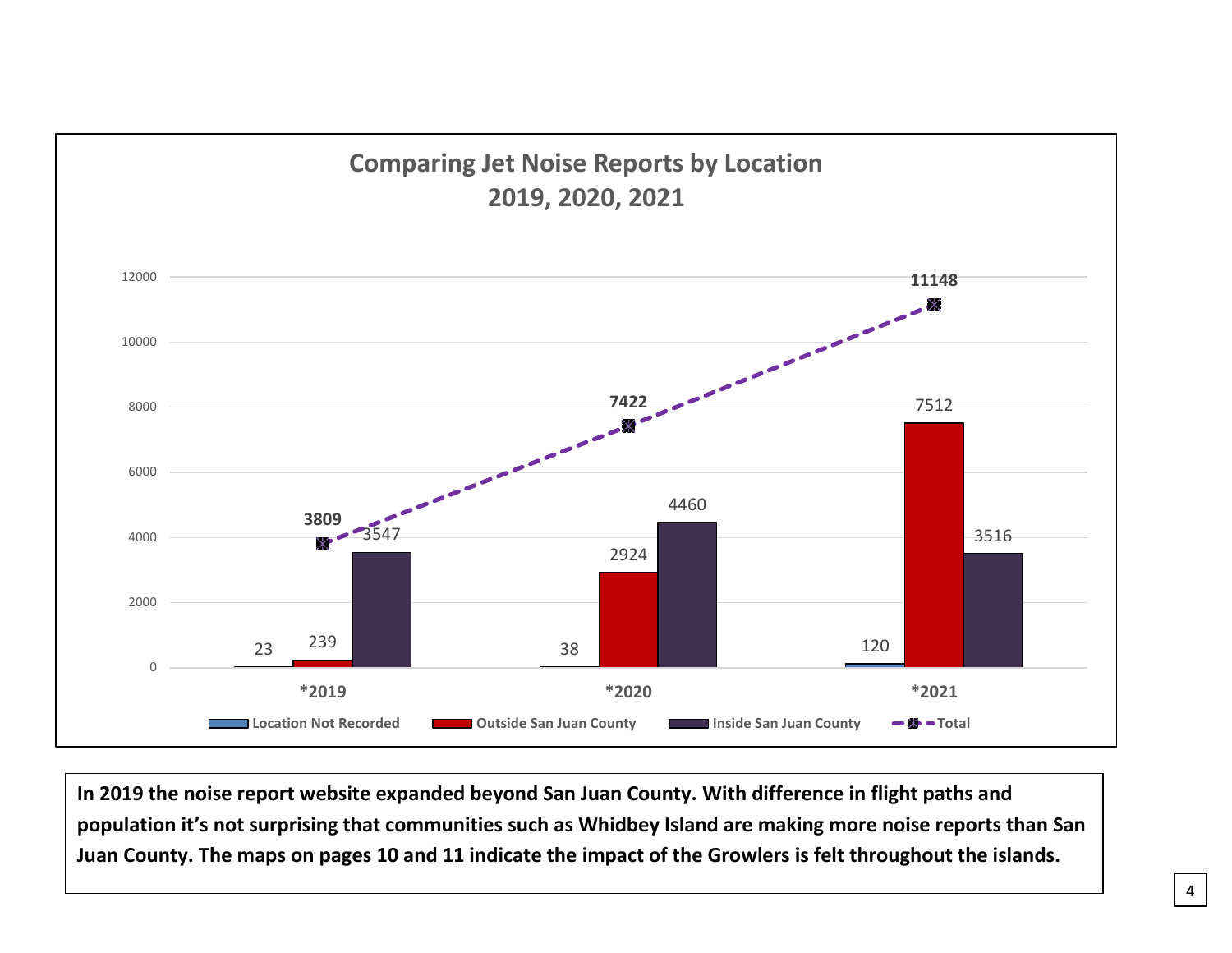

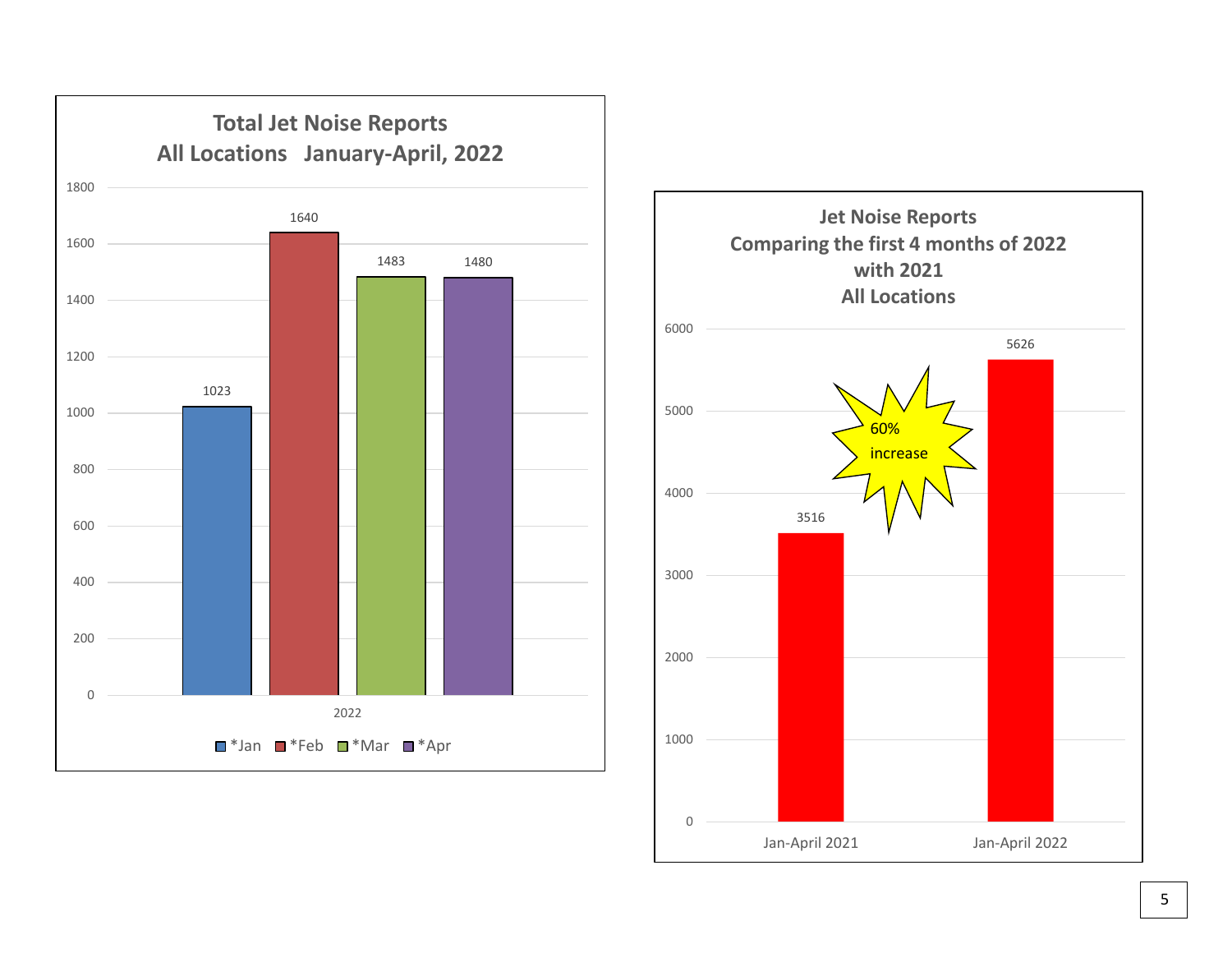

**In 2019 the noise report website expanded beyond San Juan County. With difference in flight paths and population it's not surprising that communities such as Whidbey Island are making more noise reports than San Juan County. The maps on pages 10 and 11 indicate the impact of the Growlers is felt throughout the islands.**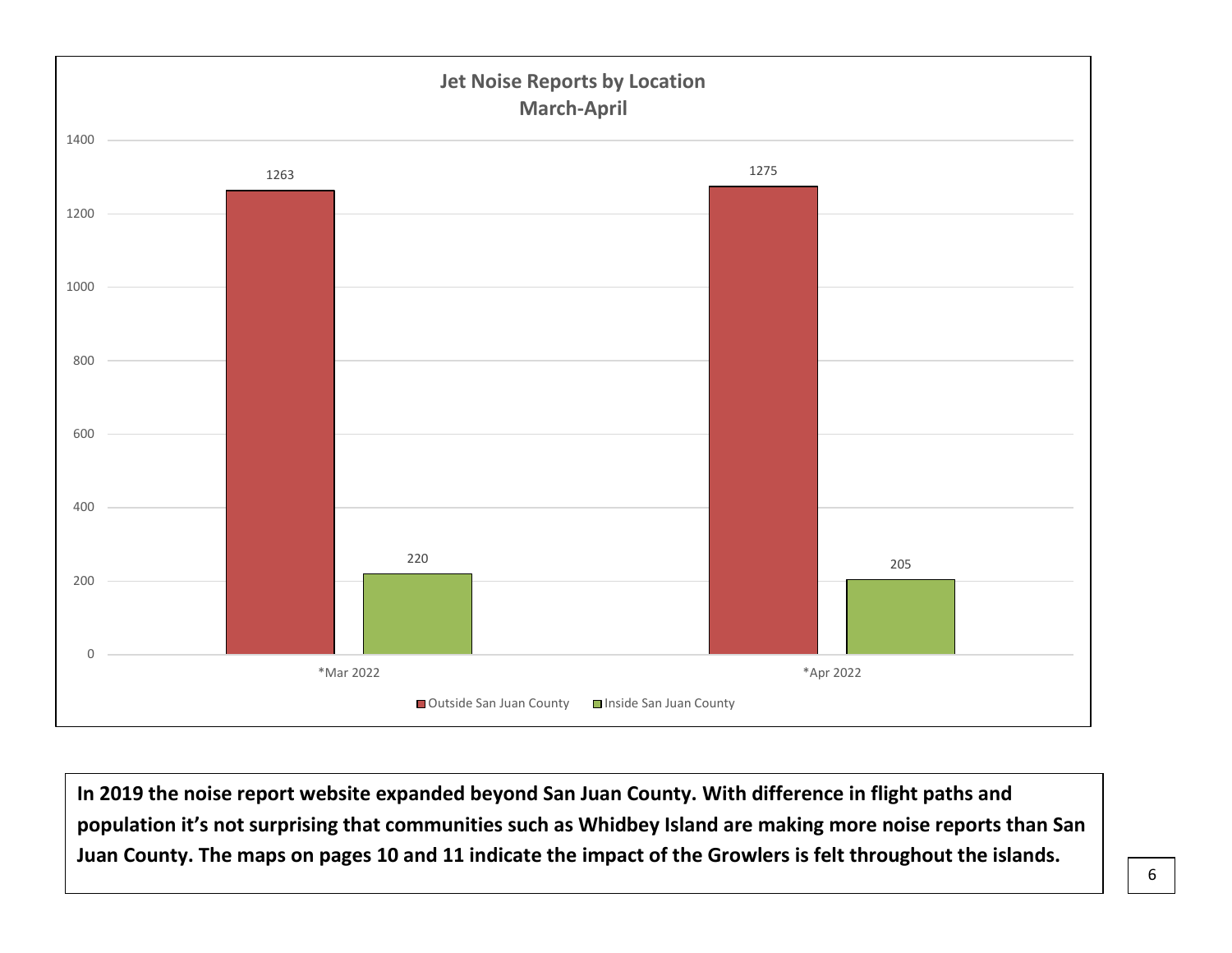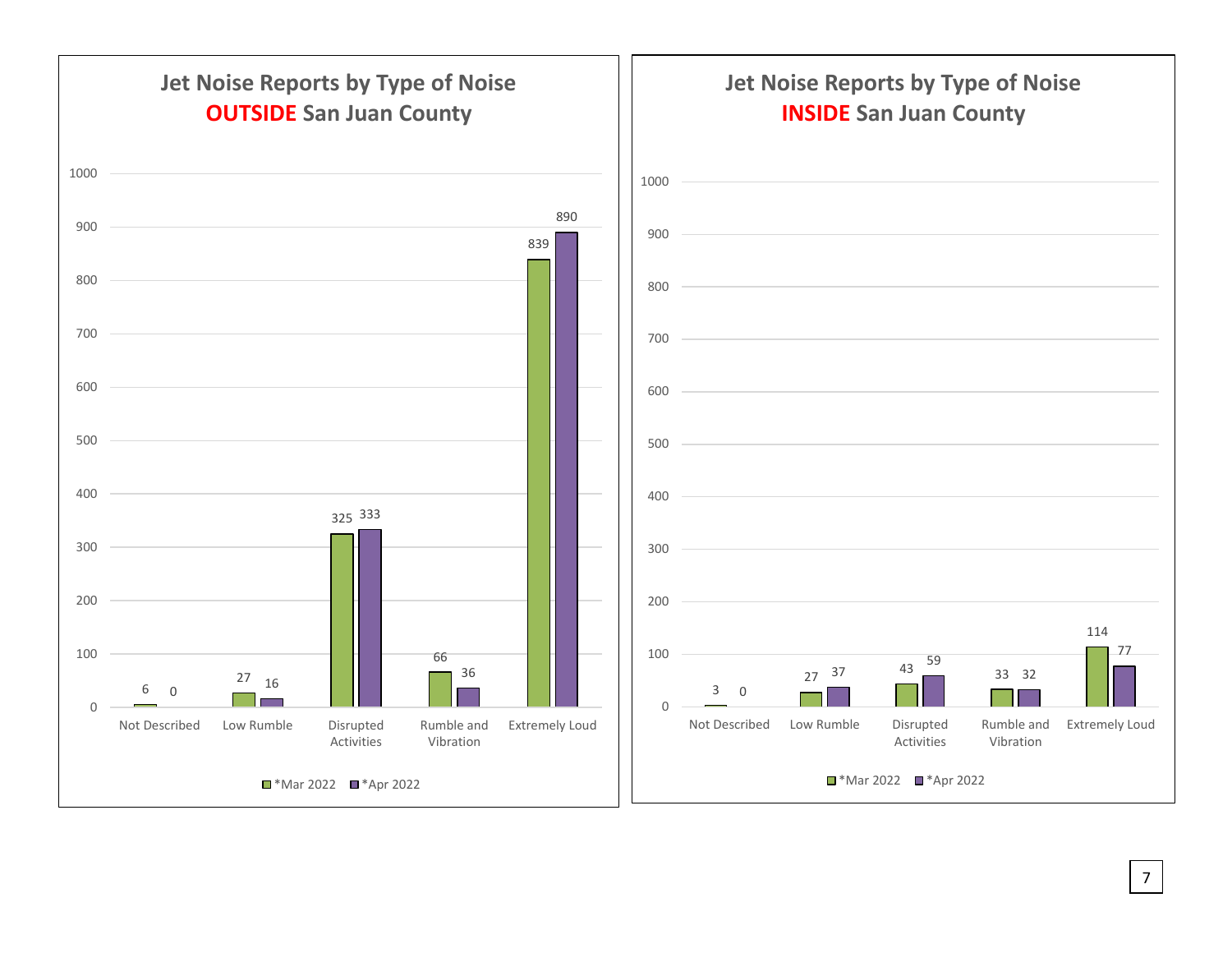

**Note the variation in noise experienced by month, day and location. The Navy persists in using "annual noise averaging," significantly underestimating the impact of jet noise. There is no "average" noise felt by residents in this region. The noise is variable and unpredictable.**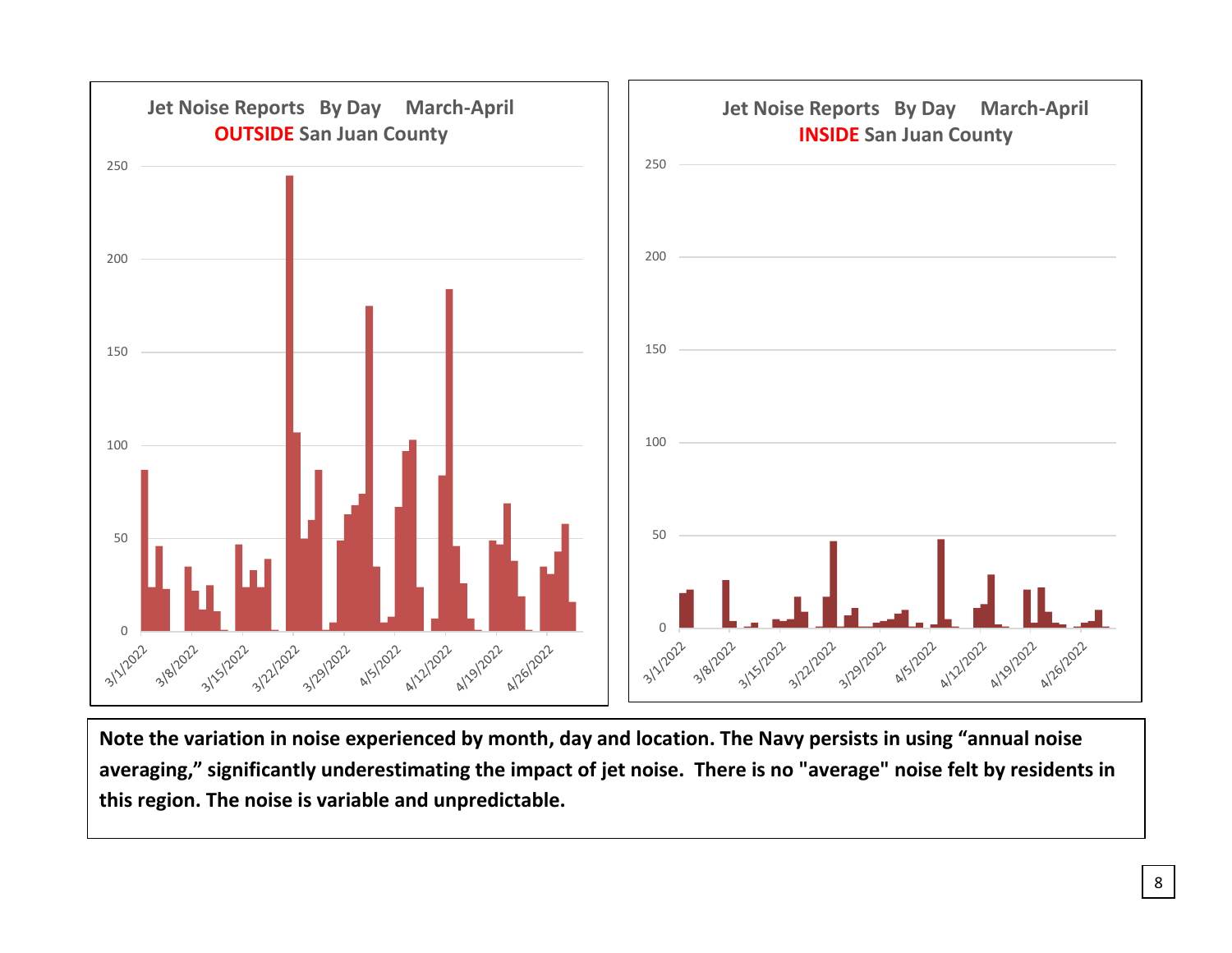

**For example, submissions that report noise 11:00 am through 11:59am are clustered in the 11 o'clock hour.** 

**Note the variation in noise experienced during the day and night and in different locations. The Navy persists in using "annual noise averaging," significantly underestimating the impact of jet noise. There is no "average" noise felt by residents in this region. The noise is variable and unpredictable.**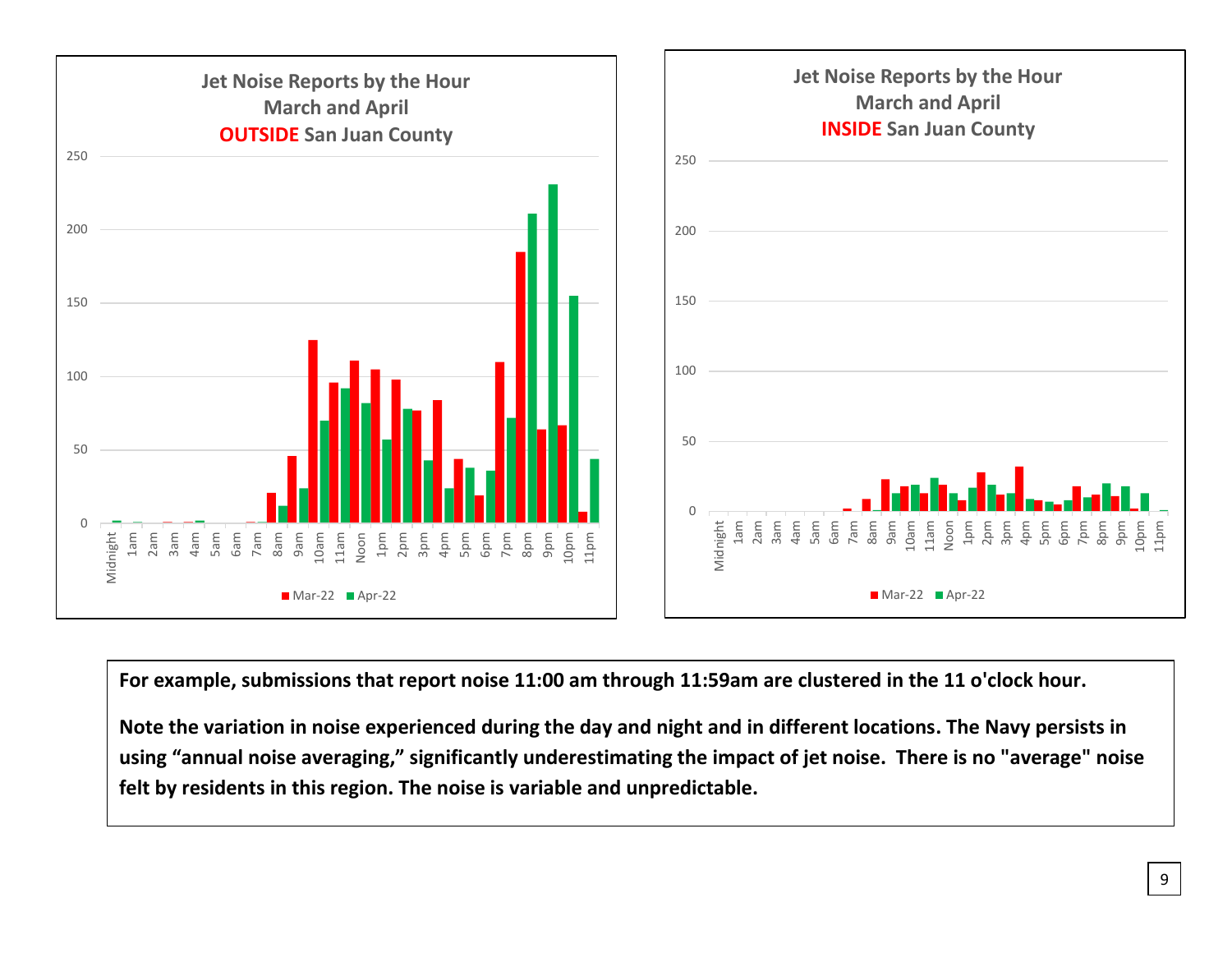**Referred to as the "dot map", this picture of the Aircraft Noise Reporting Map offers a view of noise reports in the region, for the period of August 2019-April 2022.** 

11 1/2 m

**This map is reduced to fit this page. Thus, the reproduction of the colored dots, which signify the locations of noise reports, visually minimizes the actual number of reports since the dots overlay other dots, often hundreds of them.** 

**This map represents 24,699 reports since August, 2019.**



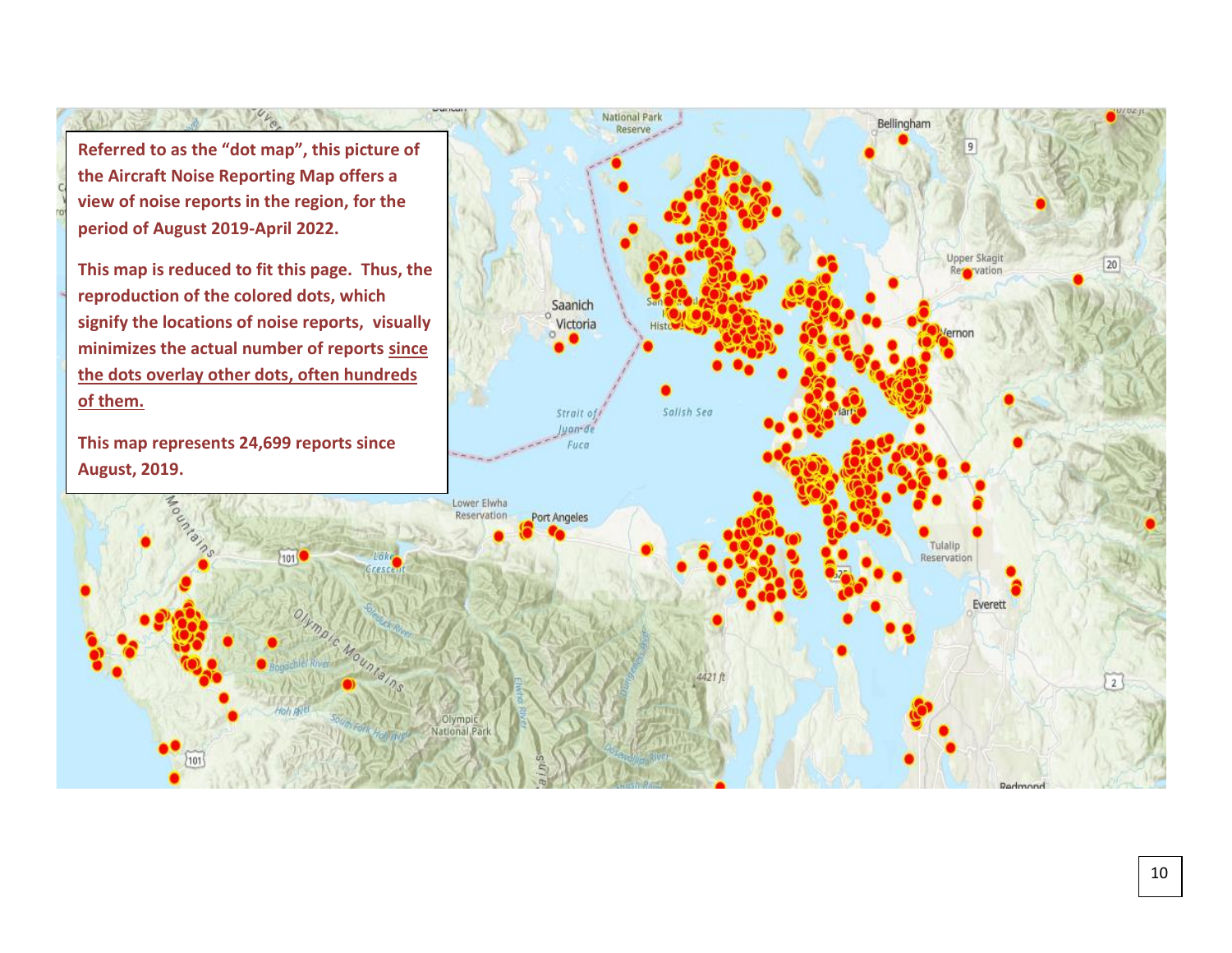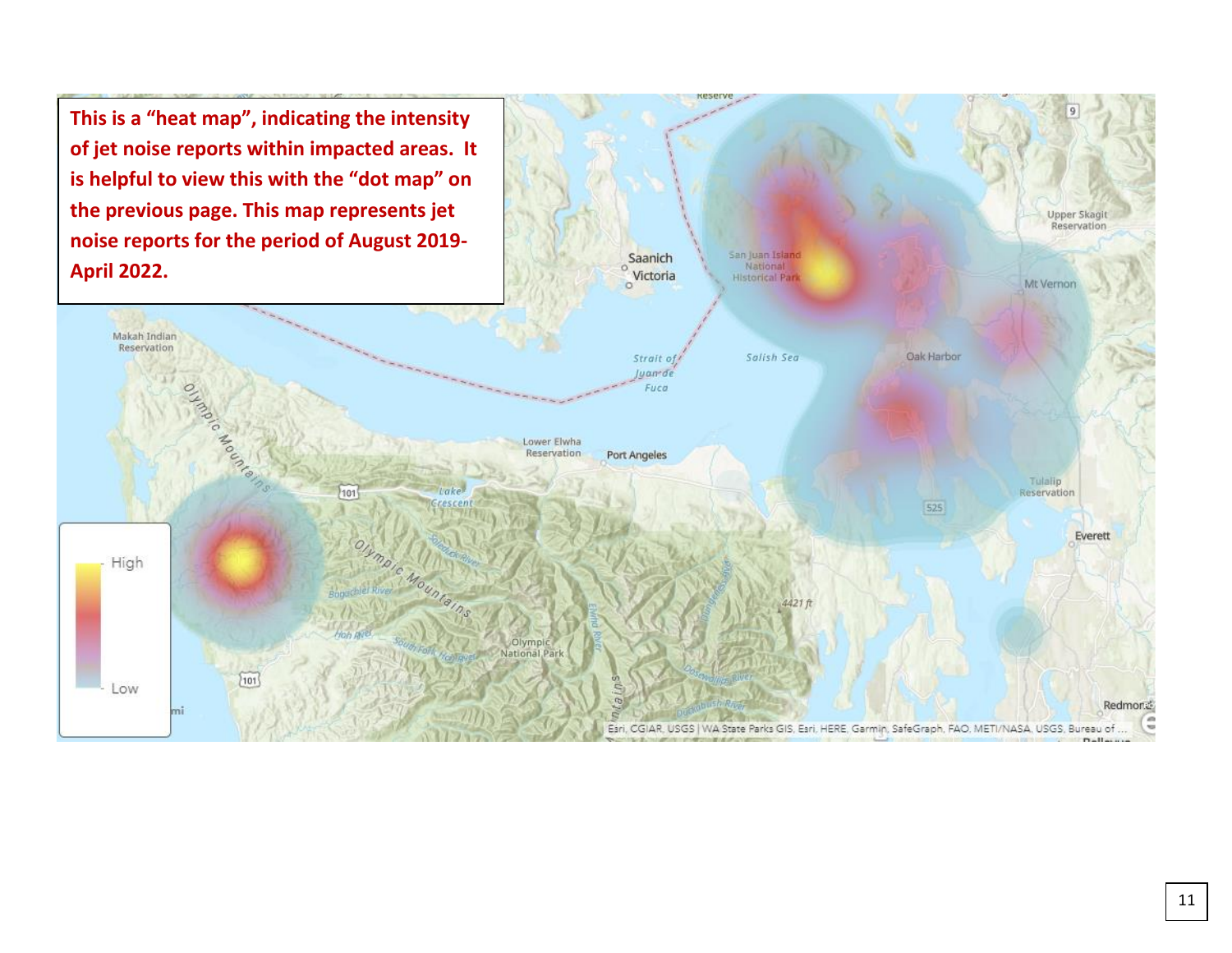# **NOTES:**

**Some reports indicate decibel level. Lawnmowers, for example, generally produce 90 dB. How would you like to have that running inside your home? Noise over 70 dB for a prolonged period of time is harmful to your ears and can cause permanent hearing damage. Noise over 120 dB can cause immediate harm to your ears.**

**Some of the people who submit a noise report also list their home address or phone number or e-mail. In this report, those personal identifiers are deleted/modified, as are expletives. Some reports do not include comments.**

**I put my rangefinder on one of them. They're flying at 450 ft directly above my house.**

**Jets have been flying for hours. It is constant and very loud. Ear plugs, noise canceling headphones and TV does not block it out. It is nearing 11:30 PM. How can we function like this? They are at war with the community.** 

**I'm crying. It's impossible to escape the noise— they're there when you wake up and will keep you up late at night. This isn't a pleasant life to live there's no respite from the stress from jet noise.** 

**Working at home while jets fly VERY low over the house, dB levels up to 95 in the house which means close to 120 outside. A phone call came in, it was difficult to hear even with earbuds. Imagine what it's like for outdoor workers & kids in school.**

**SE LOPEZ, APR 13, 2022, Wed: 3pm - 11pm. 8 hours of near constant screaming, roaring , blasting and shaking. Our homes are not places of refuge. The Navy and Murray and Larsen have committed our region to being a WAR TRAINING ZONE. Shame!**

**84db Nine reports over 80db today. This is my own government doing this. I can't believe it.**

**SE Lopez, 17 Mar 22, Thur: Startlingly LOUD ROARS - intermittent - all day - 8AM -5:43pm. 8am-75 decibels, 10:31am-82 dB, 10,52am -88.5 dB, 12 - 12:07pm 85 95 dB inside house., 4:37pm - 100+ decibels outside, More and more from 5:15 - 5:43pm. Hideous**

**My 6 month old can't take naps during the day when these pilots are flying directly over my house so close I can see the pilots. This is insane.**

**This is my worst experience in a campground ever. From morning to night the jets have been relentless. Nature is supposed to be peaceful**

**Sounds like the world is exploding to the south of us in Anacortes- near the ferry. Truly horrid sounds of navy warplanes. Thursday afternoon civilian abuse by the navy**

**I am a teacher. Loud constant noise = impossible to relax / sleep @ a reasonable hour. Quiet time in neighborhoods is 10 PM enforceable by county law. WHY is it legal for the military to disrupt the well-being of the people it is supposed to protect?**

**10:16am, 4/18. S Lopez. AGAIN. Disruptive loud rumbling jet noise from**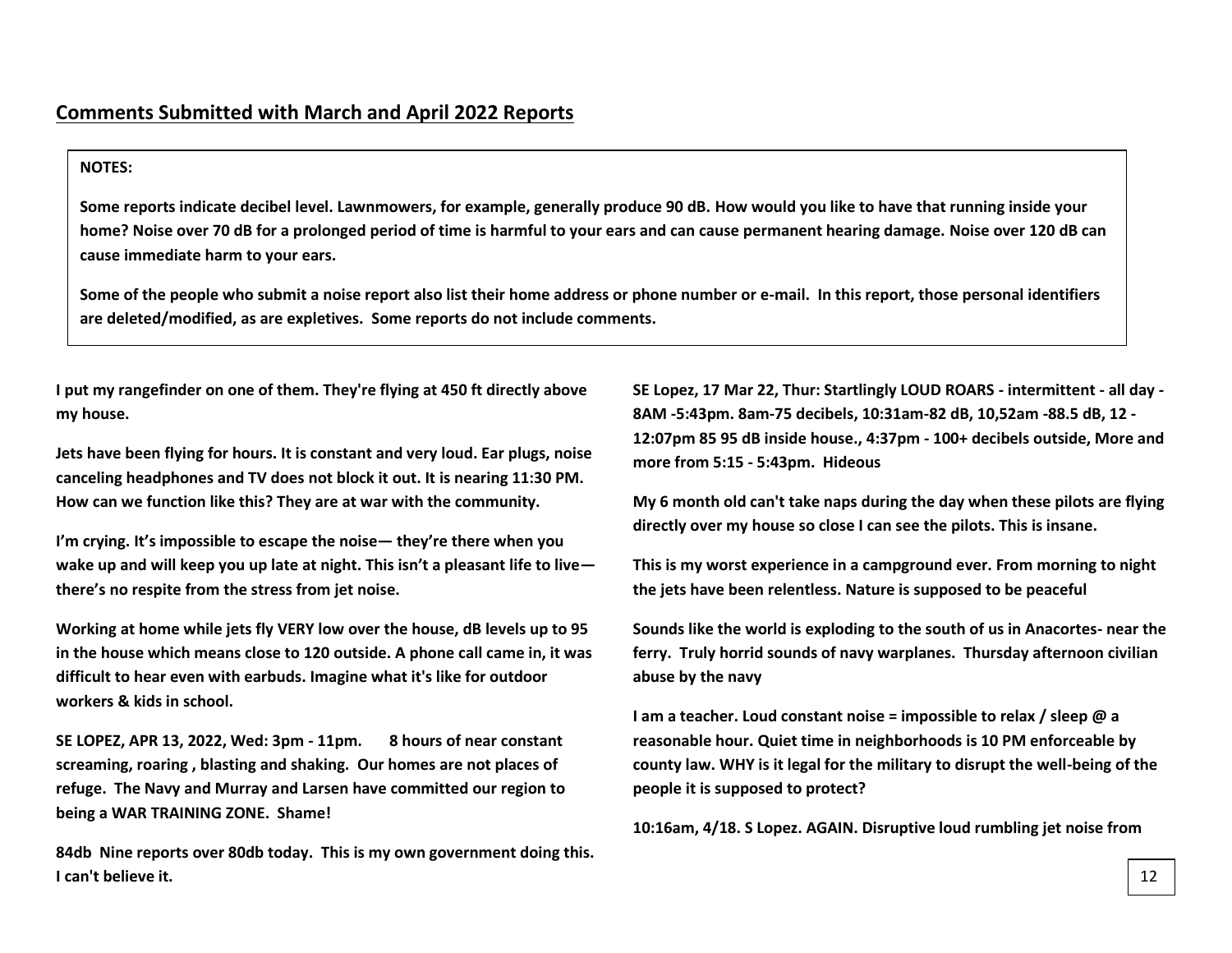**Whidbey. These loud jets are NOT RIGHT for a populated area. Legislators lack the guts to face this. Unable to do the right thing & move these jets where they are not disruptive.**

**Goes away, comes back, goes away, comes back, Goes away, comes back, goes away, comes back, Goes away, comes back, goes away, comes back, Goes away, comes back, goes away, comes back, Goes away, comes back, goes away, comes back.....**

#### **FULL AFTERBURNER SHAKING WALLS**

**Hoped to sleep in after yesterday's jet noise until 10 pm but alas. Massive take off noise 8:41 am. Again at 8:42. And 8:45. No end in sight for this. Decided we will be selling our beloved home. So much for peace and less stress. Anxiety, depression**

#### **Arrgh!**

**Doing full power games right overhead.** 

**It's dinner time and we have jets blasting us.** 

**STILL overhead, booming and shaking the house. Just.Go.Away!**

**I've been hearing the jets a frequently over Maxwelton Valley on Whidbey. It's concerning and causes a lot of anxiety because its not something I expected down here.**

**Forks - Third pass is less than 10 minutes…circling out and back in again. Directly overhead. Surely crossing into ONP!**

**Forks - Second loud pass this evening with rumbles and noise, but no after burner blast…yet. Been going on all day. Give us a break!**

**Forks area: Loud rumble clearly heard inside home while rain was pounding on the metal roof…rumble strong enough to wake dog with agitation** 

**This has this woke me up a while ago and is continuing** 

**Unfortunate to hear the growlers flying over while on a peaceful walk with grandkids. Obviously no where near oak harbor where they are based.**

**Loud. Expect another at least one at 11:30 pm; comes every night and wakes me up**

**Unsettling to hear the jets on South Whidbey more and more often. The noise lasts for a good minute and leaves me feeling anxious each time.**

**enough is enough. last night, the night before, and now during the day ...**

**Two, from opposite directions and altitudes.**

**Probable Growler noise is keeping me up, preventing me from sleeping.**

**Persistent loud roar impedes ability to concentrate, have peace and quiet after work.**

#### **Woke me up**

**Second night flying on East side of OLF. Very loud. Flew until after 11:30 last night and expecting the same or worse tonight. It is intolerable. Keeps people ups and we can not sleep. It affects work, school, sleep and our grand babies.** 

**Loud rumble of jets. W not to go do home school sci nice class outside. Canceled and came back in, can't stay focused** 

**Just getting started on some important meeting expensive training on zoom and jets flying over. Hard to hear and hard to focus.** 

**Jet just flew over and actually woke up the babies that were sleeping.** 

**Air craft so low I could see every detail of the undercarriage. It's Sunday, not supposed to be flying. Needs to be documented. So low looks like it could try to land next door and the field it lands at is miles away at Oak Harbor.** 

**Sixth week in a row. My friend is moving to the coasts. Her text yesterday was, they (the jets) are so loud today, I won't miss the jets.**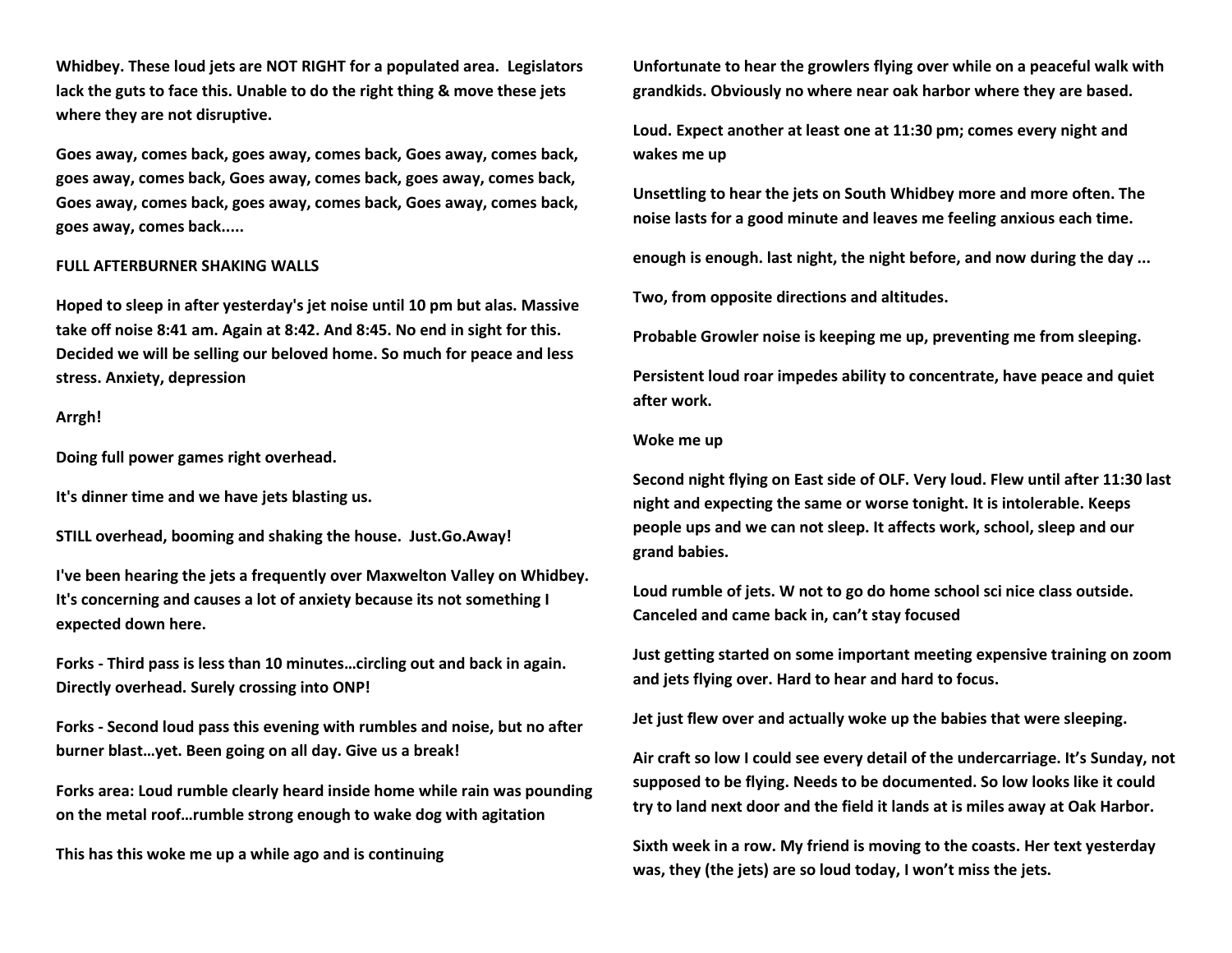# **Very loud flight**

**Two jets flew directly over my house. They were higher but still loud. It is Saturday, not supposed to be flying.** 

**I hate to pin a noise complaint on the edge of potential war but it is so bad. In addition, the concerns attack in a very populated area because the jets and Navy are based there. This is not the place for so many reasons.** 

**Unable to concentrate to read inside my home.**

**So loud and disruptive to life on camano island. They need to find remote location for these noisy growlers** 

**I'm trying to enjoy a quiet evening at home. You're wrecking it.**

**People are trying to relax in their homes. Please stop.**

**"Too loud and too late. Let those poor pilots get some sleep, not to mention the rest of us.**

**Please send the Growlers to Ukraine where they can do some good. They're extremely annoying and in fact illegal here.**

**People are trying to live here. Get the growlers out of here** 

**Is this ever going to stop. My ears are ringing** 

**Shook windows**

**Stop the torcher. These damn growlers need to go to less populated area**

**God how can this level of noise being unleashed on residential area by the growlers even be legal.** 

**Touch and go landing noise is unbearable. The noise inside my house is terrible .** 

**This torture of Americans in there homes has got to stop. Find a remote location to fly these noisy jets**

**Growlers doing what they do best - making noise**

**Growlers tearing up the peace.** 

**Stop the noise!**

**Way too loud for residential area. Need a remote location for the growlers** 

**Very loud and painful to the ears. Get the growlers out of this residential area.**

**It is reverberating through my house and my body like being at a rock concert. But this is just painful. How can they keep doing this?**

**Get the damn noisy growlers away from my home**

**I can't even leave my house this is so loud.**

**Get the God damn growlers out of here. So loud and painful**

**Growlers making life below hell on earth**

**Another noisy morning with growlers flying**

**Growlers tearing up the sky and the eardrums of everyone below** 

**Ear shattering fly over**

**Hell comes to our house in the form of growlers. Not sure they could have designed a noisier airplane if they tried**

**Geez the growlers are delivering a high volume deafening beating to residents below.** 

**Growler noise ruining another day.** 

**Forks - sounding like war planes ready to drop bombs, they circle over town numerous times. This one had an annoying high pitched whine added to the growl. Go away!**

**Stop the madness. Flying growlers above residential homes is torcher.**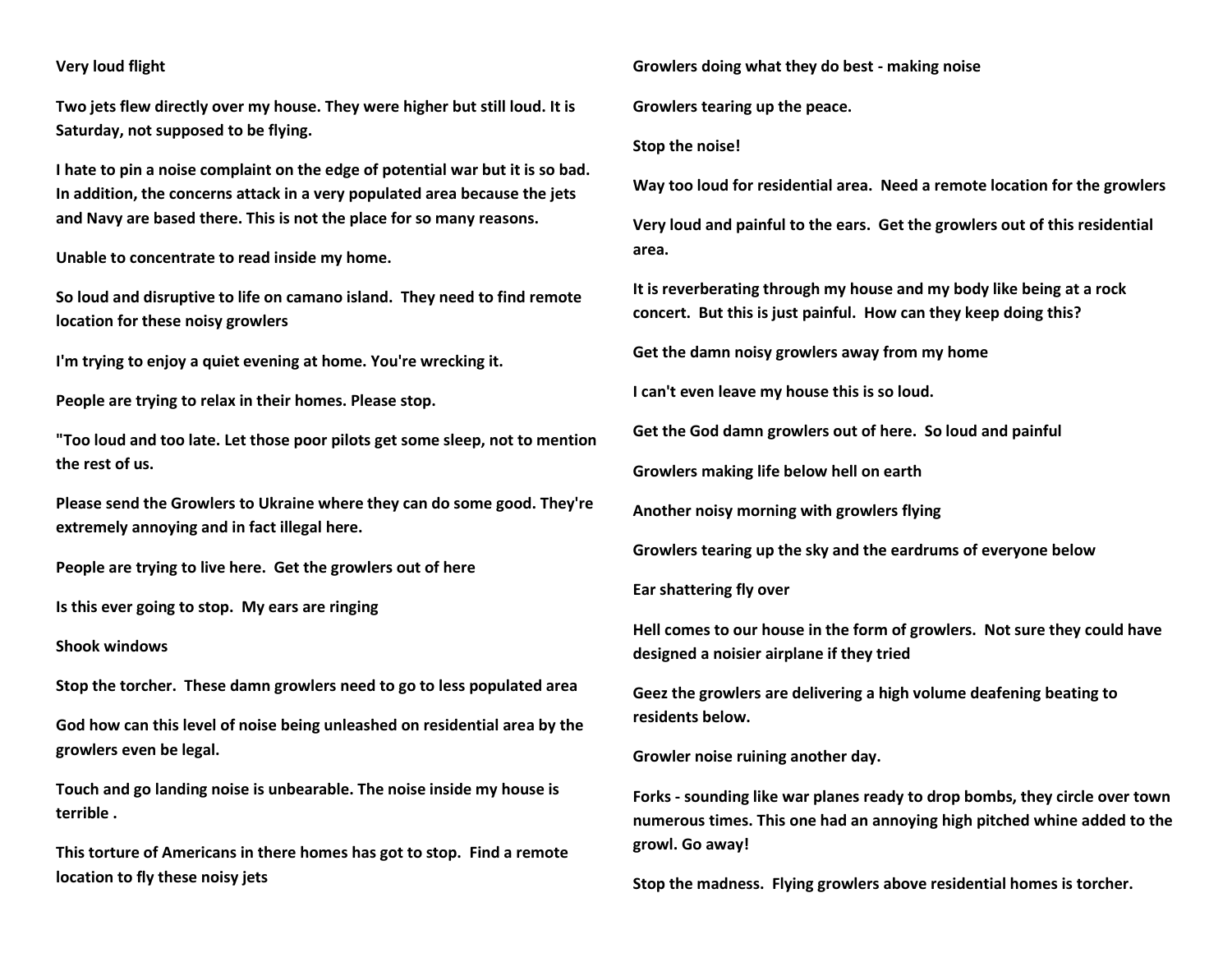**Damn loud growlers need a new place to fly. Water boarding Americans from the air**

**Wow very loud growler going overhead**

**This is total madness. Get the damn growlers out of here. How about sending them to el centro which is not a densely populated area. Perfect**

**Damn loud growlers. Get them the hell out of here**

**Growler noise ruining another day for those living here**

**Another day in growler hell starting off with noisy flyby**

**Growlers flying much of the evening making noise the disturbs life below**

**80db And it's only 1:30.** 

**80db This was the 18th flight I bothered to measure. For God's sake stop it.**

**81db Oh well, less in taxes will be good.**

**81db Same garden, same noise.**

**82db Filing with the assessor to get my taxes lowered because the jet noise has lowered my property value.**

**86db Hit the afterburners at the mountains. Roger.**

**86db I can't even keep up. Here comes some more.**

**77db And more.**

**79db All day. All day. All day. I may lose it.**

**79db Oh, here come some more.**

**79db This is my 10th report. And I just wrote my first letter to my senator.**

**80db Im just trying to do some quite gardening. But no.** 

**81db Its going to be a loud day.**

**Two aircraft. Sucks.**

**When the hell is this growler noise going to stop. We have taken all we can of this torture** 

**It was such a nice evening until the growlers started making ear shattering noise**

**It's after 11pm on a Wednesday and the jets are still divebombing Coupeville.** 

**Growler flying by - really loud and painful to the ears**

**Another ear shattering growler flyby.** 

**Loud and deafening growlers** 

**It was such a peaceful evening and then the growlers showed up and blasted us with jet noise**

**Growlers doing what they do best. Making unbelievable noise and distress to those trying to live below**

**No peace for residents on Camano tonight. Growlers need to do this flying in remote location. Not above densely populated area**

**Thunder? No growlers shattering the peace**

**I am a teacher, can't relax or sleep b/c of constant loud noise. It is 11:41 PM and it is illegal to make excessive noise after 10 PM in all neighborhoods . The military is disrupting the well-being of those us use who pay them through our taxes!!!**

**"The Sound of Freedom" is not jet noise but the total cessation of jet noise which will preserve the pastoral setting where we live.**

**"Another example of the mindless application of military authoritarianism by destroying the quality of life with excessive Growler jet noise of the inhabitants living on the ground.**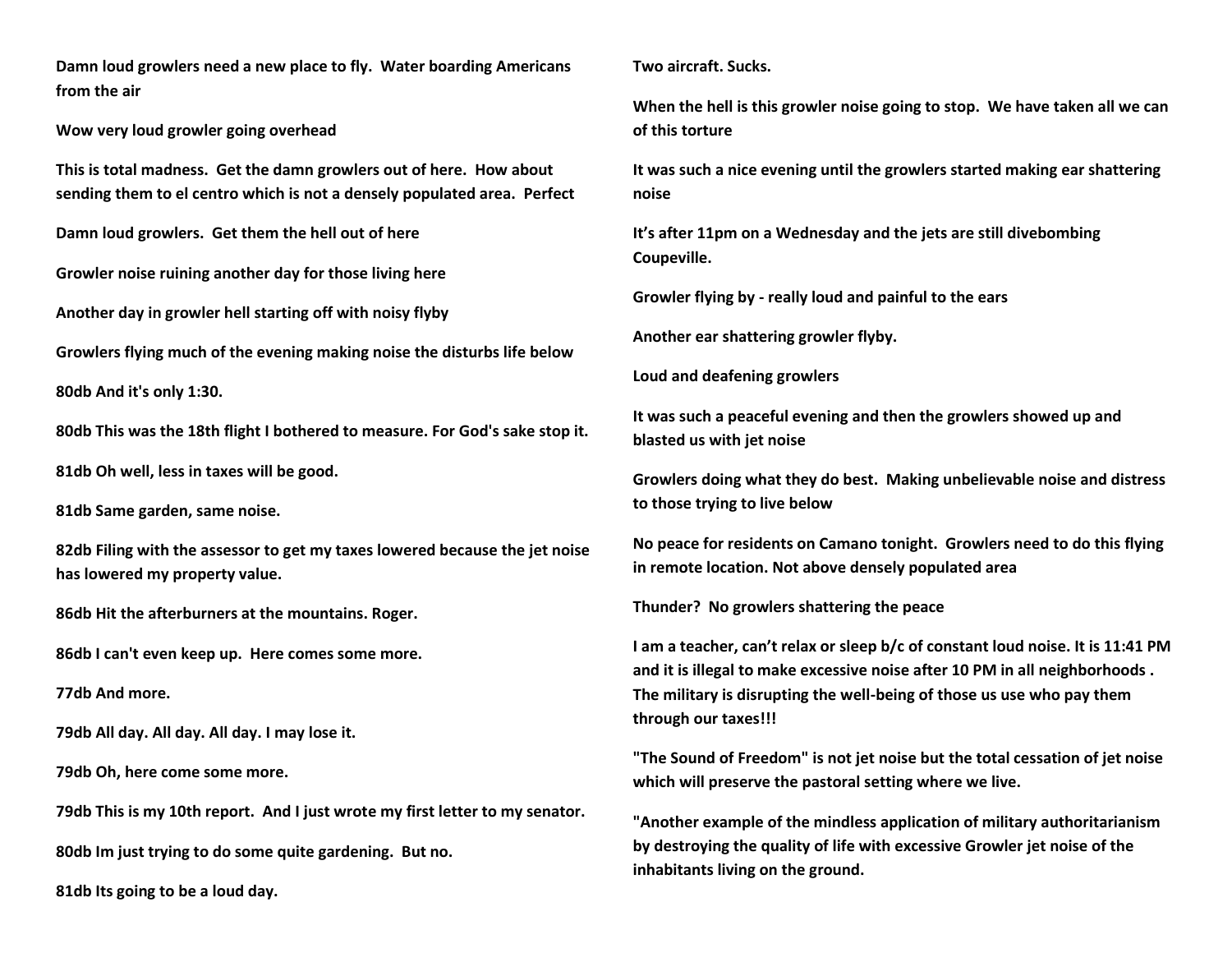**Extremely intolerably loud. NAS Whidbey with your Growler jet noise you use inappropriate destructive force on the civilian population.**

**Get your garbage Growler jets out and the noise and toxins of my living space! Stop flying near OLF Coupeville!**

**NAS Whidbey please explain your duplicity and convoluted thinking about how are you are protecting us?**

**NAS Whidbey with their Growler jets continues to engage in a too-loud noise that is an extension of their military authoritarian rationalizations that it is ok to destroy the quality of life on the ground and deny us access to our property!**

**NAS Whidbey with their Growler jets continues to engage in a too-loud noise that is an extension of their military authoritarian rationalizations that it is ok to destroy the quality of life on the ground and deny us access to our property!**

**NAS Whidbey with their Growler jets continues to engage in a too-loud noise that is an extension of their military authoritarian rationalizations that it is ok to destroy the quality of life on the ground and deny us access to our property!** 

**NAS Whidbey with your Growler jet noise you use inappropriate destructive force on the civilian population.**

**NAS Whidbey, with your Growler jets, please stop destroying the quality of life where we live with their noise and our ability to access our property!**

**NAS Whidbey, you have a moral obligation to the community to stop your Growler noise destruction flights; & respond to emails that we send you regarding the cessation of the harmful effects of this noise.** 

**Please stop your Growler jet acoustic degradation of the music in our zoom meeting!.**

**STOP FLYING HERE AT NIGHT! STOP YOUR INCESSANT FLYING NEAR OLF COUPEVILLE!**

**Stop flying here. Stop stressing us out with your jet noise. Get the hell out of the OLF Coupeville area! Stop destroying our quality of life.**

**"Stop flying near OLF Coupeville. Listen to this instead:**

**https://www.youtube.com/watch?v=6mkQnbgeROY**

# **STOP, STOP FLYING AT THIS TIME OF THE NIGHT. STOP USING OLF COUPEVILLE! STOP DISTURBING THE PEACE!**

**The Growler jets with their noise destroy the pastoral quality of life. The Navy has aligned with the worldwide culture of lies where the TRUTH MEANS NOTHING. We see here an absolute inversion of values, where the human being represents nothing.**

**The Navy should remain aware that the Growler jets with their noise everywhere they fly destroy the quality of life in the Salish Sea Puget Sound region. Your flights deny us access to our property.**

**The Salish Sea Puget Sound region is a pastoral area and not a war zone that is to be destroyed by the unthinking military mind that is bereft of sensitivity to the divine spiritual essence of the place we live.**

**Geez so damn loud. Get these jets out of here to a more remote location.** 

**It was such a peaceful morning until the growlers showed up with their overwhelming noise**

**Growlers making life impossible below**

**That amount of noise in a residential area is pure torcher to those below. Get the damn Growlers out of here. They should do this noisy flying in remote location not above the heads of Americans just trying to live their lives.**

**What major disturbance to our lives these Growlers cause. Extremely noisy and no where to hide from it below.** 

**Growlers tearing up the sky and damaging eardrums of everyone below**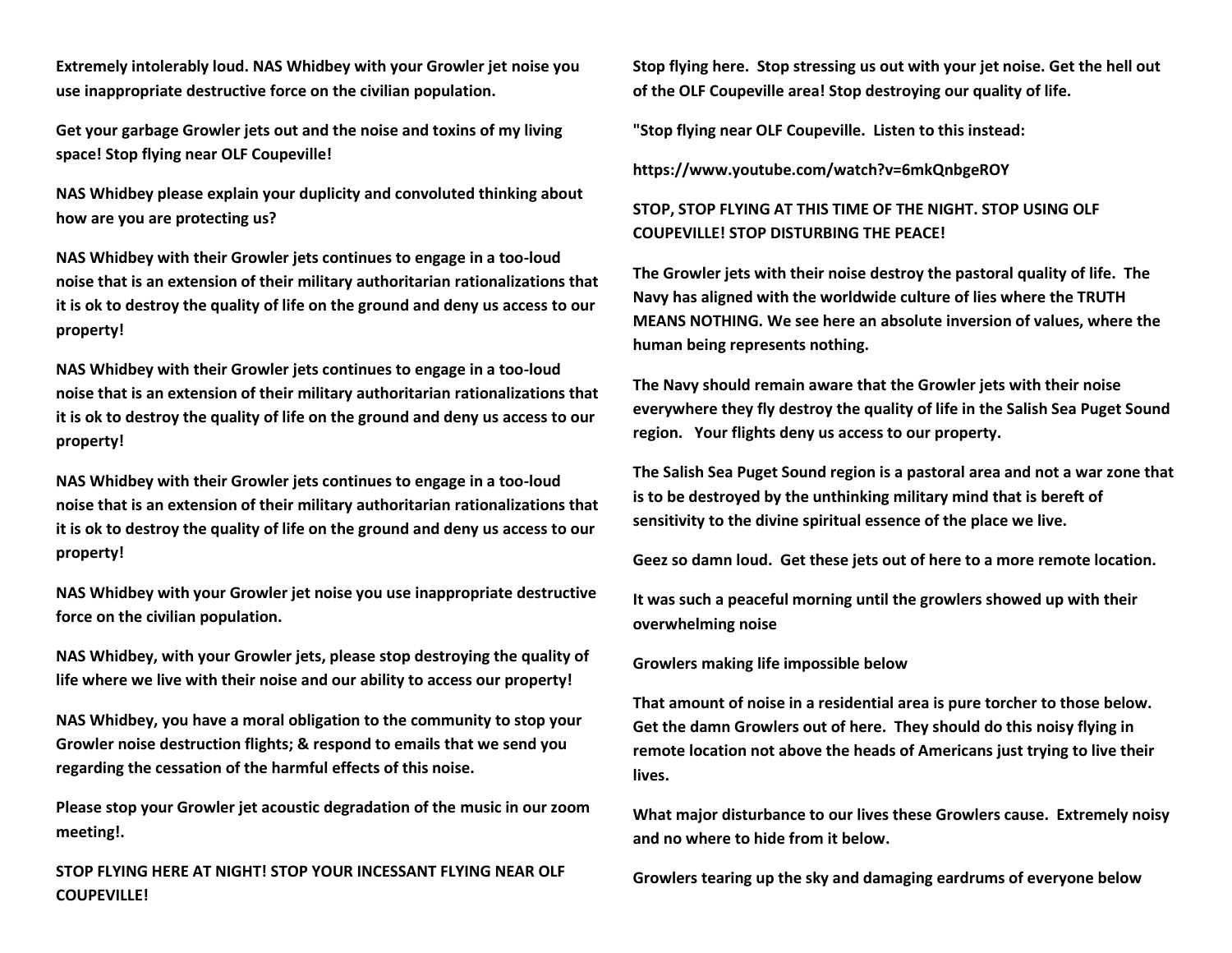# **Wow that was loud. Get the noisy growlers out of here**

**"When is the ear drum beating going to stop. Damn Growlers are in residential area when there are so many unpopulated areas they could be doing this training.** 

**They are flying way out of their lane right over Camano vs. up the center of Saratoga Passage where there is some distance between these noise making growlers and the Americans below. Get the hell out of here.**

#### **Loud growler flyby**

**Overflights and landing practice began mid-afternoon and continued until 4:45. Anticipating MORE of the same all evening! Decibel meter peaked at 89dB during overflight. Sustained average dB logged at 77dB during landing practice.** 

**Very loud flyby disrupting the entire area.**

**God I am just trying to live my life and the growlers are driving me crazy. Get them the hell out of here**

**Growlers making life impossible for residents below.** 

**Growler overflights ALL day long. Now extending into the evening hours for the second consecutive night! They flew until nearly midnight last night.**

**Very loud and nerve shattering growler flights near my house. Get them the hell out of here!!!!!**

**Growlers making noise ruining another day**

**Making more noise than one would think possible for such a small jet**

**Growlers making a hell of a lot of noise starting they engines. Not even flying yet but that is coming I can tell**

**Low overflights that are shockingly loud. One right after another. SE to NW**

**Landing practice noise!**

**Landing practice ...**

**Off and on all morning the Growlers have conducted low overflights.**

**Heard loudly in the house.**

#### **Flying over again!**

**Flew from 7:45 to 10. Non stop- except 2 15 minute breaks. Had to turn volume of TV up to hear it. This from 4 plus miles away where they are actually flying. Ridiculous!**

**When is the punishment from above going to stop. The Growler noise is really unbelievable. Move those jets to remote location and fly without impact. Or fix the jets so they don't cause such devastating impact.**

**Another blistering ear shattering landing practice and low level fly by to really deafening everyone trying to live here**

**The assault on the eardrums begins. Looks like they will be flying out of both Ault and OLF all this week. A double header of growler noise coming our way.**

**Exceedingly LOUD! Landing practice began at sunset with Growlers swinging out over Saratoga Passage as they loop. Well outside their MOA boundaries.**

**"Landing noise uninterrupted since late afternoon. It continues at present 10:00PM**

**Outrageous to inflict on our citizens."**

**Just going to bed- jets have started up again. Flying off and on since 7:45. Will be hard to go to sleep with the random roar of the engines heard inside my home 4+ miles from where they fly.**

**Multiple Growlers circling in landing practice. Very loud and UNINTERRUPTED noise!**

**Could hear TV as it passed over.**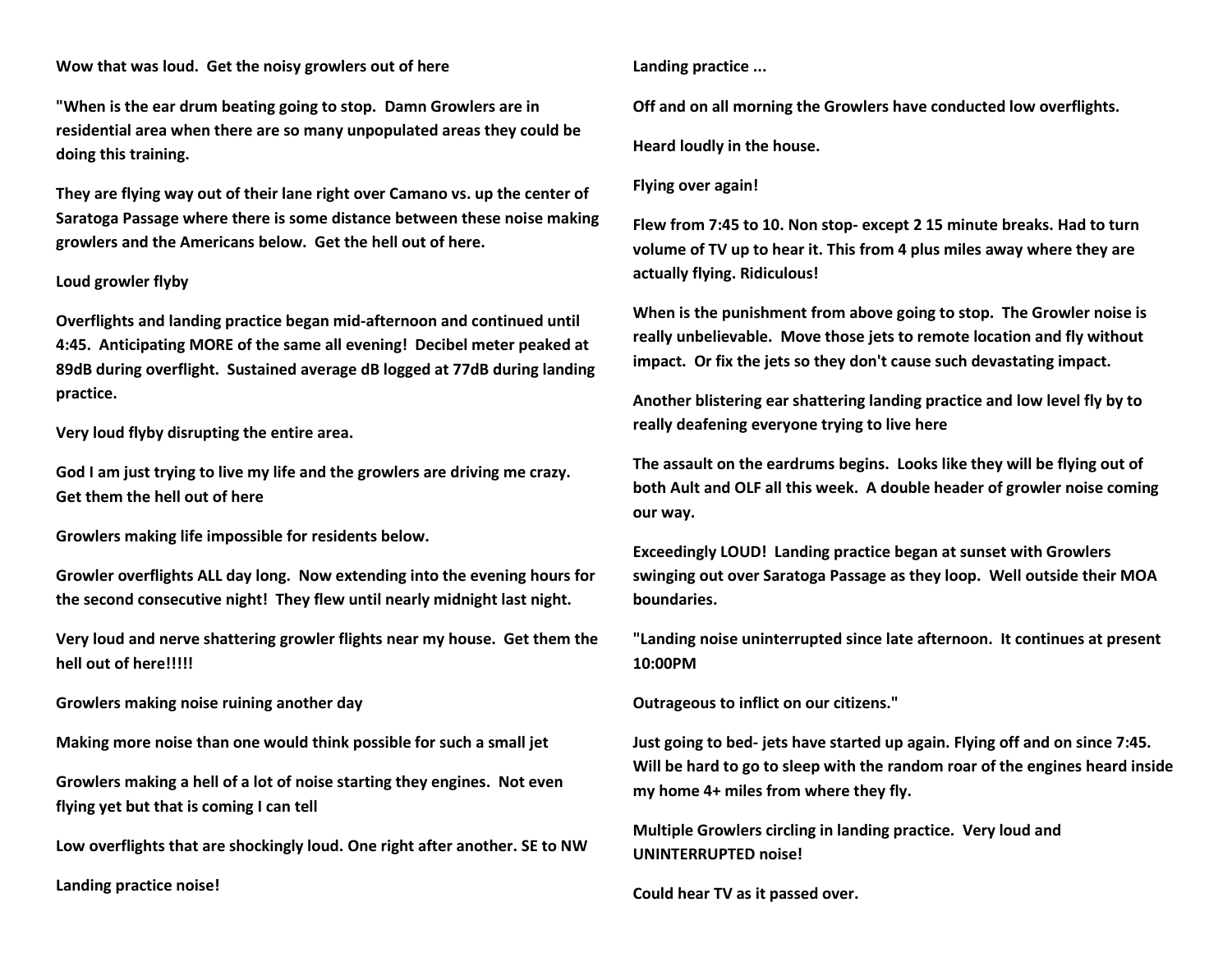**Another group going over!**

**Disrupted walk- hard to converse.**

**Growlers making a lot of noise ending any hope of a peaceful day at home.**

**Ridiculous- hard to enjoy the outdoors.**

**Multiple passes once again ruined the day. How is it possible that so many rules/laws put into place to protect Americans, can just be ignored and exemptions given???**

**Too much noise!!!**

**Government authorized domestic terrorism** 

**Completely ruined the afternoon and shattered my nerves!!!**

**Can't sleep. Worked a long shift and need to again tomorrow.** 

**Super loud flyover! Could hear it over our loud music. - Coupeville, Whidbey**

**the last 2 hours have had low rumbling and persistent vibration**

**I was driven indoors to avoid injury due to acoustic shock trauma. Tinnitus flared and aggravated nonetheless.**

**Irritating to have so much flying overhead. I don't live in the practice zone.**

**Density altitude = -1000 feet, acoustic energy input is enormous**

**they are now on their 2nd circuit -flying overhead- drove our little house guests, 2 & 5, indoors while wanting to play outside- drove up from Oregon, just to play here! A repeat of 2 nights ago-beginning at 8pm. Feeling captive in my own home**

**Commercial site. Stopping communication. Hard to focus every time a jet flies over. It's like an interruption and start over every time.** 

**So loud it stops business as they fly over. Training, interviews and customer calls.**

# **Flying over again!**

**Low, loud and extremely disturbing to our peaceful evening in Coupeville** 

**Potential for injury to people within/under the blast radius flight path is high.** 

**Over town in Coupeville again, smashing our peace** 

**Jet after Jet after Jet, they fly over the top of Coupeville terrorizing us!!!!!!!**

**Noise - overhead- inside house.**

**High and directly over Coupeville, blasting our peace to oblivion** 

**Operating at the OLF for over an hour non-stop, it's impossible to escape this horrible deafening sound.** 

**Cannot sleep with the damn navy jets flying over Coupeville at 10pm at night!!!!**

**Constant noise.... flyovers and OLF ... one after another.** 

**Navy Growler Jet noise is ruining our lives, this is not hyperbole. We are subjected to this skull penetrating noise 5 days a week, it's terrorism plain and simple by our own US military.**

**Again and again we in Coupeville get pummeled by the Navy Growler jets. We are absolutely sick and tired of being subjected to this torture!!!!!**

**Flying again directly over the town of Coupeville. Loud, obnoxious and extremely disrespectful of the citizens of this community.**

**woke again from sleeping. There is no way to insulate a home from this dreadful sound. How are people who work nights supposed to sleep?** 

**Navy EA-18G aircraft sent people on the ground running for shelter for safety from acoustic emissions.**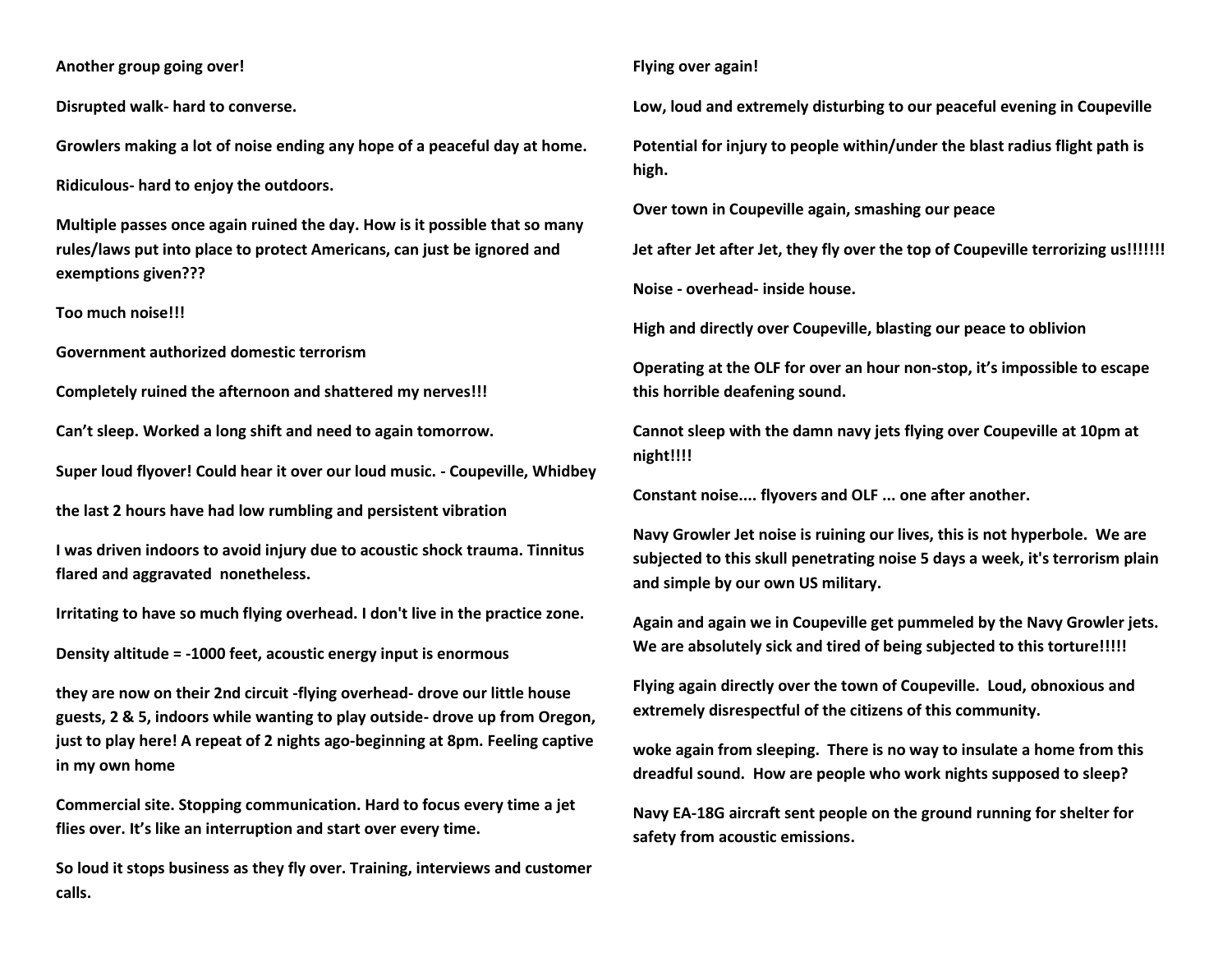**Absolutely unbelievable and unacceptable to have to endure this level of terrorizing sound. Operations at OLF.** 

**This is awful, operations at the OLF are shattering our peace. Absolutely shattering our peace.** 

**Another growler flying over town of Coupeville destroys our peace. What do we have a military for if we are to suffer daily from their existence?**

**The stress that the noise from growler jets cannot be understated. Residents in Coupeville are being terrorized by this daily onslaught of deafening noise.** 

**Woke from sleep while recovering from illness by the terrorizing sound of growler jets. We in Coupeville are inundated 5 days a week by this unacceptable destruction of our peace.** 

**10 pm…. they're still flying and it's loud as hell! Madness.** 

**2:13 pm. The growlers have been at it here in Coupeville since 8:41 am this morning. NON STOP BOMBARDMENT OF HORRIBLE NOISE. Can't go outside, wearing noise canceling earphones inside only marginally deadens the noise. Work is constantly disrupted.** 

**Constant LOUD jet noise coming from OLF. No one should have to live under this kind of pounding noise.** 

**Growlers flying at OLF for better part of the day. Walls of the house vibrating and dishes rattling multiple times throughout the day.** 

**Growlers typically start flying at 9am. Over the past few days, they've started around 8am. I used to be able to rely on this quiet time for a peaceful morning walk before work. No more.** 

**Horrible metal scraping, wooshing and general LOUD jet noise coming from OLF - trying to work, can't concentrate.** 

**HORRIBLE!!!!!!**

**Just another day of Growler noise.** 

**Multiple flyovers low and LOUD** 

**Non stop growler noise for over an hour now from OLF. Nothing new, but it's still horrible and nerve grating. It goes in and in and on….**

**So damn loud tonight!! Please STOP!!** 

**The growlers have hammered Coupeville today starting at 10:00 this morning. It's now 9:53 pm and they're still at OLF. We are sick of the incessant noise.** 

**The noise has been non stop for several hours now, Coupeville, Friday 12:41 pm**

**They're out at the OLF tonight. Horrible noise, round and round they go… grating on nerve and body.** 

**Windows rattling and walls vibrating as the growlers fly over town. OVER AND OVER AGAIN!**

**13 miles away, hearing growler engine run ups from Ault Field on a Sunday night in Coupeville 9:30 pm.** 

#### **Too loud**

**It's past their fly time. They need to stop. They are ruining the Island**

**Last I checked 2:15 isn't Early Afternoon. Kids are still in school for gods sakes.** 

**Very loud. I almost had to plug my ears inside my own house. I want them gone**

**It's 11pm why are they flying so late**

**Sorry forgot to set my location. Disregard the last report. "So loud, so low, so annoying"**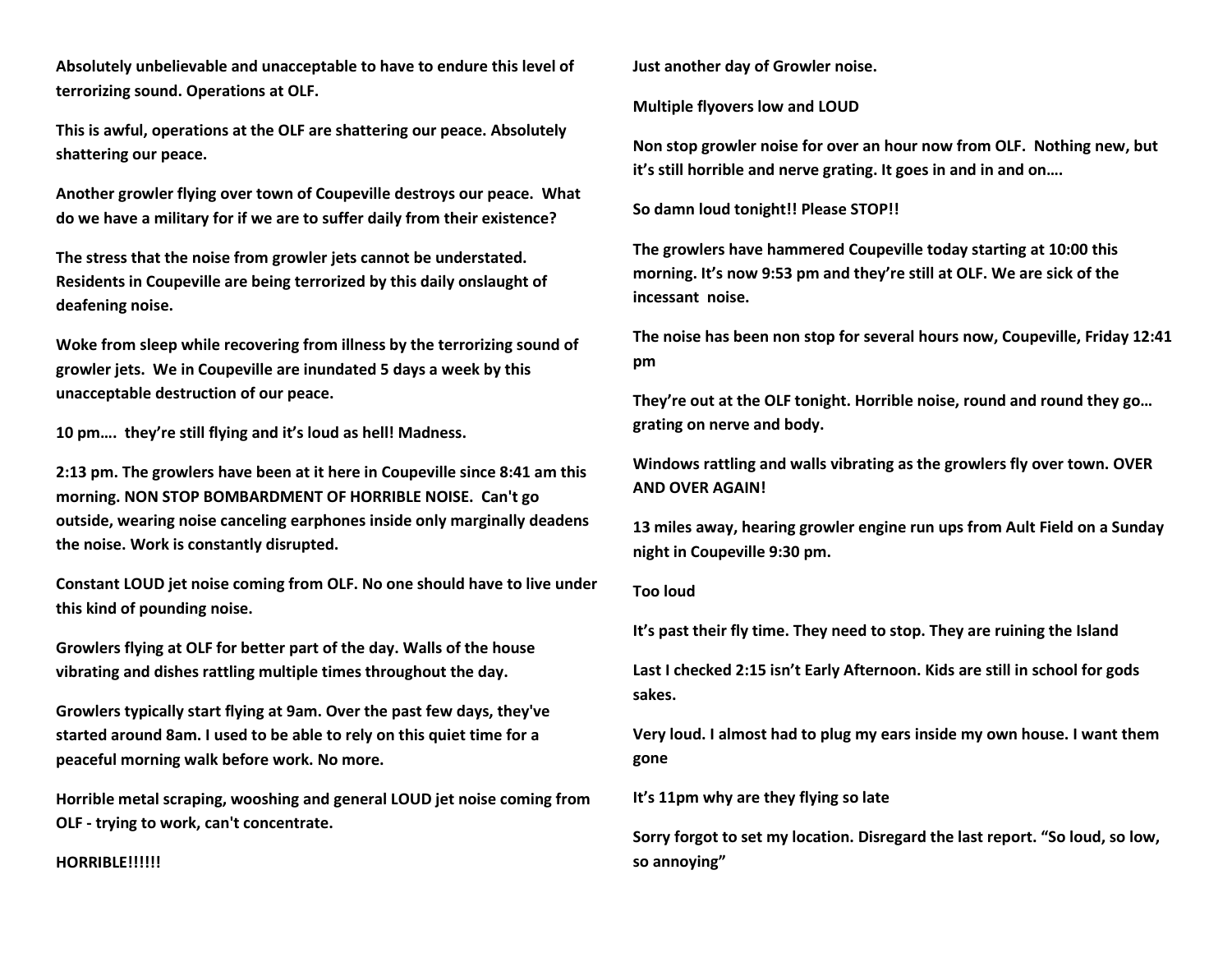**How is it I'm inside the house and I have ringing in my ear. They are flying way too low today. In fact I don't want them to fly at all**

**I want them gone.**

**Density Altitude: minus -1200 feet**

**Horrible and low flying jets over town of coupeville since 3:30 today and still ongoing after 2 hours! STOP!!!**

**Still flying touch and go at 11 pm. Kids can't sleep. Elders can't sleep. This is the way USN treats US citizens.**

**300' over our house. Flight path E to WSW. Wheels down. 105 dB on dB X Pro app.**

**"1:06 p.m. Directly over house w/in 300' of roof. Wheels down. Flight path SSE TO NNE.**

**110 dB on Decibel X Pro."**

**Loud , deafening at IGA.**

**Another wave of extreme noise while walking.**

**Two growlers flying overhead super loud**

**Long deafening noise walking to store.**

**Deafening noise walking into QFC.**

**Loud!! Just stepped out from a hair cut.**

**Geez that was loud. Get the damn growlers out of here**

**Oak harbor wa**

**Jet noises that rattled the house and woke up my children at 9 pm on Sunday night. F\*\*\* these people.**

**Flying directly over my house non stop for hours now. Rattles the dishes and I can't even hear the tv in my living room.**

**Growlers are frequent low and loud. This not only is ruining my life but also is freaking out the pets.**

**Many Growlers flying low and slow today. Most breaking 100 dbs. This is damaging to our hearing. Please Stop!!!**

# **Flyover**

**After 9:00 pm and again the Growlers after dark, seems like more flights lately and I'm just really tired of the way the Navy disrupts the entire North Sound. This training is incapable here--years of serious impact. Where's the peace and quiet?**

**The Growlers specifically are too loud over populated areas for prolonged periods**

**Why so loud? I can't talk with anyone on the phone**

**Why are they flying right above Deception Pass State Park?**

**You do know campgrounds have no protection from jet noise? Because tents do nothing? Please consider that before doing flyovers for hours on end**

**A moment of silence today is such a rarity— it's the worst I've ever heard it.** 

**My noise cancelling headphones can't stop how loud the Growlers are**

**The military should pay to have every house under the flight path soundproofed because this noise is never ending and deafening loud**

**I woke up to Growlers. I stayed home today and did not get any break at all from the loud Growlers right over my head from 8AM until now at 7:45PM when they're still going. Please. Seriously. Change up your routes because I'm an anxious mess.**

**I can't even hear myself think…. Too loud**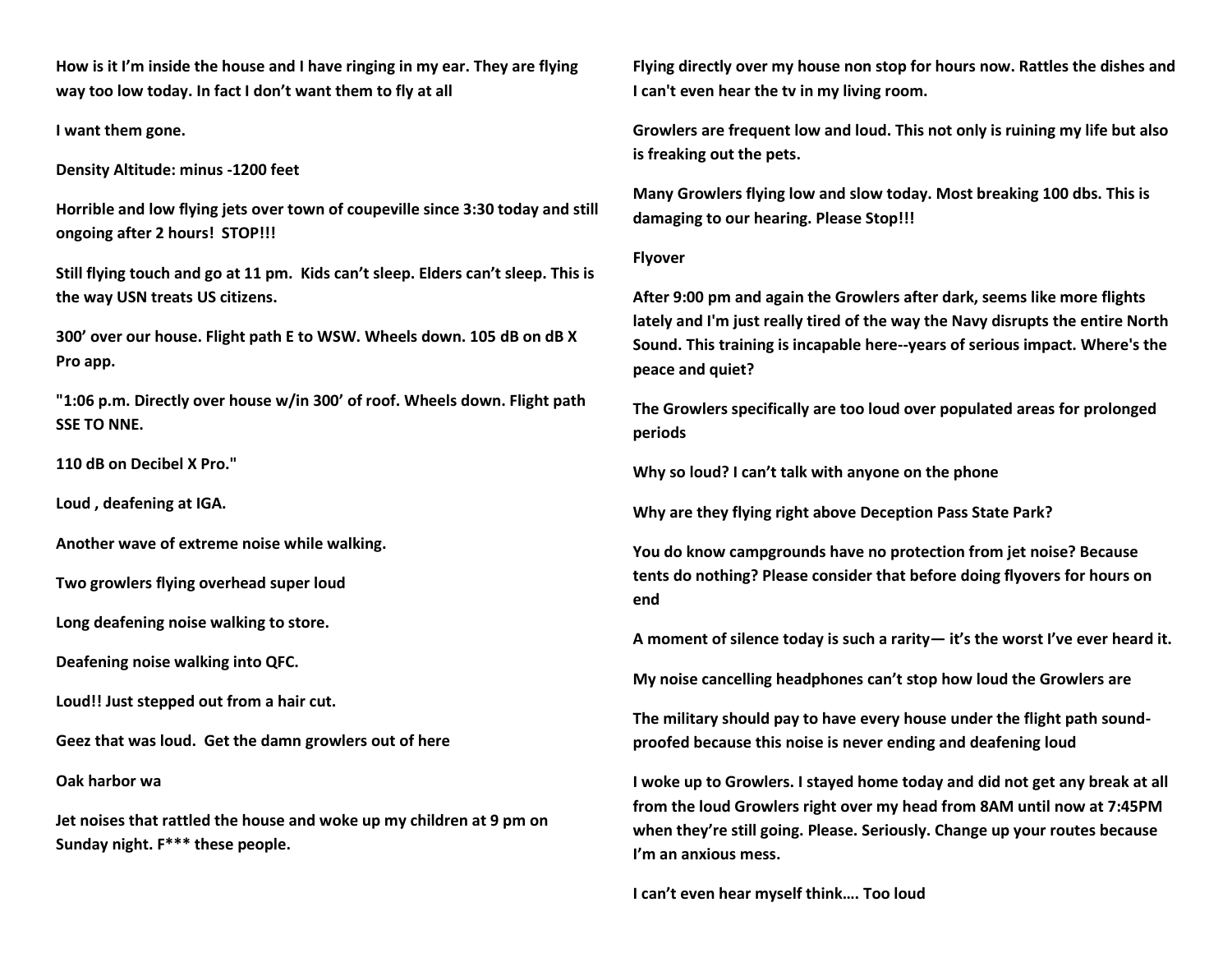**Low flying growler aircraft impacting my gardening** 

**Extremely loud noise from growler with gear down.** 

**Low flying growler aircraft** 

**Please stop flying Growlers (Growlers are the problem) over residential houses**

**Right above the house 9PM on a Friday**

**Not above campgrounds!**

**Flying way too low over my house**

**Past 10PM and I can still hear planes**

**From 7AM until 10:40PM…… somethings wrong with this. Restrictions are needed!**

**A solid 12 hours of Growler noise. This is hell**

**Second night in a row Growlers have been flying low over houses past 9**

**STOP FLYING OVER RESIDENTIAL AREAS SO LATE AT NIGHT!!!**

**There's a cycle of jets going right above and so late at night! Unreal!**

**Too loud. Hearing loss**

**Way too low above house**

**Not above campgrounds**

**Woke me up from sleeping in**

**We haven't had a day of peace in months, even when there was a scheduled "break" for two weeks. Unacceptable**

**If I have to cover my ears and run inside, it's too loud**

**How about flying over no people?**

**I really hope you actually take action through these statistics. There have been at least 20 flyovers in the past 20 minutes of which I've had to cover my ears due to loudness. Which is ironic because I'm in a campground**

**My music is full blast. The Growlers are louder** 

**They literally make me flee my house…. And it's my weekend! I want to stay home!**

**Day 2 of non-stop jet noise from 8am until late night (9pm) above the campground.**

**I can't watch TV— I can't hear it. I can't read— I can't concentrate. I can't talk to friends- it's too loud. All I can do is listen to jet noise. This non-stop Growler traffic is restricting my life**

**Please limit the flying over time in one area— it's been non-stop deafening for 30 minutes now**

**Should not be allowed at Deception Pass Park**

**The Growlers are so low/loud that my noise cancelling headphones don't even work. That is not okay. I get needing practice…… but not over houses where people can't escape**

**This is a campground. I have no protection from the jet noise. Stop flying over**

**Why do they fly so low? Don't you have respect for us?**

**Why over campground?**

**Get rid of Growlers— bring back the old jets. Technology is regressing if jet noise gets louder not quieter**

**If at all possible, please only fly non-Growlers when inevitably flying over parks/houses. Even when low, they're much more quiet versus the deafening noise from the Growlers.**

**Please only fly low with Growlers when not over houses/buildings.**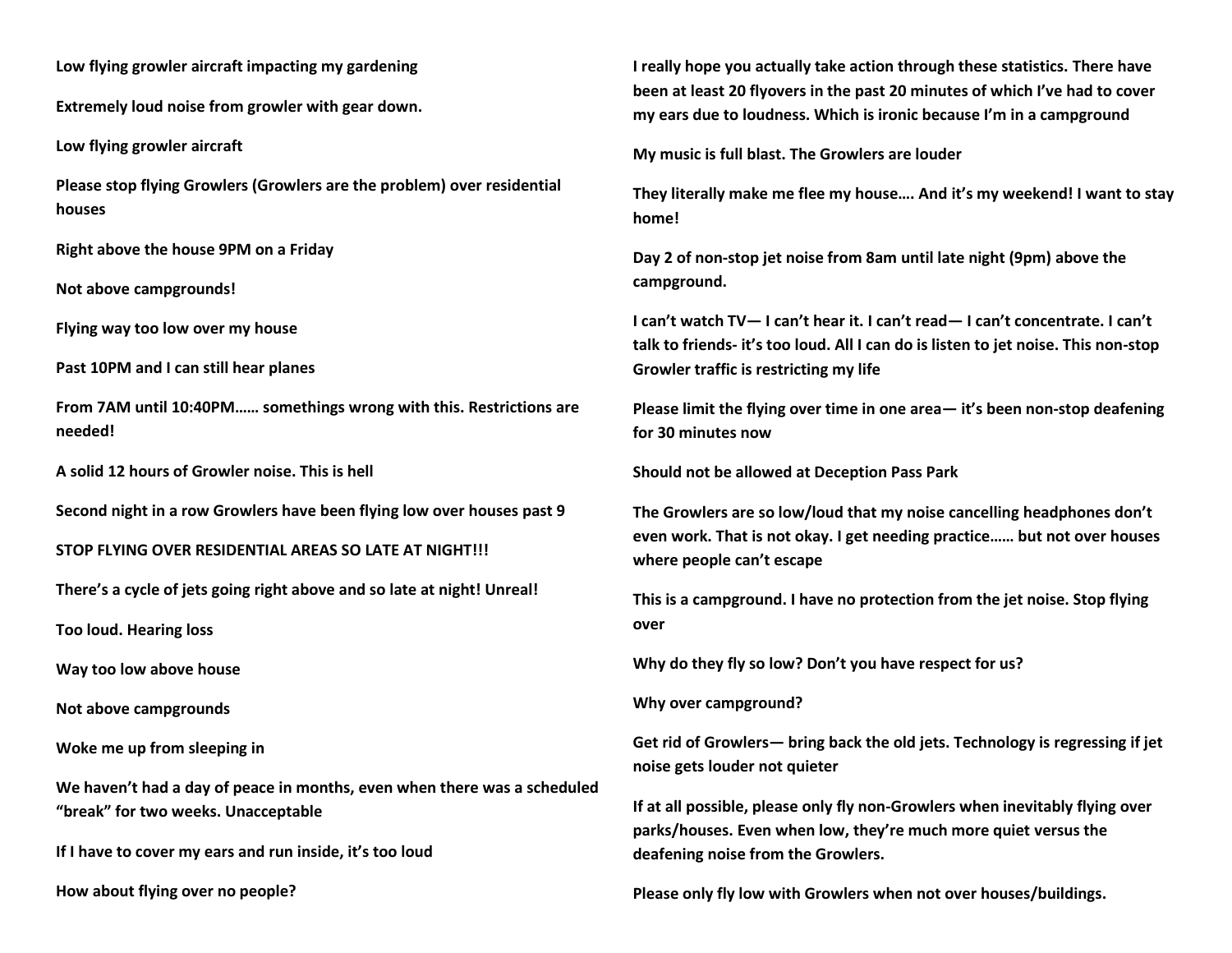**Right above the house very low**

**The sky is screaming**

**They're giving me anxiety attacks** 

#### **Too low**

**If you want to know what it \*feels\* like at my house right now, go buy a bunch of powerful subwoofers and a big amp. Record the sound of a ShopVac and play it full volume. Keep turning it up until your sternum vibrates. Test your blood pressure.**

**Had to drop the gardening tools and put my hands over my ears until the Navy jets passed. Sounded like there were more following so I went indoors. The Navy jets are incompatible with life.**

**What the hell?! I get the Navy needs to fly low while practicing their landings, but do they really need to touch their bellies to the ground over the rest of Mt. Vernon? These jets are way way too loud to be doing that!**

**Runup Ault**

**Much too loud** 

#### **Flying**

**Very loud, disturbing my home and I have a dishwasher, tv on and two fans. Windows vibrated.**

**Near constant extremely loud noise today. Measured 85dBc (mostly low frequency). Not going to wreck my hearing, but absolutely well past the level where you'd need to plug your ears.**

**Wanted to work outside today, but it's one of those "Bad Navy Days". Back in the house with earplugs in.**

**Cntinuingfligjts**

**Non-Stop noise over the Deception Pass State park!! I could hardly hear anyone talking next to me because of how loud the jets were and we never got a whole minute of silence from 7:30 to late in the evening. Every 30 seconds they flew by.** 

**On the phone and have to keep apologizing. "Sorry, a jet was going by. Can you repeat that?" Why is the Navy operating the world's loudest jets in densely populated areas when better options are available?**

**Along the south of Lopez Island and San Juan Island heading west over water. It was flying slow and very very loud. You couldn't have a conversation until it passed. It was quite disruptive** 

**Growlers have been polluting the skies with their noise all afternoon and are still going at it**

**Double flyover, couldn't even hear my headphones through the duration**

**Extremely loud south Lopez.** 

**Jets flying over South Lopez**

**Low, loud, South Lopez**

**Second low pass over south Lopez**

**Two or more jets over south lopez**

**9:12 pm. Would like to go to bed but it is too loud. Very stressful, unsettling. Thinking of selling our home. Came to island for peace and this happens too frequently without schedule. Flights directly overhead. Navy doesn't care. No end in sight.** 

**Almost 8 pm and the jets continue. In the background non-stop and periodically quite loud. Not peaceful, stressful. Creating anxiety for myself, family, and my pets. Should not be in such a populous and environmentally sensitive area. RELOCATE JETS.**

**Much too loud**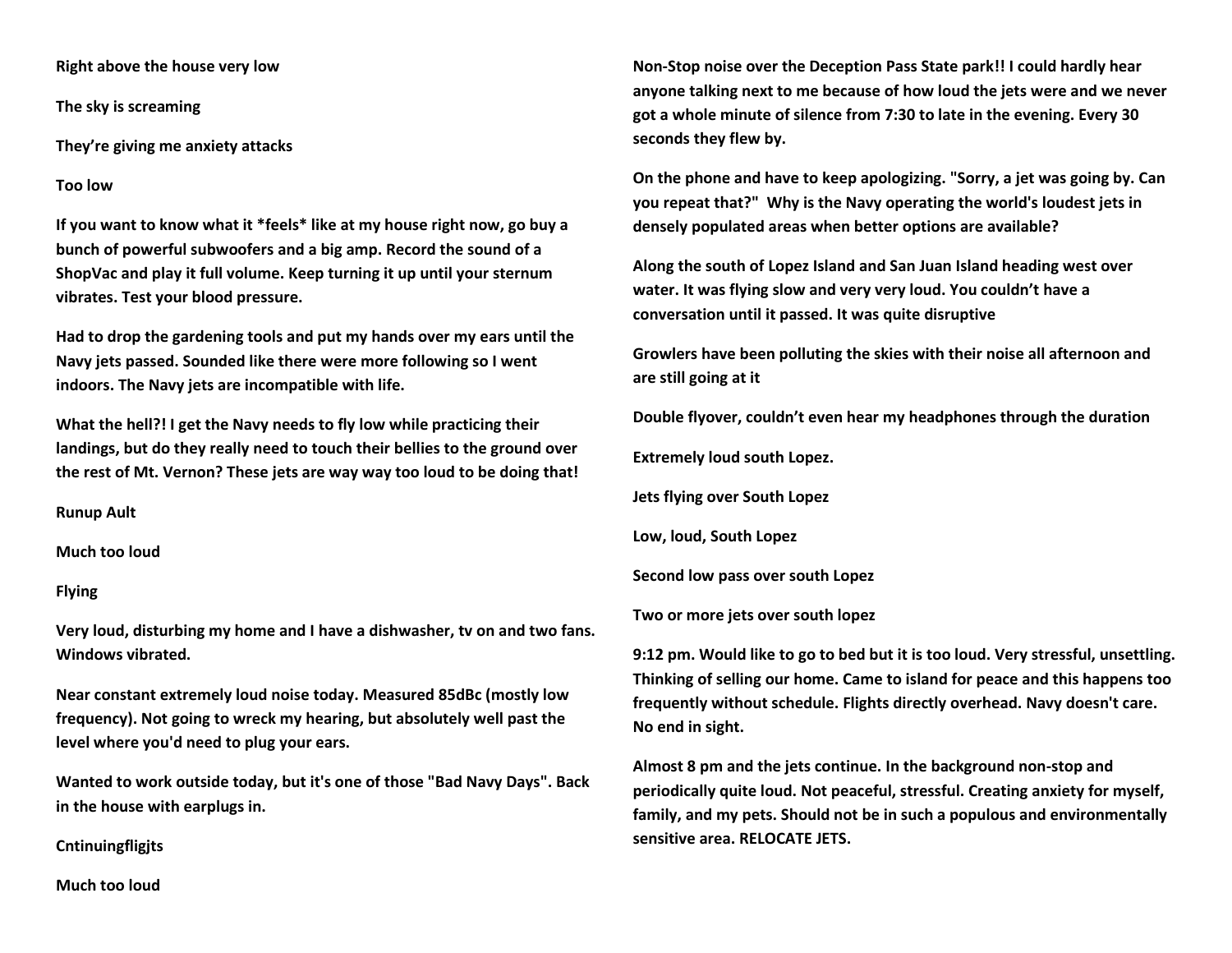**DIRECT FLY OVER ABOVE OUR HOUSE AND PROPERTY. It's been a long day of flights, 2 jets at least flew overhead. Noise was deafening, painful, and we could hear nothing except jet. Unbearably loud. Weird since we are "outside" of the fly zone.** 

**Jets still continue at 7:20 pm. Would be nice not to have to hear them through dinner and afterward. It's been a long day of NOISE. Incredibly disruptive and impactful on wildlife and livestock. Stressful for people. Not peaceful. Relocate the jets.**

**Must be flying right over head. UNBEARABLY loud. 8:03 pm. Would like to climb in bed but cannot sleep with this kind of noise. What a depressing experience to deal with this kind of noise ALL DAY LONG.** 

**Loud rumble, go to Ukraine** 

**"SE Lopez, 1 Mar 22, Tue: 7:05am - 12:30pm - Final BLAST at 6:45pm Another day of zero** 

**FCLP's scheduled. The timing and the roaring sounded exactly like FCLP's. "**

**SE Lopez, 2 Mar 22, Wed: 9:45am - 1pm Almost constant ROARING - and again, a day with no FCLP's scheduled. Periods of SOLID NOISE and VIBRATION. The seals on our windows are breaking! Will the Navy replace them?**

**Cattle Point, SJI**

**"Much too loud in living room**

**Move growlers to Poland"**

**Cape Saint Mary area, Lopez Island, Washington. Extreme noise disrupted important phone call.**

**Loud all day. Especially loud in the evening. Very disruptive.** 

**Low flying growler aircraft** 

**Low flying growler aircraft** 

**Low flying growler aircraft** 

**Get outa here, Go to Poland**

**"3 flew over the house about a minute apart starting at 11:15. Noise was annoying but not as bad as sometimes.**

**Could not have a dinner time conversation** 

**"Growler was so loud that I couldn't hear what I was listening to on my headphones.**

**Growler came from the SW and looped around to the NE."**

**Absolutely unnecessary!**

**Very very loud heading E/SE** 

**Extremely loud and disruptive flight overhead sounds like a growler but it's dark so can't see it.** 

**extremely loud and disruptive growler flight overhead, loud enough that you couldn't hear normal conversation inside the house**

**extremely loud growler overhead, disrupting hearing anything inside the house**

**"loud flights nearby, can't see them with the cloud cover but they sound like growlers**

**Very loud growler flights tonight.** 

**military scum profaning a park at low altitude, on a sunday.**

**"Intermittent metallic screaming of us navy warplanes- repeatedly interrupting my attempts to work from home in Anacortes.**

**Mid day now- Tuesday.**

**Horrible sounds of war- daily here. "**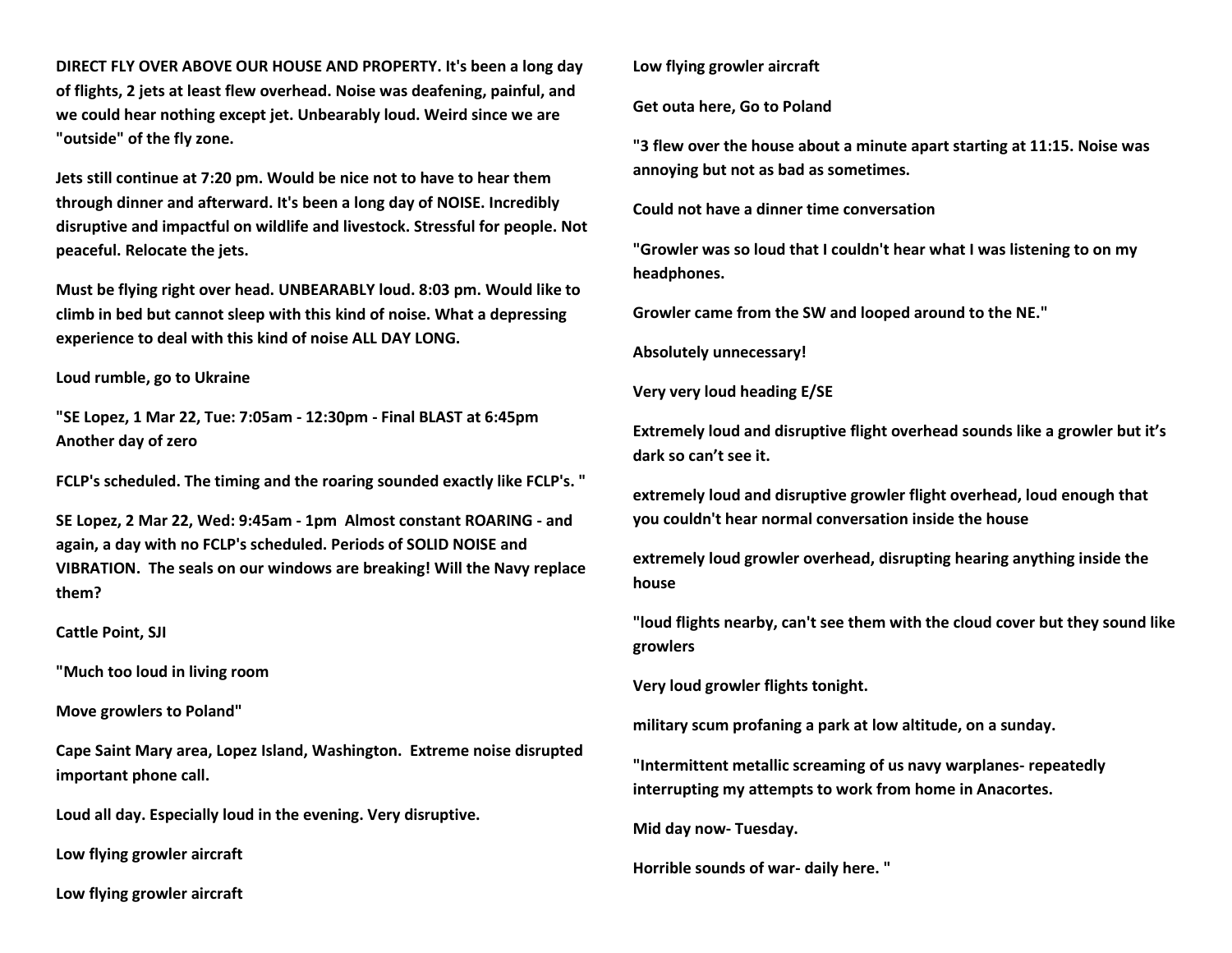**Horrible noise grommet Growlers this afternoon. 3 flights over my house thus far.** 

**Absolutely horrendous deep throaty rumbling roaring dominating the landscape of an otherwise lovely spring day in Anacortes- us navy despoiling it as usual with steady sounds of warplanes shuddering my home this afternoon.**

**Earsplitting metallic roaring for some minutes in Anacortes near the ferrywell after 9pm on a Friday. Navy abuse of Western Washington civilians.**

**Warplanes making threatening horrible shaking thunder- Anacortes 9pm Friday. Such sinister sounds. Wrecking our peace.**

**Lazy, cloudy, damp Saturday afternoon despoiled by echoing rumbling thunder. Threatening sounds of warplanes deeply shaking my Anacortes home**

**Awful peace wrecking thunder- extremely disquieting sounds despoiling the mid day skies in Anacortes. Monday navy abuse of civilians.**

**Searingly loud overflight of navy warplanes- sounds like we are being attacked. Afternoon- Anacortes. This is abuse**

**Horrid explosion like sounds from the south- Whidbey, disturbing the peace and deeply shaking my Anacortes home. Afternoon, Thursday. Very disturbing**

**Horrible sounds- like multiple, repeated , ongoing explosions- deep rumbling, shaking sounds emanating from the south on Whidbey. Shakingvibrating my Anacortes home. Mid day Tuesday. Deeply disquieting.**

**Ongoing terrible, deep, threatening thunder from the south- marring the peace, shaking the earth and absolutely tormenting civilians farther south. Going on for hours on a Monday afternoon- Anacortes** 

**At home recovering from surgery- subjected to an entire day of frequent horrendous navy warplane noise disruptions- sometimes 80-90db inside,**  **sometimes farther off shaking/rumbling of my home and bones. Unhealthy place Anacortes Wednesday**

**Another Peace Free Monday- home from work to the incredible metallic racket of supersonic warplanes- flying low and loud. Intermittent moderate to severe noise since I got home to Anacortes- 4-6pm so far...**

**Yet another extremely loud navy warplane flyover in Anacortes, near the ferry. Drowning out everything else one could hear. Could never sleep through such screaming. Navy abuse of Western Washington civilians. Monday evening.** 

**"Rumbling/deep shaking from the south- can feel it/hear it here disquieting us deeply and know the navy is PUMMELING points south- off and on all day. Anacortes.** 

**unconscionable harm with no regard for civilians"**

**This is ridiculous! Stay away from populated areas!**

**More flyovers....circling Fisherman Bay slowly.....very loud and disruptive.**

**multiple flyovers slightly east of me that were loud enough so I had to cover my ears....very disrupting.**

**Now we are starting to get get flyovers at night.....great, make it so we can't get to sleep. This is the Navy that is supposed to be protecting us....hah.**

**So loud I couldn't hear the person next to me speaking.**

**Low flying growler aircraft disrupting my life** 

**EXTREMELY LOUD GROWLER OVER QUIET LOPEZ ISLAND!!!!**

**Mt Vernon. Not sure what they're flying out there right now, but I'm indoors with headphones on and I can feel the jet noise in my throat. Somehow the "Sound of Freedom" has me trapped indoors.**

**Second time in 5 minutes- flying right up middle of island S to N.**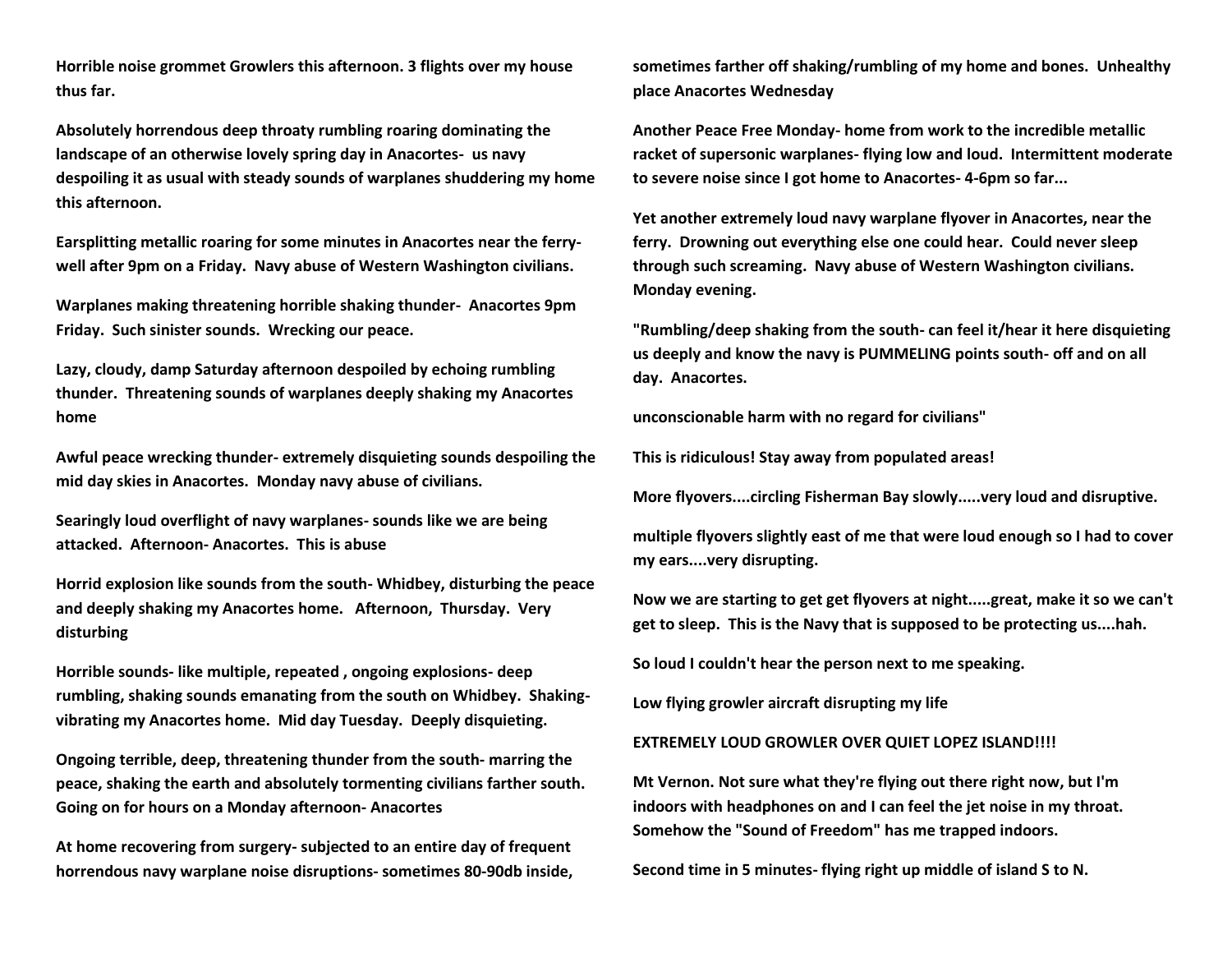## **Low flying growler aircraft**

**So very loud, I thought my windows would break!**

**Low flying growler aircraft with gear down based on excessive noise**

**Multiple low flying growler aircraft with gear down** 

**Rumble and vibration with a low growler flyover, disrupting my day**

**All day flights Over my house, extremely loud and intrusive!!!** 

**Low flying growler aircraft** 

**Low flying growler aircraft** 

**Most of day there have been low flying growler aircraft over my house disrupting my life**

**Multiple low flying loud growler aircraft disrupting my afternoon** 

**Very loud low flying growler aircraft disrupting my life** 

**Growler aircraft flying over my house every 5 minutes, what the heck is going on? This is unfair to islanders!!**

**Low flying growler aircraft with gear down** 

**Multiple low flying growler aircraft** 

**Forks under assault by two low flying Growlers…leave town! Don't jettison exhaust and particles over animals and people!! Sound risk for children on playground!!**

**Forks - again night flights directly over town. Been hearing them for the last half hour…last bit of play, or just starting?** 

**Forks - Loud circling causing neighbors dogs to bark. Deep rumble heard distinctly over a dump truck delivering gravel to my front yard.** 

**Low flying growler aircraft** 

**Low flying growler aircraft disrupting my dinner** 

**Multiple low flying growler aircraft** 

**Multiple low flying growler aircraft** 

**Multiple low flying growler aircraft with gear down and extremely loud over my house**

**Multiple low flying growlers**

**One after another low flying growler aircraft** 

**I could report this every time the Growlers are acactive!**

**And yet another low flying growler aircraft** 

**Noisy low flying growler aircraft** 

**"Extremely loud overhead, above the Village. It is unnerving, and I find it disturbing even in a well insulated home. I would find it piercing if I were outside. Really, over a populated, beautifully treasured landscape???**

**The noise is deafening and it has been going on a couple of days. I can barely stand to be outdoors, and now is the time to be in the garden. Painful.**

**2 growlers** 

**Several planes, continuous disruption for many minutes**

**2 GROWLERS OVERHEAD!!!**

**A terrible loud noise above my head**

**LOUD GROWLER OVERHEAD disrupting story time with my grandson.**

**Number 2 disrupting jet in a row!**

**"Some of the LOUDEST JET NOISE EVER!!**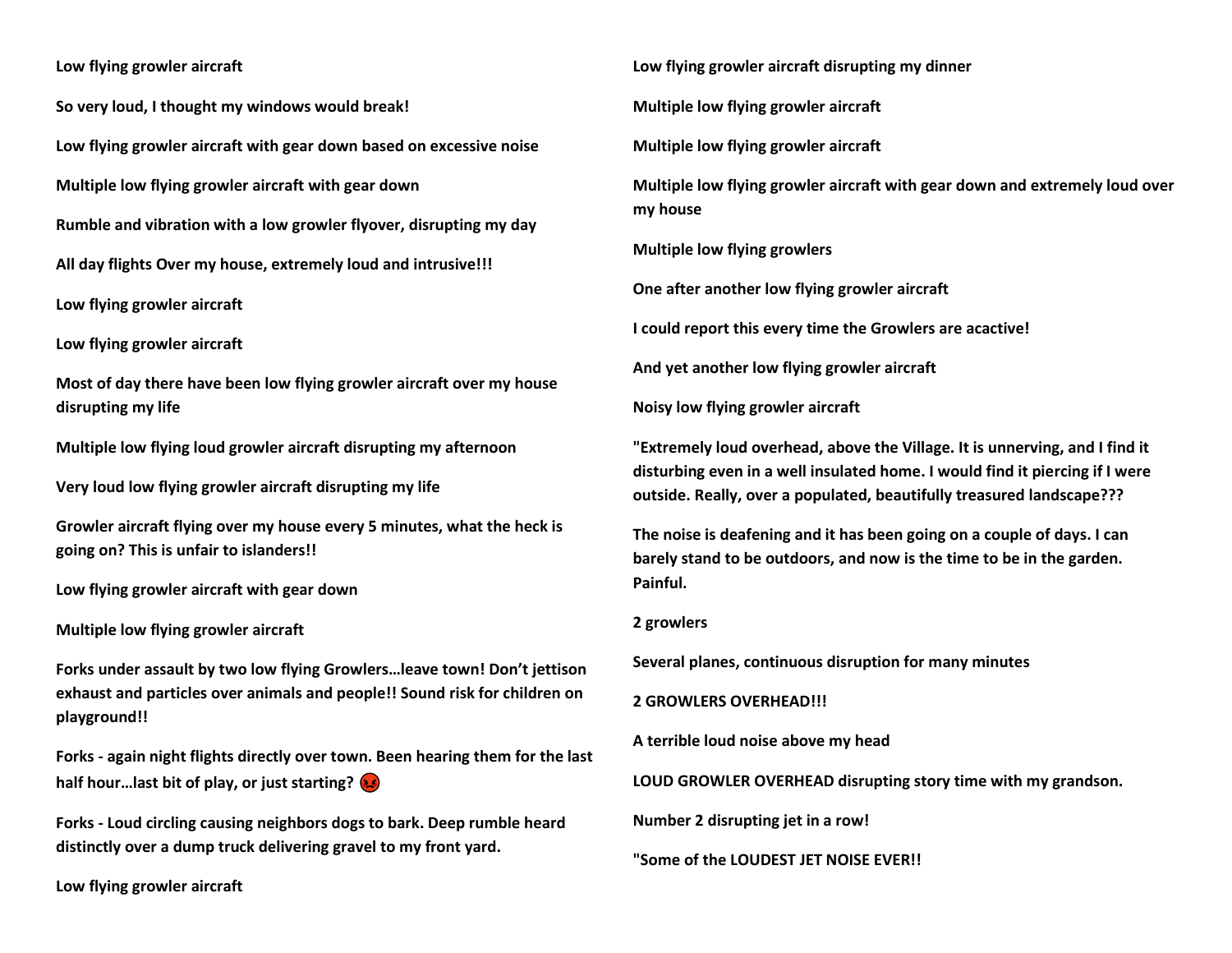# **We feel like we are in a WAR ZONE!"**

**Almost continuous loud roaring and vibration. Extremely stress inducing.** 

**Intermittent roaring today. Never a welcome sound.** 

**9:15.. Jets running nonstop now. So depressing. Trying to go to bed. ALL DAY LONG. ENOUGH. At least do it during reasonable hours. No schedule. Can't plan to be away cuz don't know when it's happening. Inaccurate schedule on navy page. I hate this.** 

**"All day. ALL. DAY. LONG. Rumbling ALL DAY LONG. Interspersed with screaming jets flying WAY too low.**

**It's now 5:18 and it STILL hasn't stopped. "**

**Horrible ongoing roaring, rattles the inside of my head and is painful to inner ear. The roaring from growlers is DREADFUL and affects all terrestrial and marine life. STOP allowing growlers to utterly destroy the acoustic environment.** 

**I'm not trying to sleep or anything…so low, so loud, so annoying**

**It's been all day long.**

**Jets roaring directly overhead, circling around again and again.**

**So, are they doing low-altitude flyovers just for fun now? Because that sure is what it sounds like.**

**The terrible roaring of growlers overwhelms all other sounds including sounds that many species rely on for survival. Roaring this morning has been going on for hours, almost continuously.** 

**3 LOUD events today—at about 1, 5, 9. THIS IS AWFUL!!**

**3 planes, 500-700' right over the house. Shook the entire house.** 

**8:51. PLEASE RELOCATE TO A LESS ENVIRONMENTALLY SENSITIVE AND POPULOUS AREA. OVER THE OCEAN. DESERT. GET OFF THE I-5 corridor!! Go to Aberdeen!**

**Another full day of strafing the San jusns**

**Are we at war at home?! It felt like the plane/s were circling my property. I've reported before but it has never been as loud as this.** 

**Constant roar all morning across the water. Enough to shake house. And now direct fly overs. Middle of Lopez** 

**Damn the growlers are too loud for residential area.** 

**Direct fly overs shattering noise**

**Direct flyover**

**Directly over the house about 600' altitude.** 

**Go somewhere else!**

**It was so loud that we could not carry on a conversation, it hurt our ears, and scared our livestock. It went right over our farm.** 

**Jets have been flying overhead for much of the day. Terribly noisy. Unsettling and disruptive.** 

**Jets have been going nonstop for over 2 hours, right over the top of our home and over our neighbors. Some are flying the approved elevation, others are swooping low; decibel levels measured well over 110 - which damages hearing. I'm trying to work.** 

**Lately the night flights disrupt any intention of sleeping. It's tiring and agitating and there must be room for sustaining schedules that do not impact sleep patterns.** 

**OBNOXIOUS— noise lasted a long time**

**Rolling blast waves all morning**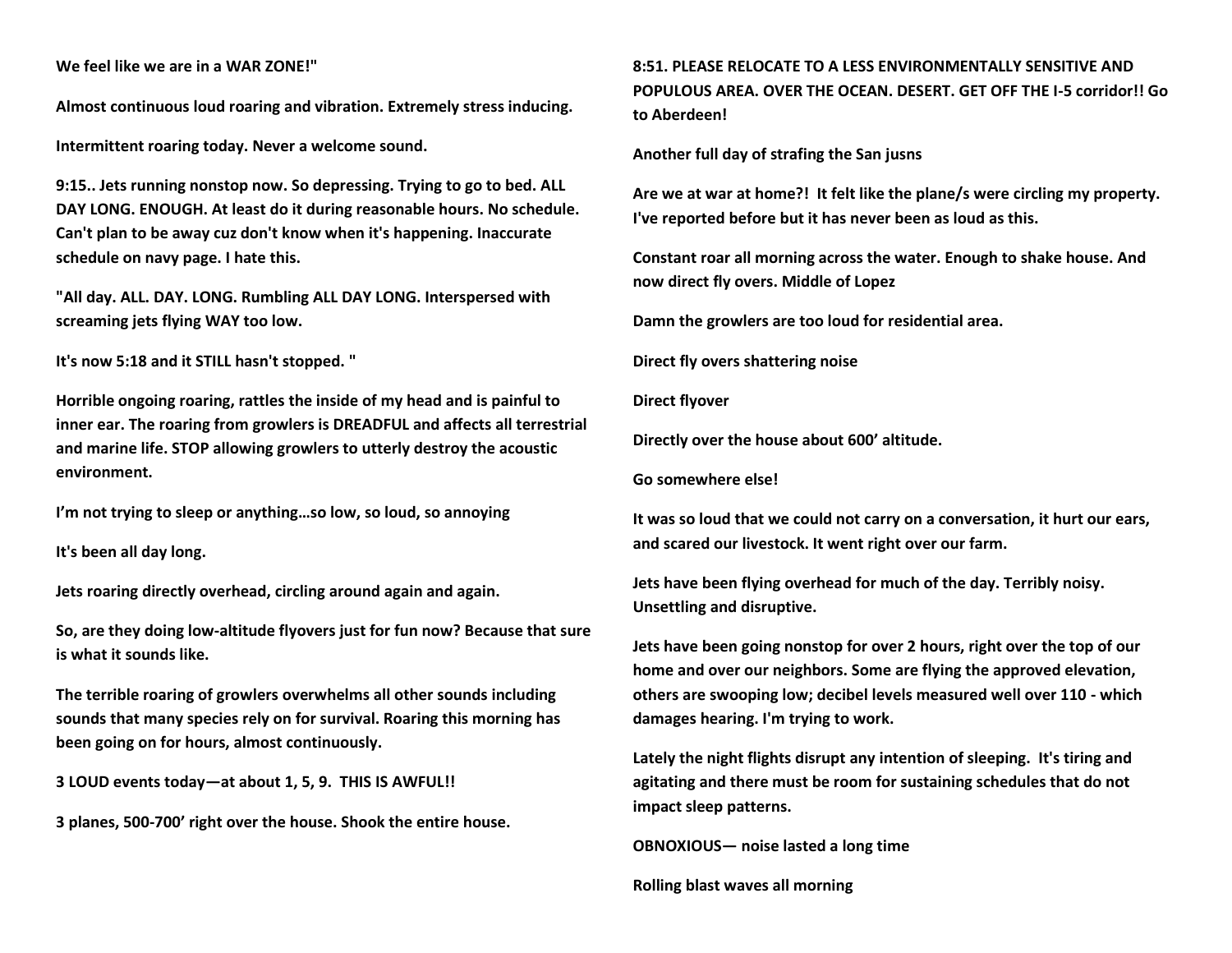**Sounded like the afterburner for a few seconds. Very Very Loud. Please go to China Lake!**

**"That noise scared us all - why do you make this noise around homes? This should be done over the dessert or some other unpopulated place** 

**The Russians waging war on Ukrainian. Navy Whidbey waging war on Washington State residents**

**Too late for this stuff**

**Very low fly over right over Anacortes airport**

**Waging war on our own citizens. That money could be used for humanitarian aid in europe**

**While on a walk and unable to carry on a conversation.**

**Yet another peaceful morning shattered**

**Low flying growler aircraft** 

**Low flying growler aircraft** 

**Another afternoon and evening of growlers roaring. Even when distant, this is extremely unpleasant, horrible, stress inducing noise.** 

**Another morning of DREADFUL ongoing roaring. Painful to inner ear, very stressful, extremely unpleasant. This noise destroys all sense of well being in the entire region. Bring an end to it now! The affects on marine animals is now well documented.** 

**Another take off. Broke through nose cancelling headphones. Jarring. Disruptive. Upsetting. STOP**

**"Growler noise most of the day, continuing now into the evening. The noise is loud enough to overwhelm even indoor sounds. This is the time of day to wind down, prepare for bed. Instead, the hideous, invasive noise from growlers fills the evening.** 

**Have heard jt noise pretty much all day .** 

**Heard inside house while vacuuming.** 

**Our heavily built house is shaking from the growlers' vibrations. The sense of dread that accompanies the growlers' roaring is immediate. The noise and other effects from the growlers is insidious and perverse. This affects all marine life as well.** 

**Repeated roaring this morning. Noise and vibration, even when not overwhelming noise, causes horrible ongoing stress response. Noise that disturbs and overwhelms all meaningful sound in the environment, meaningful sounds on which life depends.** 

**Super loud, rumbling at 9:22pm on Sunday night. On and off for half a minute at a time. Very offputting feeling. Not sure what it is but its very loud and spooky.**

**This was a bad day for both jet noise and growlers. The noise from jets and growlers overwhelms everything else in the acoustic environment. The noise is horrible and stressful.** 

**Roaring yesterday into the evening, and for most of this morning.**

**Jets roaring overhead and nearby. Growlers roaring in the distance. This noise is painful and harmful, simply dreadful.** 

**Loudest I have ever heard. Very disruptive.**

**Trying to write, but Growler noise disturbs my mental focus. Usually I can forge ahead, but today the noise reminds me of what's happening in Ukraine to so many innocent civilians. I'm not opposed to the Growlers, but move them to an isolated area!**

**Super obnoxious and loud. Yes, I know there is a war going on, but they shouldn't be doing that here with our sensitive ecosystem and need for quiet.** 

**This last jet was flying very low over Olga. Loud and disruptive.**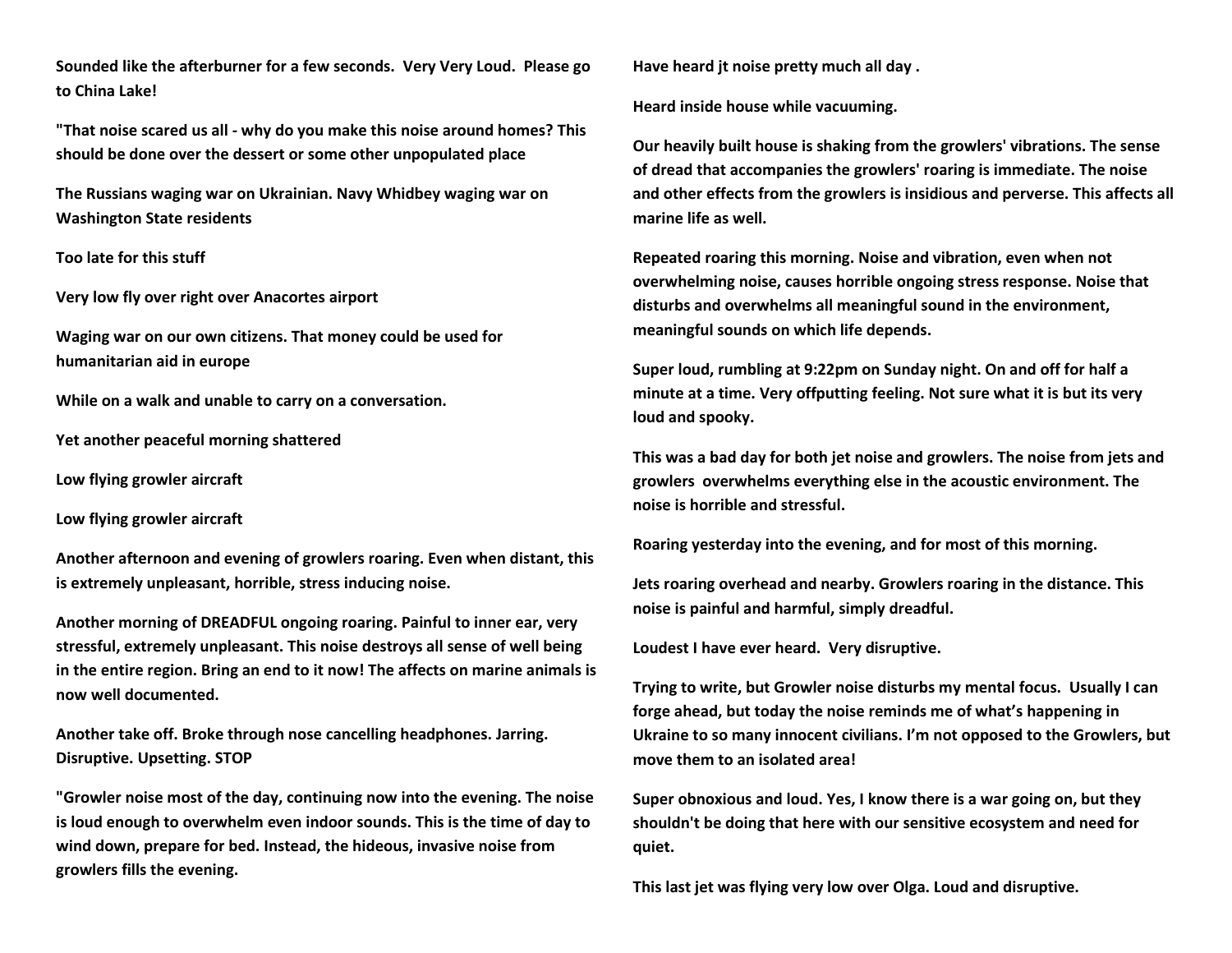**Another fly over in Olga, east end of Orcas.**

**Last night at around 2am I was awoken by a jet passing over. "**

**Another jet flying near Olga this morning.** 

**Jet flying over Olga this morning. Disrupted the peace.** 

**Jets in the distance but I'll bet that on the next round they will be right overhead.** 

**Second fly over this morning here in Olga.**

**Yet another jet flying over Olga.** 

**Another fly over in Olga, Orcas Island. The jets have increased in frequency since last month.**

**Been at it all day - now that it is dark, the noise and rumble is significantly louder.**

## **Coupeville**

**Ridiculous, how many exemptions does the Navy have to do this!!!!???!.** 

**Coupeville, location map not working** 

**In Freeland!** 

**Low flying. Looked like plane out joy riding disrupting the quiet Edmonds Mukilteo area. NOT FUNNY! THIS IS NOT A TRAINING AREA.!!!!!!!!!!!**

**F\*\*\*! What is this place, a low-level bombing range? We're on vacation here to escape noise!!! F\*\*\*!!!!!**

**Our son is Army and so happy he's not part of the Navy's Annoy Visitors to the Olympic Peninsula's Parks and Beaches Club. Screw these Navy f\*\*\*\*\*\* jets.**

**The SOB came back, even louder!!!**

**You need to enable audio clip submissions so you can hear what these f\*\*\*\*\*\*\* jets sound like at the Hoh national park and here. Shame on you!**

**Has been overhead last ten minutes.**

**MORE!!!**

**Is no quiet around the Olympic national park??**

**Another jet flying over Olga. Disturbing and increased frequency.**

**Another jet roaring over Olga.**

**Low flying, circling over town. Wearing ear protection and shooting rifles, still stopped activity, felt rumble and stopped talk. Tried calling Rob so he'd hear them over the phone.**

**You try putting kids to bed for school with these flying overhead!**

**"again**

**Forks - All bloody day! Low rumbles and vibrations and then blasting after burners circling over and over again. Enough on a moderate clear day to cause black or pressure to rise…seriously! 151/68** 

**Forks - two Growlers directly overhead, well under 10k feet. Low slow circles right over town. After burners blasting and hurt my ears so covered. continuing to fly directly over town still, ten minutes later. Loud and my chest rumbling** 

**of course it's loud! It's 2130!**

**We've been reporting these for what-- an hour now? ENOUGH!**

**WHY WON'T THEY JUST GO AWAY!!!**

**Forks - deep low rumbles overhead as planes chase over town, river, prairie and out to the ocean…round and round.**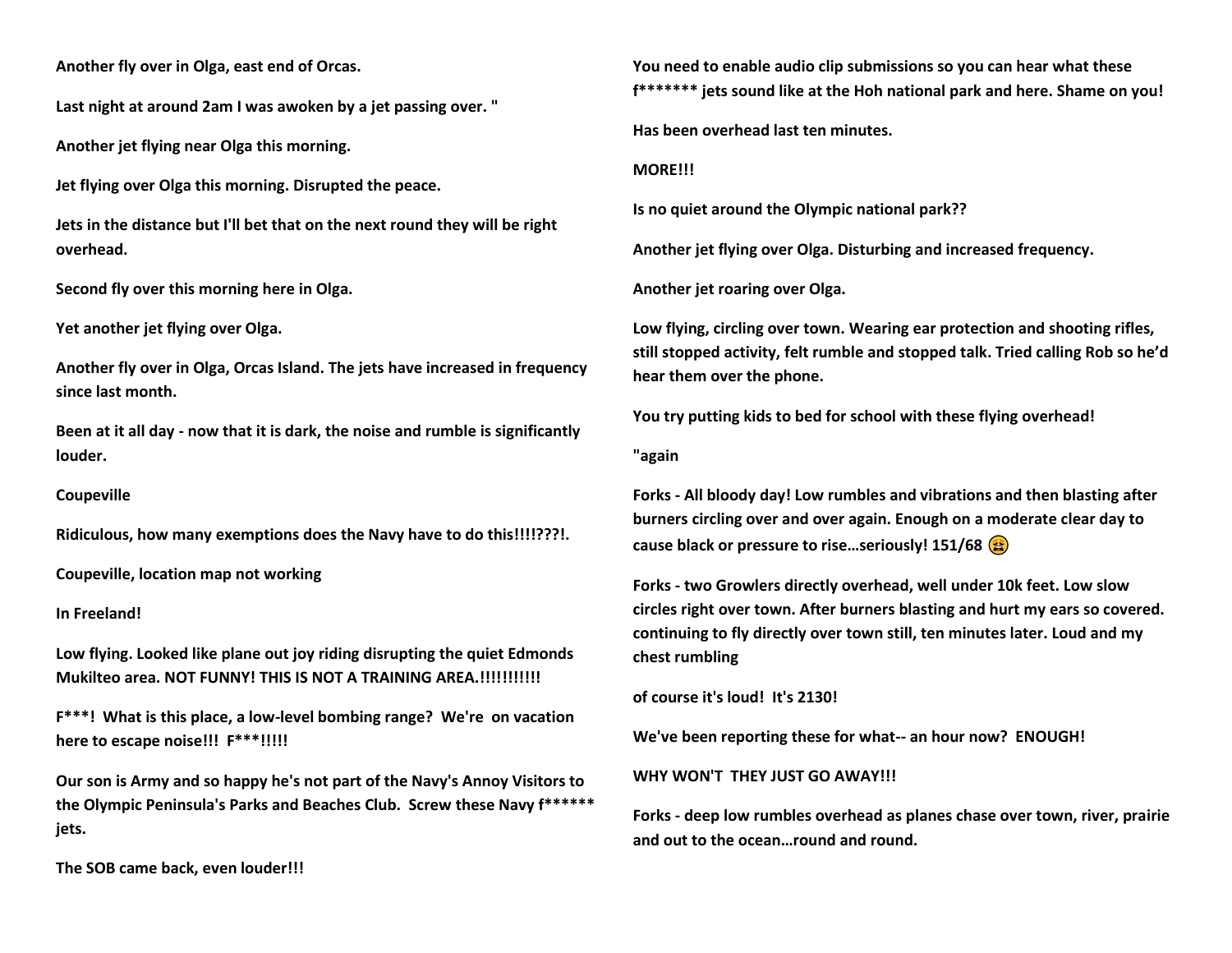**Forks - jets continue repetitive flyovers, town and county residents bombarded by roars, growls and incessant circling.** 

**Growlers loud over head while playing in back yard with grand kids.**

# **Growlers making so much noise**

**This has been nearly constant for the past two hours or more. I thought it was supposed to stop at 10pm.** 

**Tuesday and Wednesday night we have had jet noise right over our home. We made sure when we purchased our home we were not in an area that would be effected by the load noise pollution. The noise is very hard on our mental stability.** 

**Loud enough to heard while driving in a car down the freeway.**

**municipal quiet hours begin at 10 pm**

**when the growlers fly over my dog barks, so i kick him in the face.**

**you continue to prove that you are not about maintaining peace**

**i will never stop complaining. i blame the US military for russia's invasion of ukraine.**

**maybe i should gun my motorcycle engine outside your house while you're trying to enjoy your evening. C\*\*\*\*\*\*\*\*\*s.**

# **f\*\*\* you**

**it's 2330 and this s\*\*\*s been going on for three hours. time to shut it down, boys.**

**The noise from the jets was extremely loud last night and went on past 10 p.m. Ten p.m. should be the cutoff time. People have to sleep! With all the technology, why can't you make a muffler for these things?**

**Thanks,**

## **Betsy Howell"**

**This has been going on for days. They start late evening. I am undergoing medical treatments. This is affecting my health**

**Interfered with my sleep.. I'm up now when I should be sleeping.**

**The Aircraft was vibrating my house and couch and table audibly and the vibration was going through my body. Very unpleasant. Good I wasn't asleep yet.**

**Growlers making life hell with all their noise**

**Very low fly over, ear splitting noise. Recorded the noise and was still very load even though it took me time to grab my phone. Recording available if requested. Stopped kids playing and they were inside.** 

**They said they were not flying this week. They have flown every day. Very loud.** 

**Loud rumble through the entire house. Another night of no sleep. This is war on the locals.** 

**Very loud flights. Late at night and can not sleep again. I am so tired after all the flights this week and not sleeping. I feel drained and can not focus. Not sleeping due to jet noise.** 

**Very loud burst of flights through out the night. Making it hard to go to sleep.** 

**The jets have been flying since 8am. They are so loud currently we can not be outside and it is hard to be inside. There is no where to escape. It is a constant loud rumble. We can not do home school, can not be outside and they woke up the babies.** 

**Posted earlier that it sounded like they were a little quieter but could still hear the rumble and maybe at Oak Harbor. I take that back. I took out my noise canceling headphones and it sounds like they are in my back yard. No sleep again.**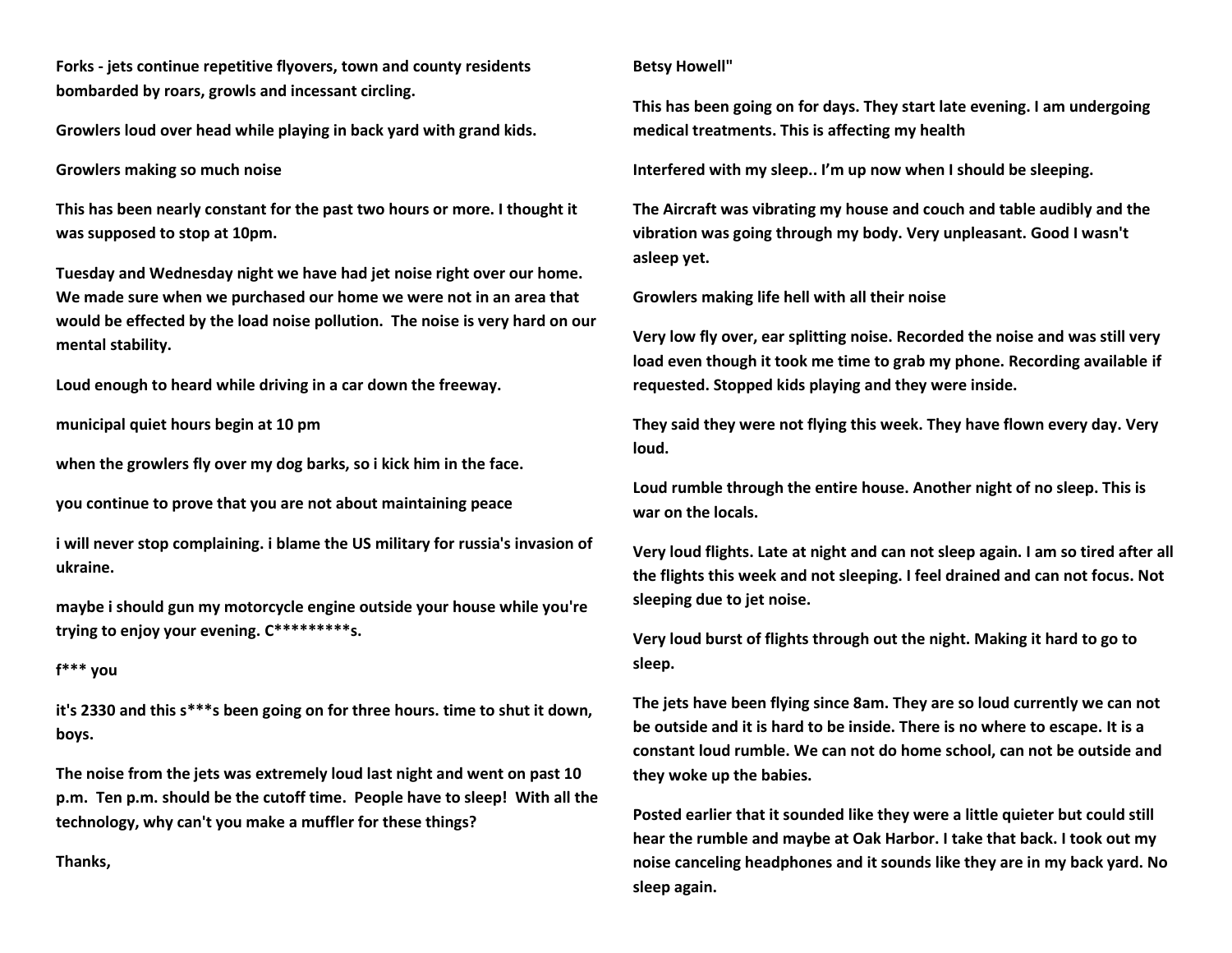**Started around 8pm. Very loud at first then small break around 9:15. Started again but sounds like flying out of Oak Harbor.** 

**WTF growlers flying low and loud over residential neighborhood**

**People are trying to have a relaxing evening at home. You are wrecking it.**

**Please stop now. People need to sleep. Send the Growlers to Ukraine where they will do some good. They are not legal here.**

**Right on time again, ruining people's quiet evening at home.**

**What a threatening sound. Are we being attacked?**

**Growlers making life here pure hell. They are too loud to be training here over densely populated area.** 

**I do not know what the aircraft noise was except it sounded like the space shuttle. There is no need for this type of noise in a developed area, especially multiple times within an hour.**

**Aircraft noise until late last night wasn't enough so it's continued this morning. Thank you for being such good neighbor. Time to move to war machines.**

**Please stop the insanity of continuous jet noise all night long. Move the training to a remote place in the US. Flying this late at night indicates the lack of consideration for WA state citizens.**

**Sounded like the space shuttle reentering, without the sonic booms**

**The jet noise has been continuous for nearly an hour. Please make it stop.** 

**Too loud, too early, too late, too often.** 

**Extremely loud jet noise continuously. Disrupting normal home life. Sounds like reports of Ukrainian war. Please move this insanity being bestowed on Washington citizens.** 

**Unbelievably loud engine burst. Frightened many animals, both wild and pet. Vibration of home structure felt. Continued extremely loud jet noise. Time to end the harassment of every living creature within a 50 mile vicinity.**

**Growlers making noise and ruining peace for everyone in the area** 

**Hey trying to sleep in my home and growlers making that impossible** 

**Continuous for the past 45 minutes or so.**

**Hey people live here. Get the damn growlers out of here to a remote place. El centro in Arizona desert comes to mind**

**So noisy we can't hear each other in our home now. They were very noisy last night as well making sleeping impossible, Please re site these jets to a more appropriate less intrusive location.** 

**Is it too much to expect to have some peace and quiet in my own home? The growlers are too loud to be flying in a residential area. El Centro in Arizona is much better remote location for this.**

**Forks…and they are back! Circling overhead and blasting us with noise and rumbles I feel in my chest…It's like they want to announce their presence and harass us. Hoping it doesn't last all day like yesterday.**

**Forks Elk Creek Trail - very loud circling by Growlers stopping conversation with my hiking buddy. Ultra annoying! Even birds stopped the chatter.** 

**Forks Elks Creek Conservancy Trail - circled four times just above the low cloud cover. Very loud. Stopped conversations as we hiked, disturbing bed noise and creek babbles.** 

**Forks - Constant circling on and off all morning and early afternoon.**

**Growlers flying above residential area making us wear sound cancelling headphones. What a life!**

**God how can this level of growler noise be legal in residential area**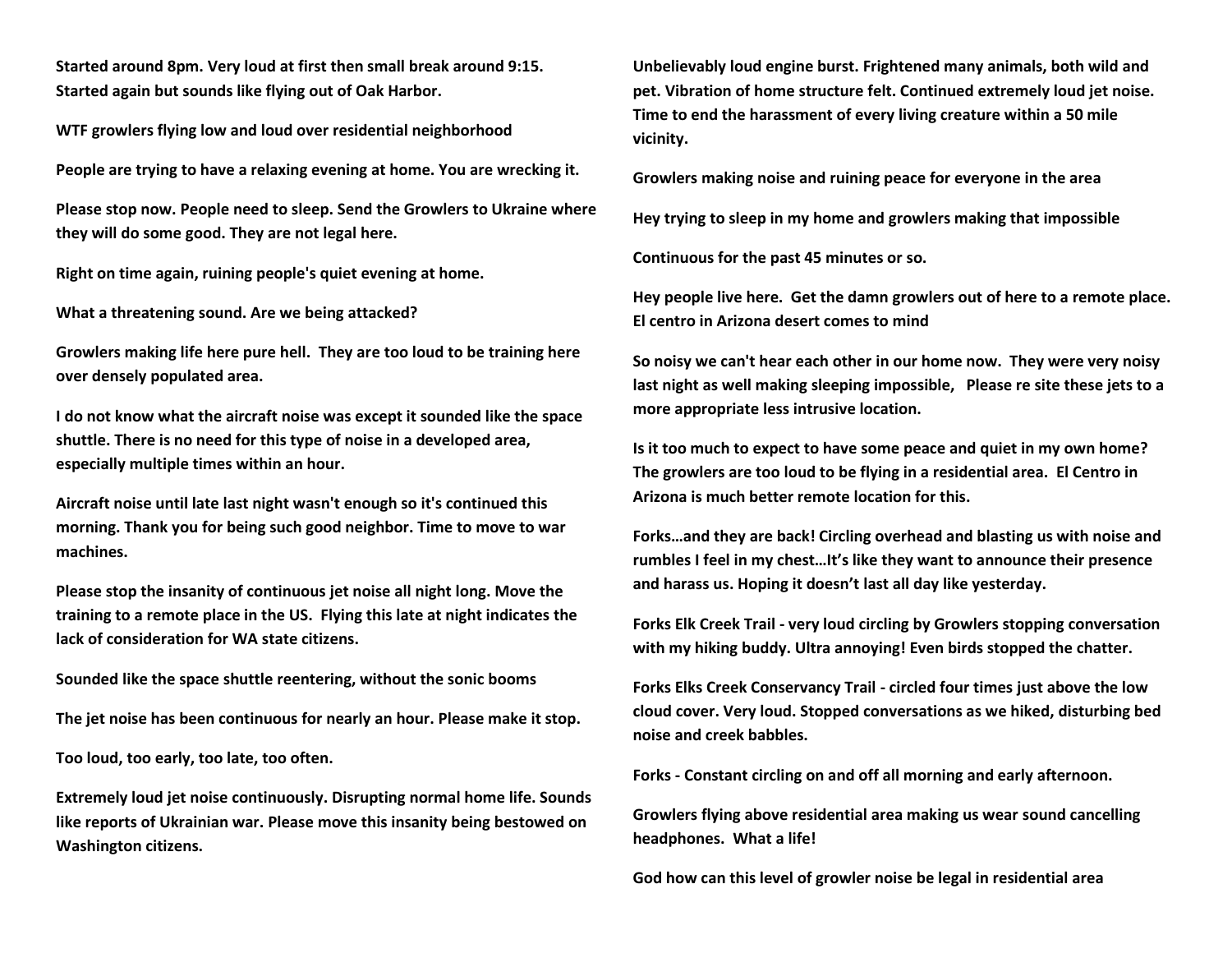**How about a break from the noisy growlers. This is a residential area!!!!**

**Beautiful sunny peaceful evening until the growlers flew over** 

**Wtf another growler shattering our lives below**

**Growlers out on their daily mission to deafen us in our homes. This has got to stop**

**Another disrupted night with growlers making noise**

**Growlers making too much noise for everyone living below** 

**Stop this insane growler traing so close to houses.** 

**Growlers making life hell for Americans trying to live here. Way too loud for residential area**

**82db Must be the morning rush.**

**82db Thank you Growler pilots. Yes I blame you personally.**

**83db Half a dozen reports already. Going for a record.**

**83db This is my 20th submission for the day. And this is also my last submission ever. I've had it. I'm packing up and moving. Good luck everyone.**

**85db Come on. I know I'm not dreaming because I haven't had a good afternoon nap in weeks.**

**85db Really? This is not right.**

**Growlers tearing up the sky and my eardrums.** 

**Growlers starting their daily ear assault on the citizens below** 

**Flying right above the campground at 10:30PM**

**Growlers have been roaring above the park for 2 hours now— it's damaging to the park atmosphere/wildlife/visitors**

**Another night of growlers making life here hell**

**Come on this is really impacting having a normal life living below where noisy growlers fly**

**God I hope they find a new home for the ear piercing growlers to fly. It is just torture to have this happen every day.** 

**Growlers again tonight. WTF can't I have one night of peace in my home?**

**Growlers making noise and bringing hell to people below. We just want to live out our lives without the horrendous noise each day**

**Just looking for some quiet in my own home. The growlers are making that impossible. So damn loud.** 

**Very loud flyover of growlers**

**How long will the growlers keep blasting our nerves with their deafening noise**

**Loud and disruptive growlers** 

**Growlers making a hellish noise**

**I was out for a peaceful walk then ear shattering growlers flew over** 

**Growlers making noise. It's what they do. Really hard to believe they can make this much noise legally. It is impacting so many lives**

**Another eardrum damaging growler overflight** 

**God this is insane. I need to be able to sleep in my own home. Growlers get the hell out of here.** 

**Geez this is really getting old. Growlers ruining the peace of the night. So loud they need to fly these in remote location - not in residential area like they are doing here.....**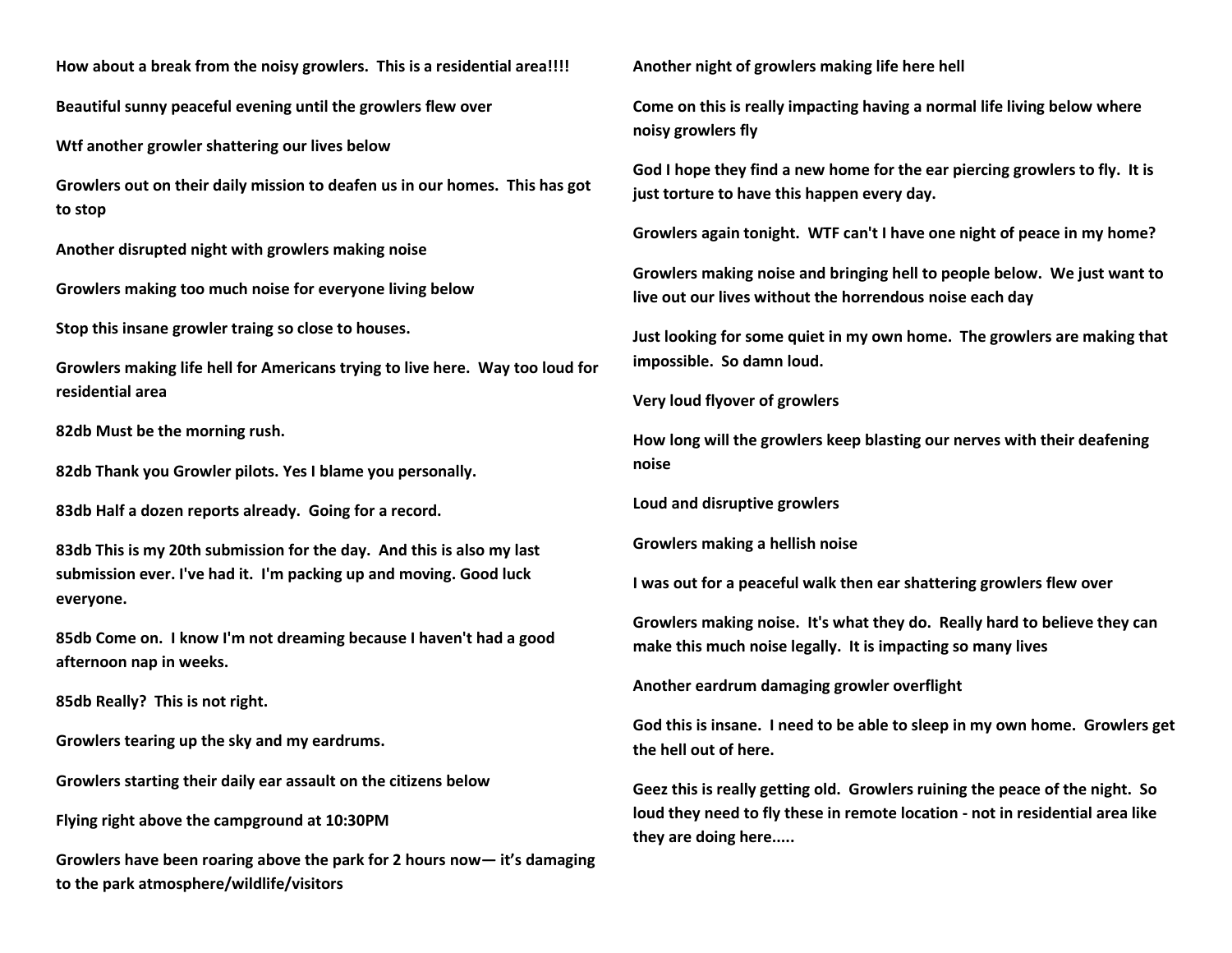**"Can you listen to and experience how EA-18G Growler's jet noise could decimate listening to this music?**

**https://music.youtube.com/watch?v=iiqkFkO\_Os0&feature=share"**

**My guest has not slept in 20 hours and the EA-18 Growler jets at this time are flying. NAS Whidbey is bereft of respect for anyone on the ground by flying jest so low and close to residences. YOU DENY US ACCESS TO OUR PROPERTY WITHOUT PERMISSION!**

**NAS WHIDBEY ISLAND, STOP FLYING AT OLF. PICTURE THAT YOU HAVE A MILITARY AUTHORITARIAN PERSONALITY DISORDER WITH SOCIOPATHIC NARCISSISTIC PROPENSITIES. BY REPEATED DAMAGING CYCLES OF JET NOISE THIS IS WHO YOU ARE.**

# **STOP DESTROYING THE QUALITY OF LIFE HERE AND OUR ABILITY TO ACCESS OUR PROPERTY!**

**The Jets are too noisy. Last night they flew until 11:50. In order to get a sense of the noise on NAS Whidbey Report Jet Noise phone, I request that the Captain take his camp cot and sleep at the end of the runway to validate the Navy's noise model**

**The noise denies us the use and access to our property!**

**Too loud and too many repeated repetitious cycles over several hours makes for an inability to access one's property. Also, there are many deleterious health aspects attributable to this noise! NAS Whidbey doesn't give a damn for us.**

**Trying to relax in my home and instead I am pounded by extremely loud Growlers practicing landings.** 

**Growlers starting their nightly noise assault on the home owners** 

**Growler noise against disturbing our evening** 

**Very loud Growler training at OLF.** 

**Growler noise making life difficult for those of us living here. Arizona seems like much better remote spot for this.** 

**Growlers making life hell for those below just trying to live our lives** 

**Ear shattering growlers making life impossible below**

**Loud fly over.**

**Growlers buzzing Camano making ears ring. The need to move some of them to remote location as it is impacting life of those below.** 

**Too loud- over ahead - heard inside house!**

**Growler landing practice going on for hours already this evening. It's now approach 2200 and they seem to be intensifying the noise level. Very difficult to keep a "normal" sleep schedule when these jokers are at it late into the night!!!**

**Growler overflights making a lot of noise** 

**Flying low, heard loudly in home drowning out radio.**

**Sadly common acoustic assault- us navy battering civilians in Western Washington. Sounds like a war without the bombs. Anacortes, Tuesday afternoon.**

**Searing tearing metallic screaming aircraft- navy warplanes tearing up the Anacortes skies- can't even hear the state of the Union speech or rebuttal-TV drowned out by extreme noise in my own home. Navy abuse, routine business. Unconscionable** 

# **Loud fly over**

**Roaring noise from 8 until after 11. Unable to sleep.**

**Come on the growler overflights are way too loud for a residential area** 

**Growler landing practice continues past 2200 hours ... TAPS. Quiet**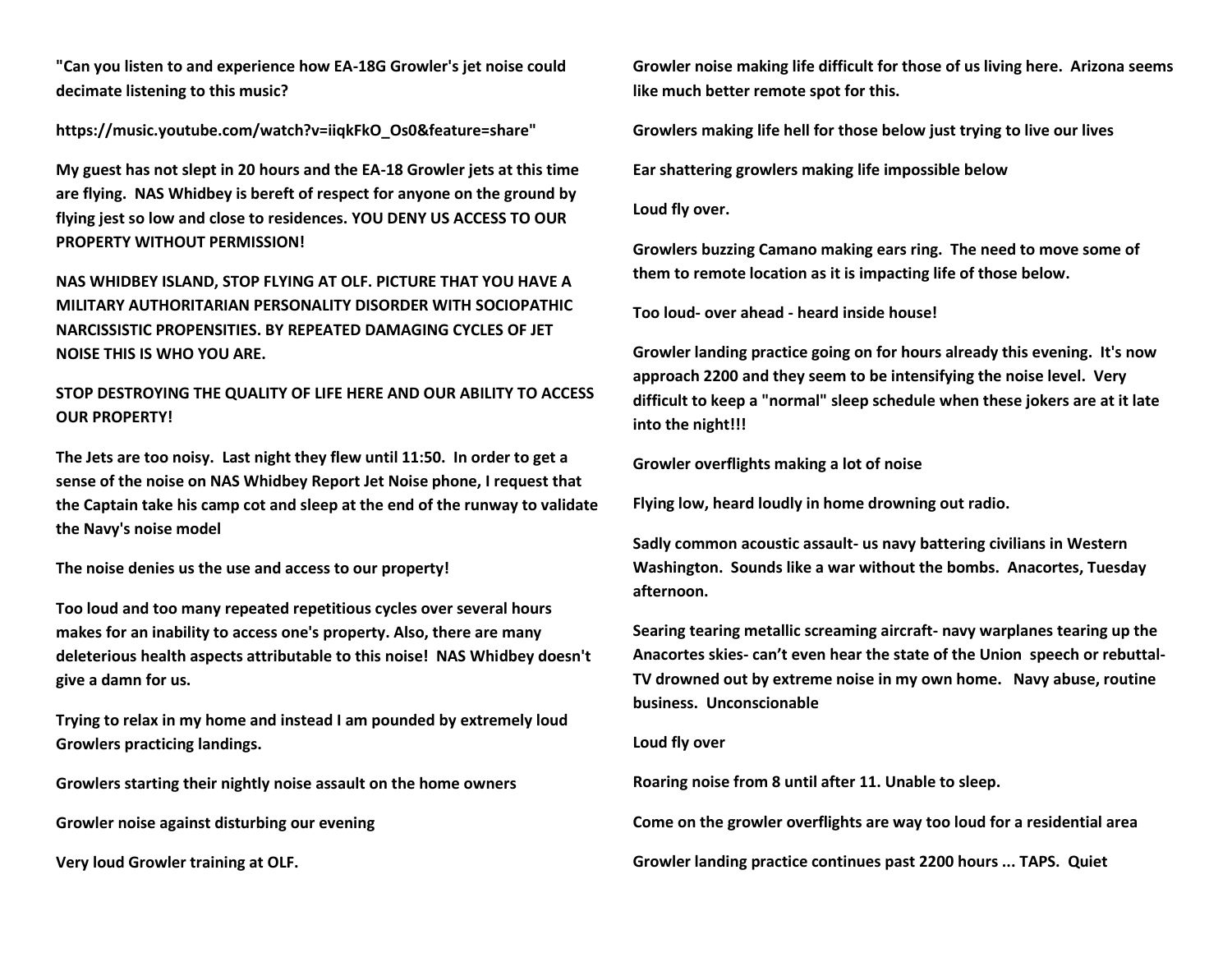**Our 16 month old grandson is here with his parents, for the first time since his birth, for 2 nights in Coupeville. Growlers are shake-your-whole-body loud, so harmful to all, especially our grandson. Relocate the Growlers! Siting all here is crazy.**

**Non stop roaring noise heard inside my home from 8:30 to 11PM. Disrupted my sleep. They are at least six miles away and are so loud! Can't imagine the poor people who live closer.**

**Continuous background noise punctuated by shockingly loud flyovers ... Monday means "All Day" Growlers.**

## **Heard inside house.**

**Growler landing practice on the "east-side Whidbey" runway began before noon today and continues, likely throughout the day. Growler landing practice lasted until MIDNIGHT last night (April 13, 2022). Extremely disturbing!**

**Numerous repeated Growler overflights all morning long.**

**Hours long landing practice noise!**

**While weeding, a commercial jet flys low over head- not very loud- then the loud thundering noise from a growler drowns out the noise. So far away can't be seen- but is deafening.** 

**Growler landing NOISE all evening long ... and, just as last night when they flew until 11:45pm ... it seems they will continue until midnight again tonight. Very distressing!**

**Hard to enjoy breakfast with jet screaming over.**

**Loud fly over**

**Another loud fly over.**

**Tried to rest after being kept awake last night after 11PM, due to jet noise. Just as I lay down- jets started up for another 45 minutes.**

**Density Altitude: (minus) -1100 feet**

**Density altitude: (minus) -800 feet. Acoustic energy emissions from USN aircraft are bone-crushing!**

**Deafening fly over.**

**Thundering over head- can hardly hear TV**

**No attention to the health and welfare of those living on the ground! NAS WHIDBEY ISLAND, PICTURE YOUR MILITARY AUTHORITARIAN PERSONALITY DISORDER WITH SOCIOPATHIC NARCISSISTIC TENDENCIES. BY REPEATED DAMAGING CYCLES OF NOISE YOU DESTROY!**

**Jets have been flying for a couple of hours. And I think they are actually getting louder. More after burner.**

**"Acoustic energy emissions are extremely intense.** 

**Density altitude: (minus) -1400 feet"**

**The Growlers have been flying non stop in Coupeville today. Its now 11:05pm and I can't sleep. Every time I start to doze off another roar begins and I wake back up. Jet training shouldn't be at the expense of citizens' health and wellbeing.**

**The point of noise curfews is to promote health, safety, welfare, and the peace and quiet of community inhabitants. So why are the Growlers still flying over our homes at 11:30pm? The jets are meant to protect our communities - not harm them. Right?**

**Working on research for a dead whale. Flights on Saturday, not supposed to be flying. Made it hard to communicate with each other at times and collect data.**

**Jet noise finally (hopefully) stopped at 11:50pm in Coupeville. Any little sound from outside incites the feeling of anxiety that another round will start again. Hope to fall asleep soon…**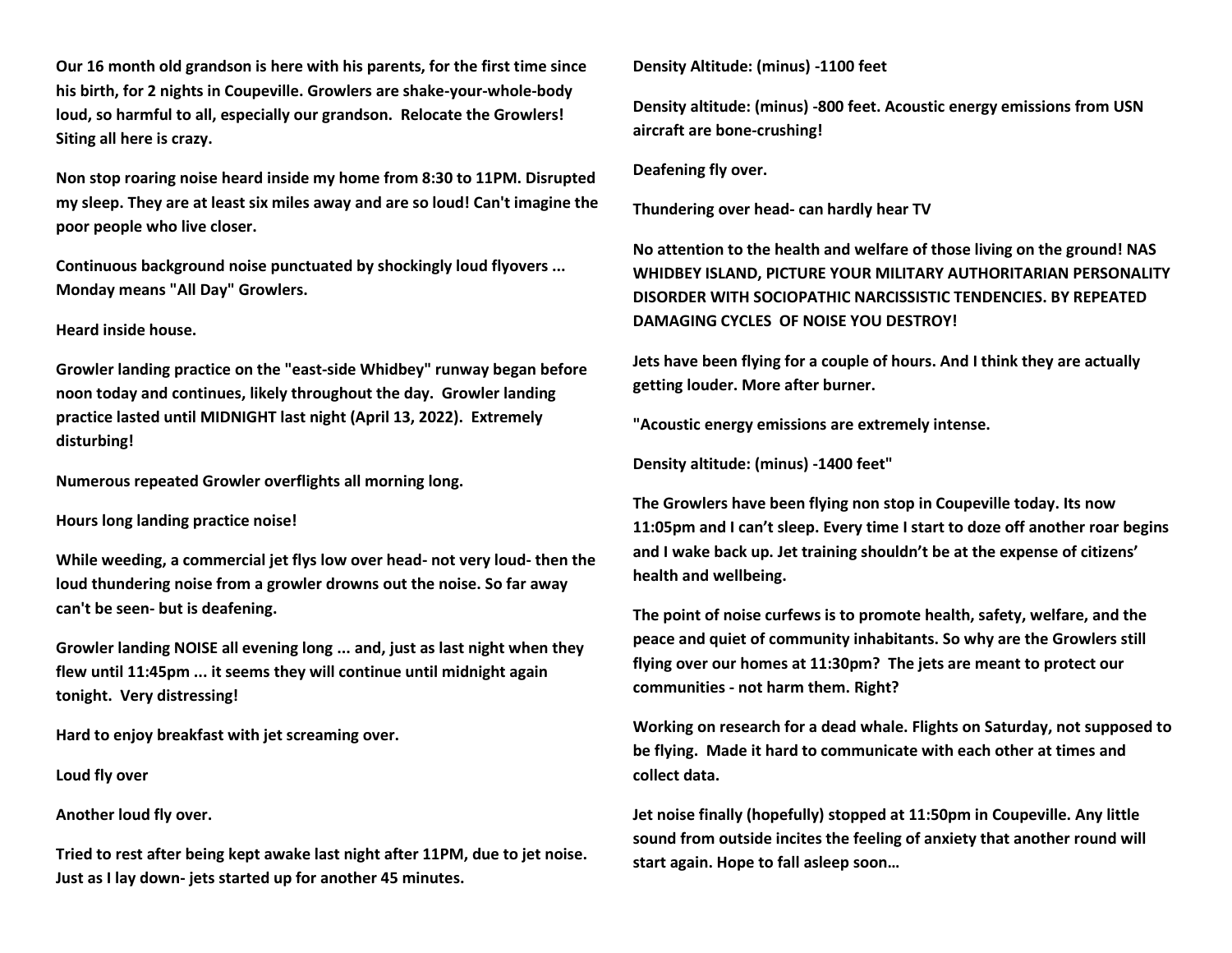**SE Lopez, 11 Mar 22, Fri: 7:46am - GIANT RUMBLE ! ! ! 85 DECIBELS.**

**SE Lopez, 21 Mar22, Mon: 9:37am (60-75 dB. 4pm - 8pm Solid ROARING 75 - 80 dB for hours. Zero FCLP's scheduled. . . ??????**

**SE Lopez, 22 Mar 22, Tue: 9:30am - 7:45pm - Constant ROARING with a few breaks. 11 hours of mind-bending screaming jets. ENOUGH!**

**SE Lopez, 24 Mar 22, Thur: 8:46am - 75.3 dB. What a ghastly way to start the day.**

**SE Lopez, 25 Mar 22, Fri: Overflight at 11:10am - 78.8 dB inside. 88.8 dB outside.** 

**Deafening fly over- extremely loud.**

**Windows ate rattling and it is unbearable**

**Intense acoustic energy emissions from USN aircraft make outside activity hazardous. Seeking shelter now.**

**Bone-crushing acoustic energy emissions** 

**Growler noise -so loud-almost drowning out the sound of the TV**

**"2nd night of overhead flying-lasted till 11:23 PM on 4-12, measuring 94.3 decibels inside the house.**

**4-13 measured 91.8 inside/downstairs and flying went on till 11:30 PM-Enough already-please"**

**They began by flying directly overhead and it peaked at 94.3- that is inside the house with no windows/doors open. Horrible - it felt like a warzonewhile they were overhead.**

**Loud fly over.**

**Density altitude: (minus) -1000 feet**

**"Do you know there are over 16,000 people who live on Camano Island? And 80,000 more on Whidbey? Growler jets should NOT be flying anywhere near population centers, put them out in a desert where they wont cause stress and hearing loss!!!**

**Loud, long, thundering noise over house.** 

**High power settings, low altitude.**

**On a Sunday morning we get awoken by GD jet noise from the Navy as they fly over Coupeville. This is absolutely the most disrespectful branch of the US military!!!!!!!!!**

**"Density altitude: (minus) -1200 feet.** 

**Acoustic shock is crushing."**

**All day long the growlers have flown over Coupeville, wrecking our peace. It's domestic terrorizing** 

**Another navy jet smashing the peace high overhead** 

**Another Growler jet, after another and another. Will we ever know a peaceful soundscape again in Coupeville or anywhere in the north Puget Sound?** 

**We are sick to death of being terrorized by the US Navy and their GD growler jets.** 

**Navy growlers flying over Coupeville again destroying our peace!!!!!**

**It's 11:47 PM and the jets at OLF are just now leaving, insane is what this is. We are prisoners of the navy's torture** 

**"Density altitude: (minus) -1300 feet.** 

**Risk of injury from acoustic shock trauma is very high."**

**P-8 aircraft now flying directly over coupeville, we are being bombarded by the Navy.**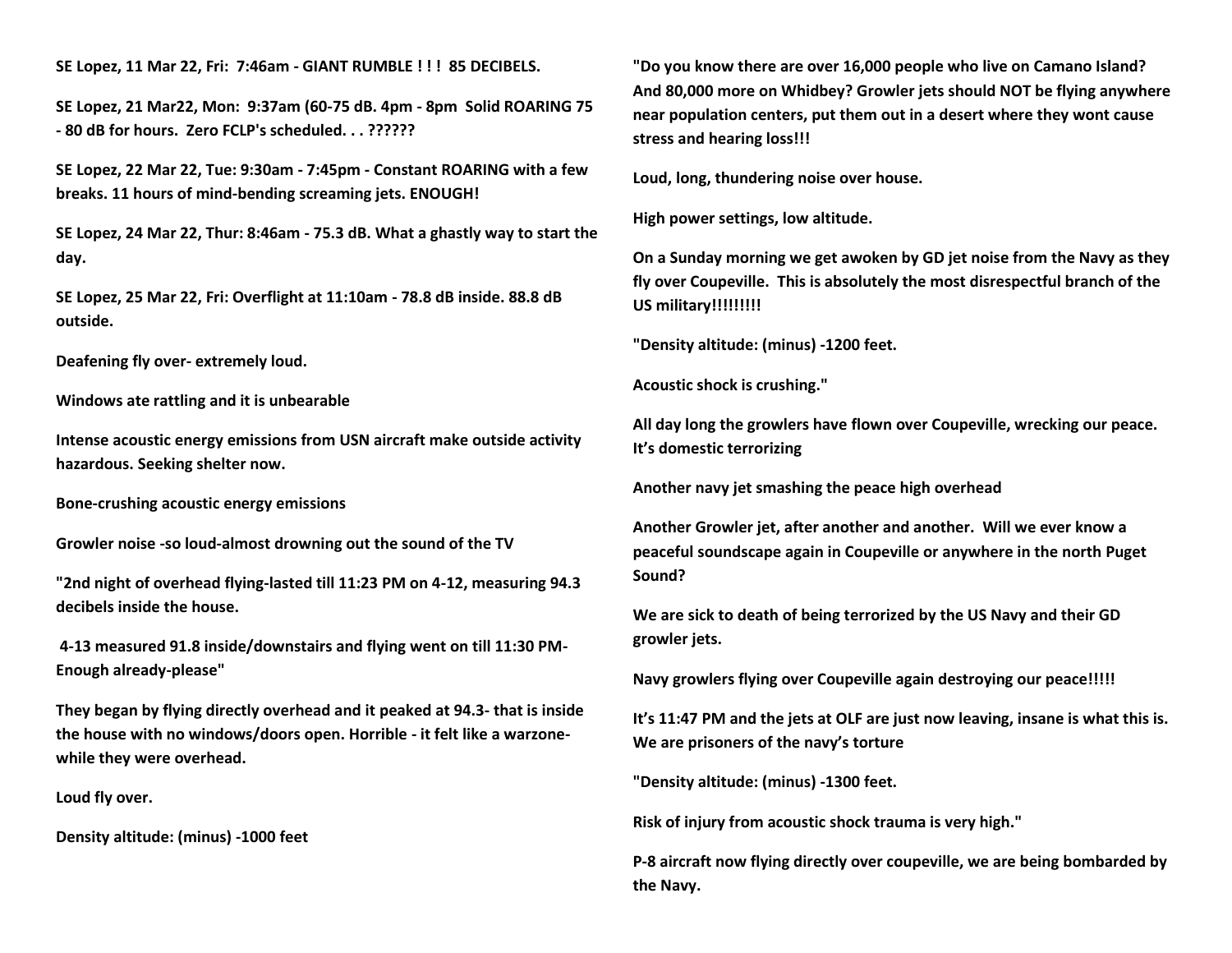**Another agonizing evening of horrific jet noise coming from the OLF** 

**And so it begins, another week of all-day-long jet noise shattering the peace of Coupeville** 

**Will we who live and have made our homes in Coupeville ever know peace again?**

**Another loud growler jet high in the sky terrorizing our peace in Coupeville** 

**The Navy can go to hell!!!!!**

**Another jet to smash our peace** 

**10:30 pm. Coupeville. Extremely loud … multiple flyovers.** 

**8:15 am. SUNDAY again this weekend. Coupeville.** 

**Another night of abhorrent noise from the growlers at OLF… it's non stop awful!!** 

**Another shuttle launch over Coupeville in the form of a growler jet. SO DAMN LOUD as it ascends to spew its noise probably on the once quietest place on earth - Olympic National Park.**

**FIVE jets together over Coupeville… FIVE times the noise. Good god, is this how a good neighbor behaves?** 

**It's 10:30 pm… hey Navy! Stop the noise. There are people here trying to sleep!!** 

**Low and slow Growler over Coupeville Town, gear down for an extra noisy flyover. Thanks, Navy!**

**No peace, even on the weekend!!** 

**NOISE ALL THE TIME from noon until now, 2:07 pm. Constant wooshing, jet noise from OLF and over Coupeville.** 

**Noise. Noise. Noise. Ear splitting noise!! Over and over again!** 

**Nothing like jet noise on an otherwise lovely Saturday morning. Coupeville. ongoing growler noise noise NOISE at the OLF. horrible jet noise!! Saturday jet noise.** 

**Sounds like a growler in coming down the driveway!!! Sick. Of. The. NOISE!** 

**The growlers are at the OLF tonight. Constant noise and my anxiety has just gone through the roof with the thought of having to deal with this into the later evening hours. I cannot believe we have to endure this kind of noise in OUR OWN HOME!!!**

**They started at the OLF at 8:00 tonight. It's 10:30 now and they're still flying. Hellish noise. Please stop.** 

**Two jets side by side. Double the noise for us. Is this what a good neighbor does?** 

**Windows vibrating, dishes rattling.... SO DAMN LOUD over Coupeville!!**

**Hell in the sky as they fly overhead doing operations at the OLF. How did we come to be deserving of such brutal and continuous punishment? F You NAVY!**

**Last I checked mid-afternoon doesn't mean 10:30 at night. Sad they can't even keep to a decent schedule** 

**Too loud! Too low! They need to go**

**I'm trying to sleep and the walls are shaking..**

**They shouldn't be flying now, it's not on the schedule. Last I checked 8pm is not mid-afternoon**

**"Awful noise!!!! Kids can't sleep. We can't sleep. Went till 11:30 pm last night.** 

**Please have a curfew like the town and campgrounds"**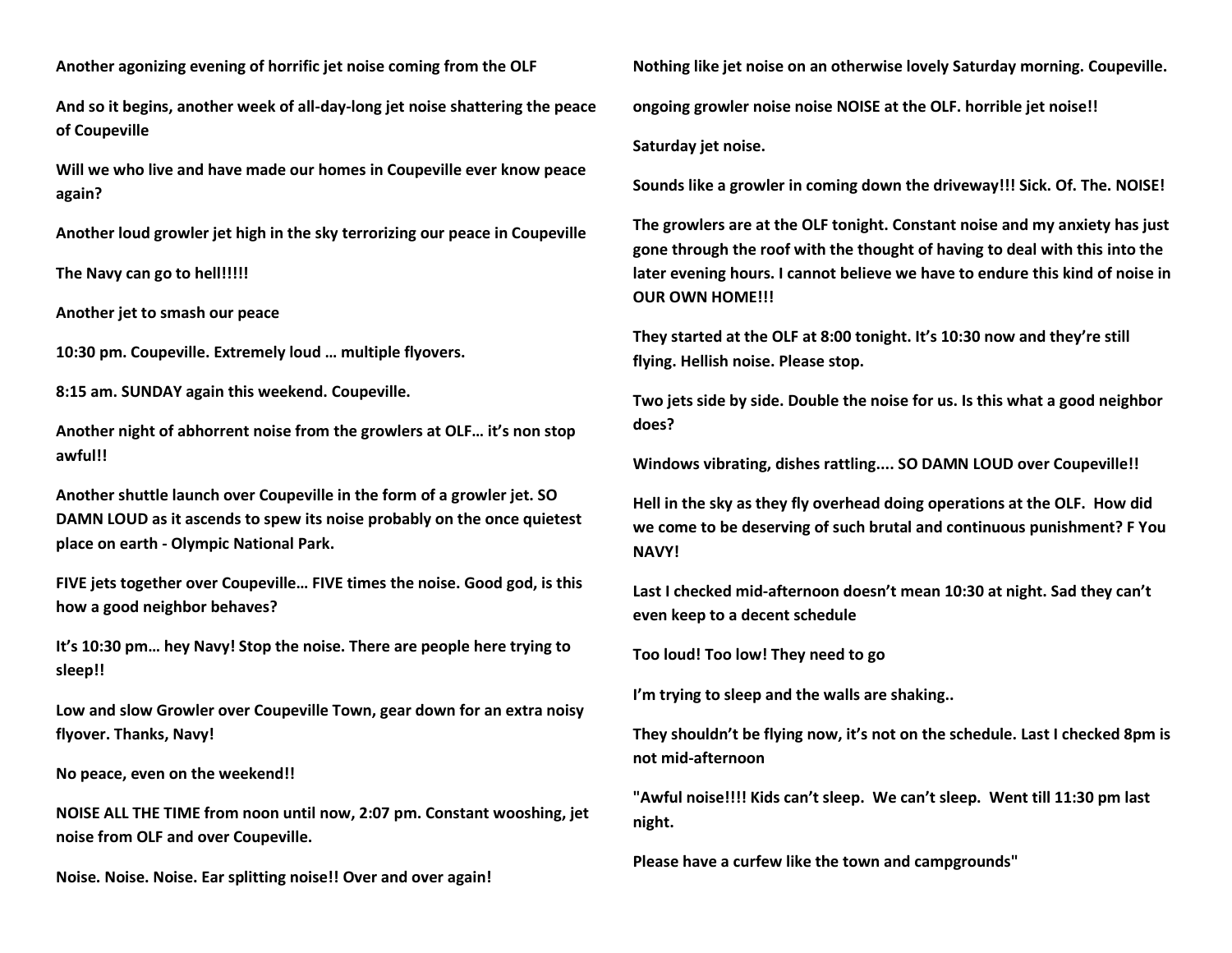**Stop by 10:00 pm please….,,..**

**Once again the goddamn navy is flying late into the night disrupting our sleep .**

**Loud, flying over heard from inside home.**

**Unbearable 8:15pm on non stop**

**Loud, low over the house. This I the 6th plane since 8ish. They are supposed to be practicing at the Coupville field.**

**I can't seem to get away from the growler noise**

**"11:02 p.m. Another night of no sleep for seniors, children, the sick……**

**How does Naval Command justify this assault when there are thousands of other locations available to USN for this training that do not harm the citizens? "**

**11:18 p.m. Still no sleep for senior citizens, children ….**

**11:36 p.m. No sleep for seniors, children…..does Naval Command care……**

**11:06 p.m. Naval Command wants the Growler pilots to practice touch and go late at night. USN has thousands of locations available for this purpose without harming the young, the elderly, the sick. Pathetic.**

**Another jet , climbing out over town of Coupeville, screaming and screeching as it destroys our peace** 

**Desperate for quiet as I try to rest from surgery, the jets pummeled me over and over flying high overhead in Coupeville.** 

**Low loud and slow over the town of Coupeville, smashing our peace** 

**Crushing acoustic energy emissions.**

**Over and over again the jets fly over the town of Coupeville headed east and west high in the sky, but still blasting us with noise! Get out of here, you are ruining our lives!!!!!!**

**Are we ever going to get some peace?**

**Very low and extremely loud over town in Coupeville, this is terrorizing to the civil community. UNACCEPTABLE** 

**Naval Command wants their pilots to be able to touch and go late at night. Of course, USN has thousands of locations to conduct this training without disturbing US citizens. Meanwhile, the elderly and the young struggle with loss of sleep.**

**Noise filling the sky and my house**

**Out enjoying the day until noisy growlers flew over.** 

**When you try to fall asleep but can't because a jet is flying over your house when it's not on the schedule** 

**The 5th plane to fly over. This was the loudest!**

**Extremely loud jet noise at 11 pm .It's been going on for hours and as usual with the f\*\*\*\*\*\*\* navy will continue for some time. They have no regard for people who need to sleep or anything other than the "mission.JP Port Townsend** 

**F\*\*\*\*\*\* navy 10 pm and it sounds like world war 3 outside. Once again the navy shows what a good neighbor they are**

**Shopping for plants- deafening noise over head.**

**Forks and ONP - another day of rain and thunder…not thunder, jets! Grrr Over and over disturbing the rainy day peace.** 

**There is no reason jets should be flying over residential areas after 10 pm.**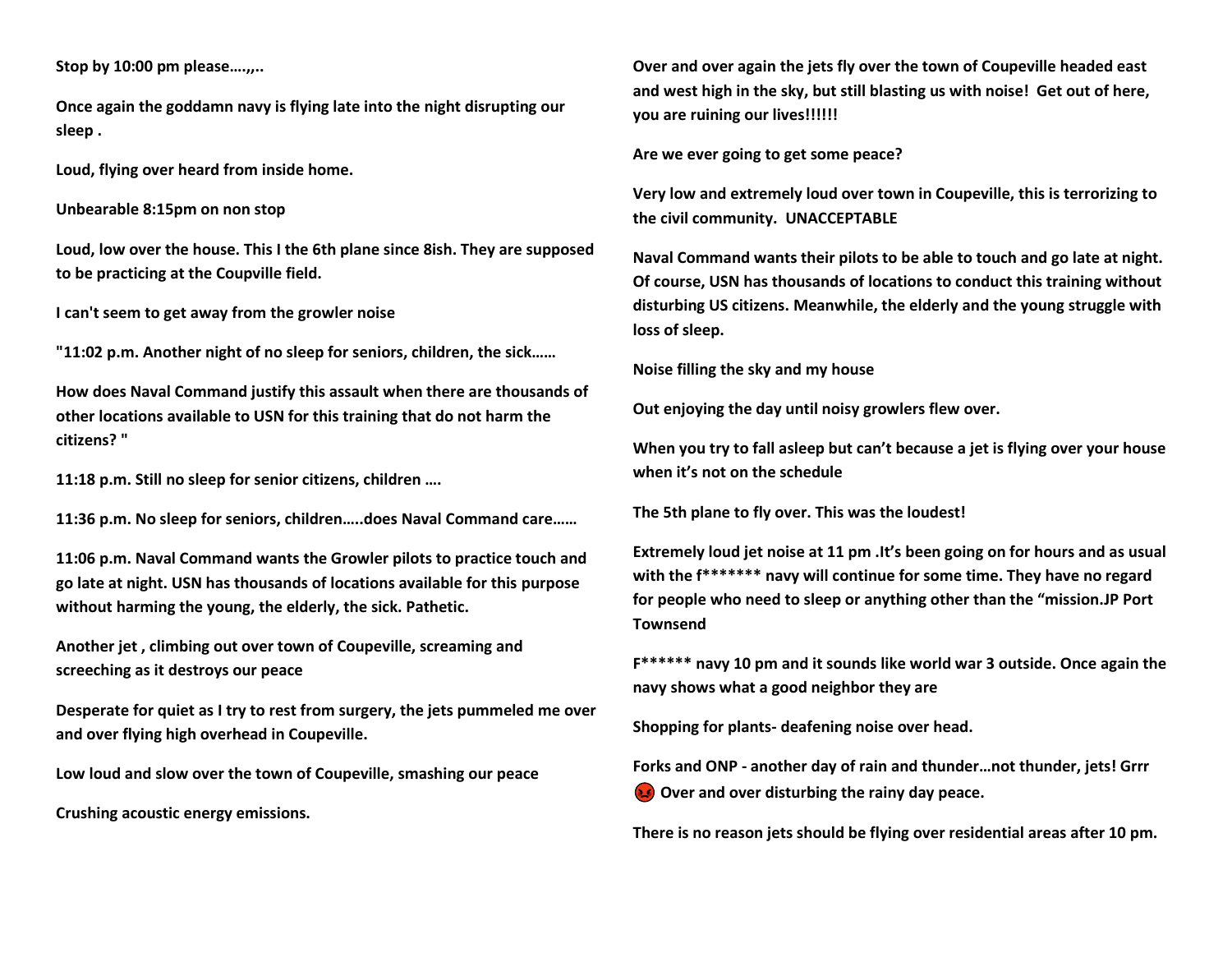**There is nothing left to say.The goddamn navy is the worst neighbor ever. I hate them with all my heart! I hope all the growlers go away for ever and we can enjoy the quiet skies we once had!**

**Metallic screaming of navy warplanes. Repeatedly interrupting communication in medial office. Making care with elderly hard of hearing patients very difficult. All morning so far on a Tuesday. Oak Harbor**

# **Ridiculous!**

**That is too late for jets to be flying over residential areas.** 

**Deafening- 3rd plane - loud low- trying to enjoy ice cream with the kids.**

**Deafening- 4th plane low- loud- unable to enjoy an ice cream with my grandkids- they also interrupted my enjoy ment of the tulip festival.**

**Deafening- stopping for ice cream with kids.**

**Continual growler sorties**

**Ear shattering growlers fly low and loud**

**My entire day gets disrupted when jets fly over for hours at a time and not allowing me to get anything done or relax whatsoever**

**Another day where I'm literally fleeing the house due to how noisy the jets are**

**You're seriously starting up at 10:15pm??**

**Here's my problem: there's no oversight. Jets have been flying from 10am to now 8pm and the "schedule" said night/late night. This isn't the first time. Emergencies happen, yes, but NAS is abusing the system— there's no predicting when the jets fly.**

**Jets shouldn't be rattling my house at 8:30pm. Limits need to be in place**

**11:06PM. Unbelievable** 

**9:33pm Quarry Pond campground. Deafening noise** 

**I can't even hear myself think due to how noisy it is. ITS 9:34PM! What the heck are you even thinking?? Fly higher or not at all!**

**Loudest it's been all day and it's 9:39pm.** 

**Noise cancelling headphones set to highest level and can still hear jets. At 9:39PM. What. The………**

**Thanks for this late night festival of LOUD planes right over my tent**

**The jets have ruined Deception Pass. Every time I'm in the park, they're right above and low. So much for preserving natural spaces**

**It's 8PM on a Friday….. Leave us alone already!**

**So much for not training— it's been 1 hour of flying directly over Deception Pass**

**You can't do Growler flights at a better night time? Say, 8PM v 11PM? Leave us alone! It's bad enough you fly around with no regard for anyone in the daylight hours**

#### **NOT OVER CAMPGROUNDS**

#### **Still STILL jets**

**The jets fly with no oversight— why is okay that they fly at 8:30PM on a Friday night? Unacceptable**

**Why a Growler so low on the weekend??**

**Why the heck are they being so loud in the weekend??!**

**Stop flying over campgrounds and parks!**

**It's past 22:00…. You're being too loud**

**8:45 really?? It's loud enough that I can't even have a conversation…. in my house.**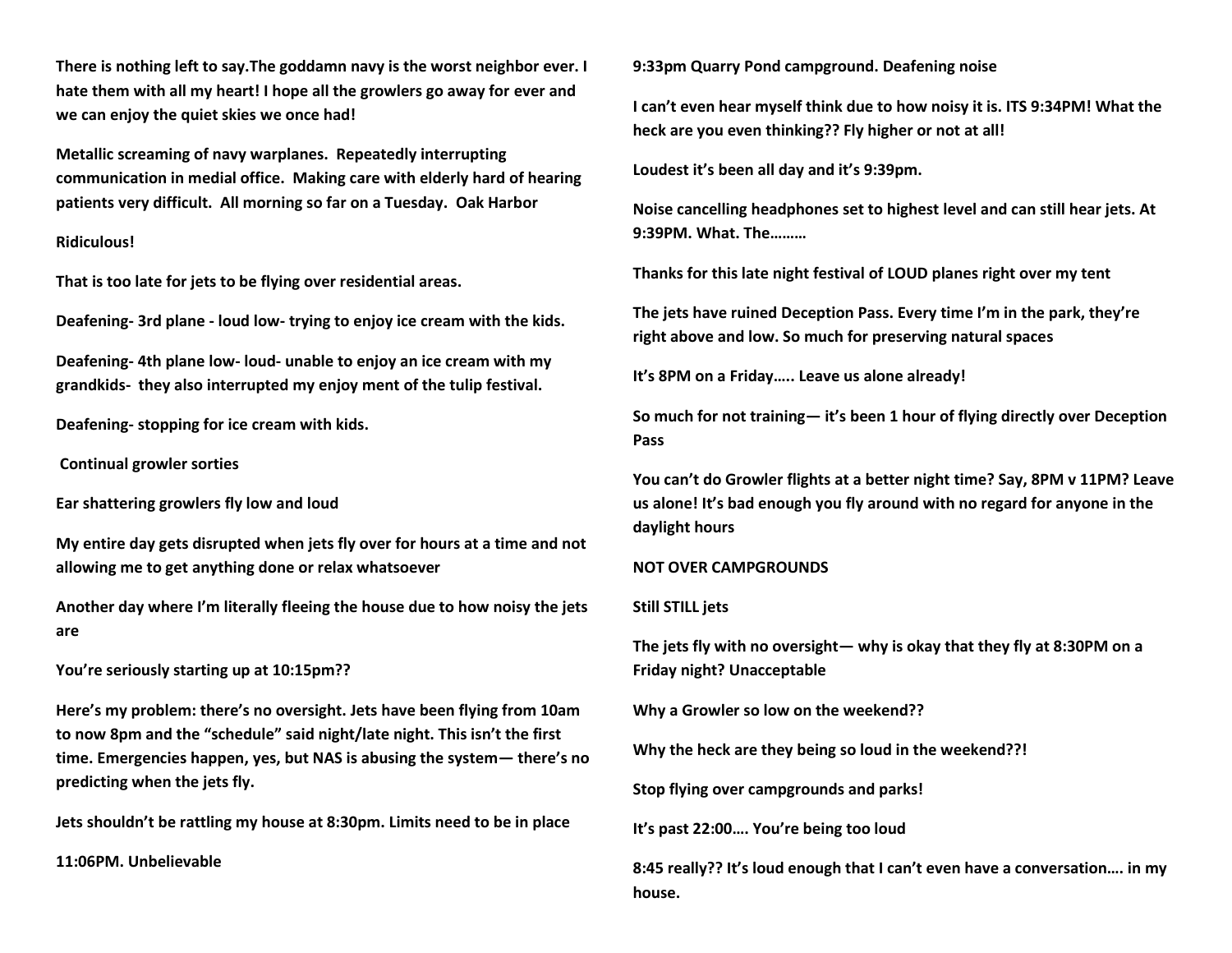**Mt Vernon: Not sure what they're flying out there right now, but I'm indoors with headphones on and I can feel the jet noise in my throat. Somehow the "Sound of Freedom" has me trapped indoors.**

**I can't hear anything except jets they're so loud**

**I have to escape my house to get any semblance of peace due to jets. Uncontrolled jet noise is TERRIBLE for mental health**

**I'm trying to camp and enjoy nature!**

**It's 10:30PM. And I want to sleep. And the Growler is flying literally right over my house. Just, stop please. Show respect** 

**It's a parade of jets at 8:50 above the Quarry Pond campground and it's so loud**

**Keeping me up this late on a non-training week? Thanks.**

**Loudest it's been all day at 9pm. Not okay.**

**Loudest it's been all day…. At 22:27**

**NOT OVER CAMPGROUNDS!!!**

**Why are you flying over a campground this late?**

**Why are Growlers flying so low above houses at 9:30PM on a Friday?? This. Needs. To. STOP**

**Going on for an hour straight of loud Growler noise and it's now 10:00PM**

**Points: 1) don't fly over houses— there's plenty of water around 2) don't fly so low— again, water around to fly over**

**22:08 Deception Pass and I can hear them even with headphones in**

**Four hours of pure deafening Growler noise at Deception Pass State Park which is ironic because I thought parks were supposed to be a place of calm. How wonderful for visitors and animals alike**

**I've definitely done (accurately) over 25 of these reports today due to how disruptive they are** 

**If there's supposed to be no training this week, why have they been roaring right above my house?**

**It's after 11:00 at night and multiple planes low over North Whidbey--we can make complaints here but no one is listening, no one is stopping the noise--and it's getting worse. How is this ever acceptable, but especially at night?**

**Why do they even make a schedule when they never actually follow it? Things come up, yes, but this is terrible! I had so much hope for today, but yet another day of being forced to hide inside. Thanks.**

**Again, WHY?!? are you starting your low flyovers at night over campgrounds when you're not scheduled?? Give us a break for once!** 

#### **Too late**

**Today is Saturday and it's my understanding this is a no fly day. I see nothing scheduled. I heard/saw two growlers fly by this morning, and there is quite a lot of growler-related noise coming from the base. What's up?**

**Low rumble over Maxwelton Valley. Not loud enough to be a major disruption but enough to make me stop what I was doing and have that familiar feeling of anxiety wash over me with the anticipation of the noise increasing.**

**Not above tent campers!!!!**

**Deafening loud even in my house** 

**Jet noise days are ones where I get nothing done because I'm huddled with my noise cancelling headphones (which are never effective enough) on inside trying to drown out the deafening noise. It's not a fun life.**

**It seems unreasonable when I have to wear noise cancelling headphones at 9:30PM on a Friday due to how loud the Growlers are**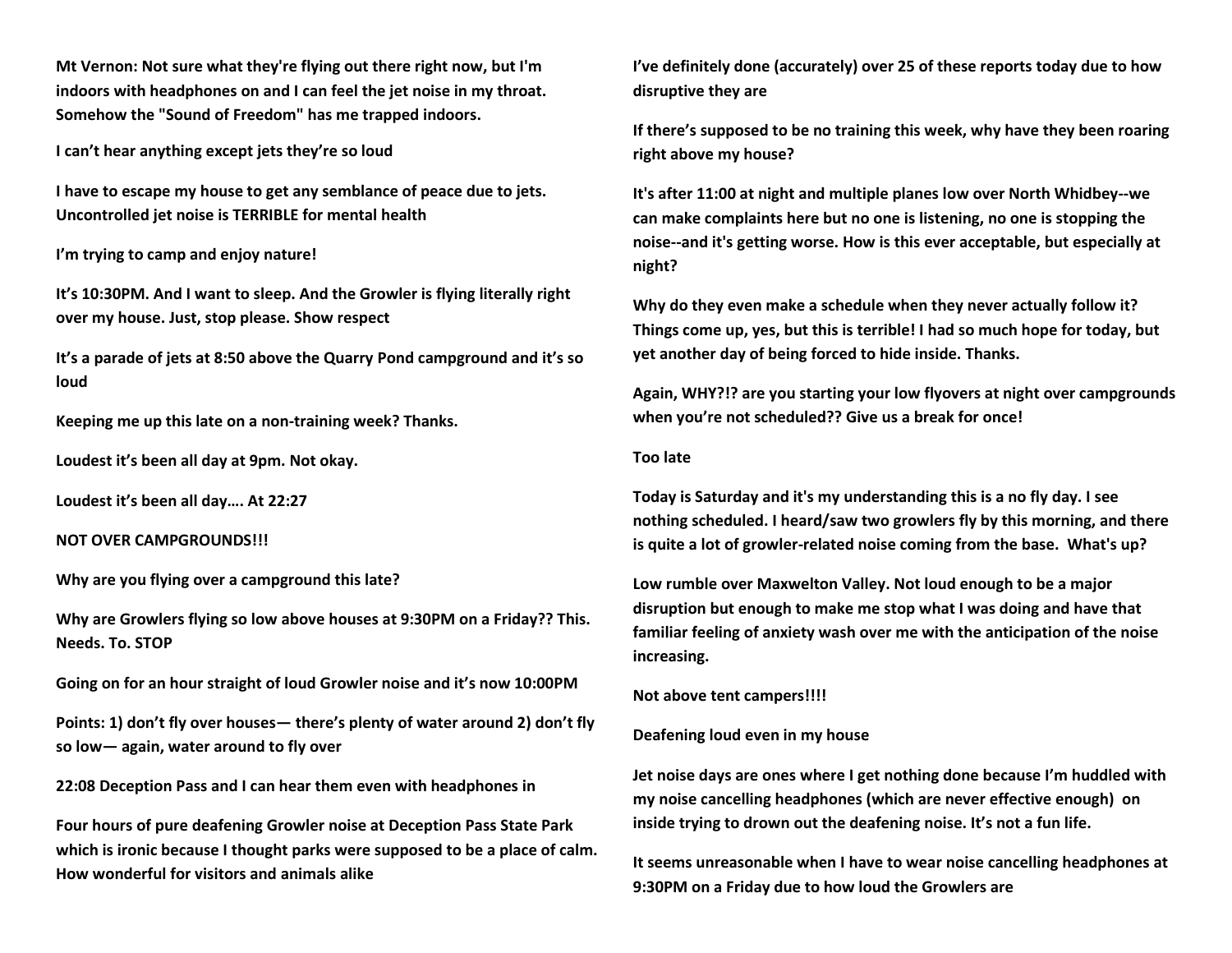**This is insane. I'm staying in Quarry Lake CG and can't sleep at all!**

**Loud jet noise 9:15PM at Deception Pass**

**STOP FLYING GROWLERS SO LATE AT NIGHT AJOVE CAMPGROUNDS! That's absolutely appalling and rude!**

**I'm so stressed right now. I just want to sleep!!**

**In Mt. Vernon. They're relentless today. Every 20 minutes or so there's another jet or two (or three) and the noise lasts for 2 to 5 minutes each time. Once again locked indoors or forced to wear earplugs.**

**I feel absolutely powerless. I fill out these forms, but the jets keep flying nonstop and there's no limits to when they'll fly and how low and how loud. And I just want some quiet for once. Please.**

**This is a non-training week!!!!!! Why the heck are you circling around Deception Pass for hours on end? Give us a break from your noise/stress and actually be truthful for once!**

**Mt Vernon. Scary loud jets just now. Had to plug my ears and sit down to avoid becoming dizzy.**

**Still going at 10:40PM on a Friday. It's disrespectful is what it is**

**In Mt Vernon. On a riding lawn mower. Wearing hearing protection. Still shocked by the enormous amount of noise from the jets going overhead. These things are not compatible with life. Move them someplace unpopulated.**

**An unbelievable amount of ear splitting, chest vibrating noise throughout most of the day yesterday (Thu, Apr 7). It started early in the day and kept going until 10pm. Stuck indoors again on a beautiful day. Please move to an uninhabited area!**

**Another growler wrecking a day out with my family**

**In Mt. Vernon. I was indoors in a meeting with headphones on and I had to ask the person I was talking to to pause because I couldn't hear him over the noise of the jet. It went on for nearly two minutes.**

**"A beautiful Saturday in April- The glory of Deception Pass State Park-RUINED by screaming, thundering, insanely loud navy warplanes- tearing up the skies and destroying the peace of the park.**

**This is abuse of Western WA civilian population"**

**Here it goes again**

**Really loud. Also several other loud, long blasts around this time**

**Trying to enjoy outdoor visit with grandkids ruined by multiple growlers flying by**

**Flyover**

**Flyoverd**

**Continuous growling, vibrating the whole house, human body**

**Growlers making ear damaging noise.** 

**rattled windows**

**Flying growler**

**Flyobers**

**Vibrations coming up through floor into my body seated in chair**

**Earaching thundering noise**

**Beautiful day until the sound from the low flyover came crashing down upon us.**

**Have been several others so far today**

**Lots of vibrations, rattled windows**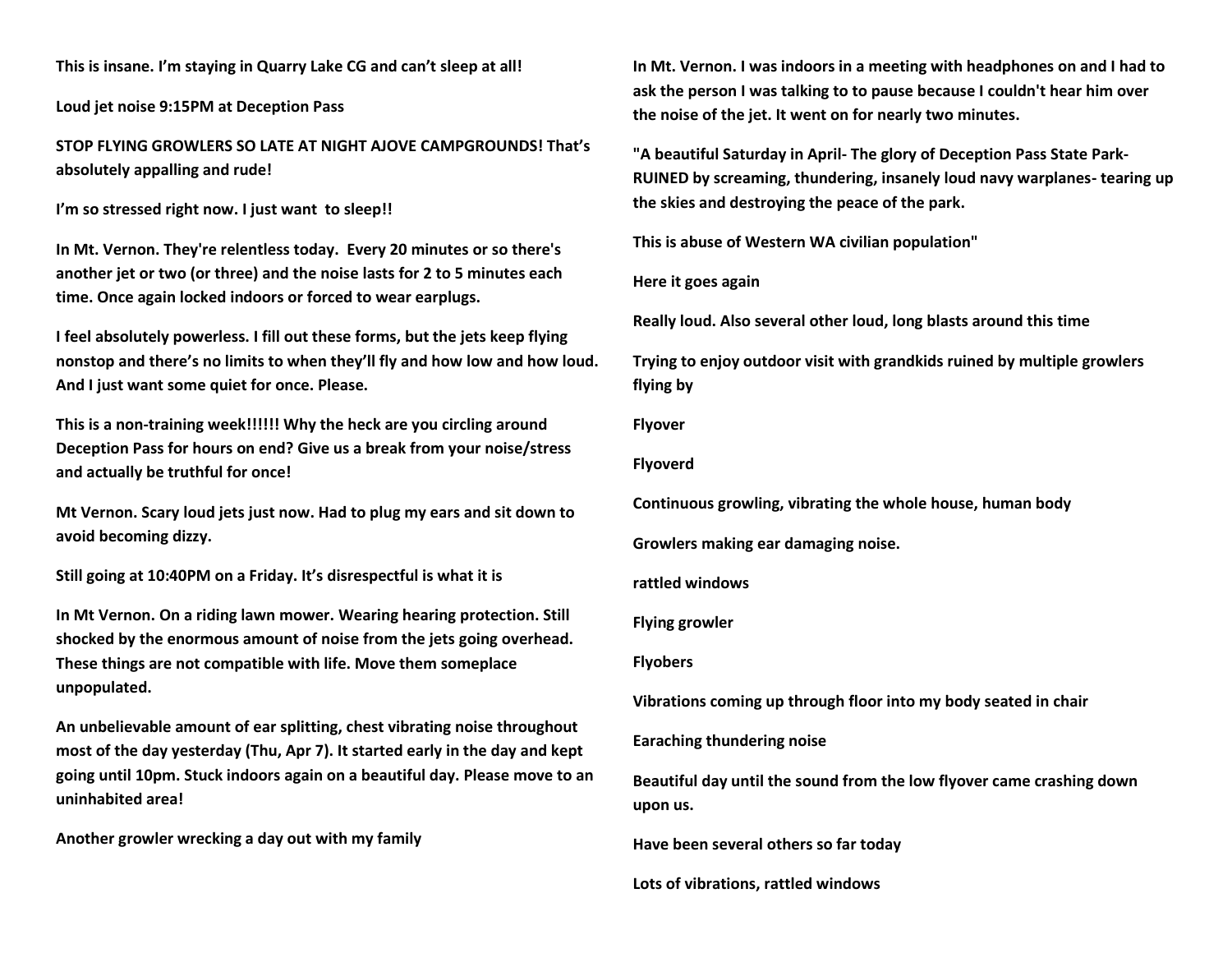**"Third flight over since arising to enjoy the tulips . Last one was dealing. Scared the kids.**

**Deep, sickening thunder SHAKING my house, navy warplanes nearly 8pm on a Tuesday, Anacortes near the ferry. Very disturbing sounds - body reacts to this as it would explosions or earthquake. Terrible. Navy abuse of civilians.** 

**Wracking, peace wrecking racket- thunder and shaking bringing sounds of war into my Anacortes home- early evening on a Monday. Navy abusing the landscape and its people.**

**Another deafening fly over while looking a tulips. Oh and another that is upsetting a child.**

**"Continues**

**When can I rest?**

**I want to be able to sleep in my home**

**Was here before the growlers**

**Chasing me away**

**Thought they were only to attack enemy not civilians especially US citizens"**

**Deafening- low loud 2nd plane in 2 minutes.**

# **Vibrated house**

**VERY low flyover of a commercial airplane, but this didn't generate nearly the noise of a Growler. I noticed the noise and was surprised at how low the plane was flying, but this didn't have the intensity of the growler noise.** 

# **Continues for a while**

**Awful metallic scraping, thunderous sounds through the windowless office room, over the ambient noise of the office- disrupting thought processes-** **passing over our Mt Vernon medical clinic for some minutes 5:30 pm. So loud and disruptive.**

**Noise continued for a while**

**Would like to be able to go to sleep. Hope the growler noise stops.**

**Goes on and on. Do I really have to send in my tax payment given we are subjected to this huge noise? Respect those who have sacrificed for our democracy. Wanting to get a small bit of quiet. This noise is unnecessary. This is an attack on our own.**

#### **Hurting my ears**

**"Oh please not like yesterday evening and well into the night**

**Not this noise again.**

**Loud jet noise, big rumbling continue. This isn't a 30 second loud noise experience but an ongoing blasting noise sound"**

**Engine run up heard on Aleck Bay**

**Flying over**

**Flying warplane**

## **Very loud flying**

**"Not sure how to accurately report this as the noise doesn't stop while report is specific to just one short segment of time.**

**You get these long loud walls of deep sound with a lighter sound not that often. Just keeps going. Quiet doesn't happen"**

**Various engine noise has been occurring and ongoing all afternoon, with multiple flight paths** 

**Huge engine run up noise rattling everything** 

**Direct flyover**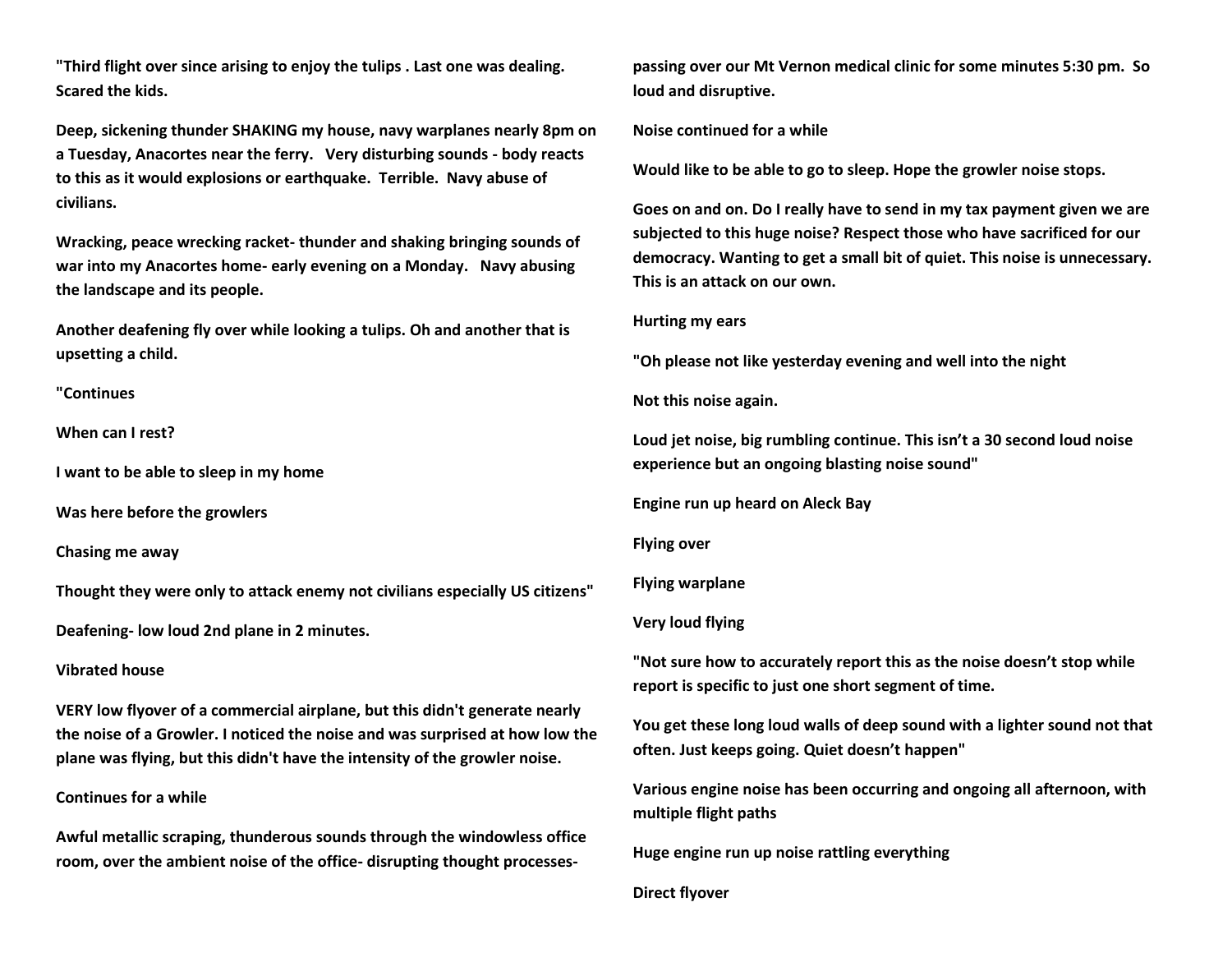**ENOUGH. Willie McCool learned to fly a space capsule using a simulator. Ths oeration is a lot of drama for little benefit and a great deal of harm. Isn't the military smarter than this?"**

**Several flying growlers. Very disturbing** 

**Disrupting sleep. Some of us work early in the morning.** 

**11:05am. 4/18 S Lopez. LOUD LOUD LOUD SCREAMING JET OVERHEAD. The noise goes on and on and on. DISRUPTIVE.**

**11:21am. 4/18. South Lopez. the skies are FILLED with jet noise. Constant roaring.** 

**About 3:45pm, I think, 4/18. South Lopez. Tremendous booming roar and vibrating wall of noise from Whidbey. Woke me up from a much needed sleep.**

**10:23am 4/18. MORE VIBRATING RUMBLING from NASWI. I am trying to concentrate on my work. The floor vibrates. The noise is loud. But I WILL REPORT THIS INVASION.**

**4:40pm. April 18, S. Lopez. Long booming roar. It went on and on and on. The air was vibrating. Jet from NASWI.**

**10:12am, April 18. S Lopez. Here we go again. Rumbling vibrating loud jet roaring from Whidbey. Vibrating noise from jet taking off, I suppose, because now it sounds like it is in the air.**

**10:20am, 4/18. AGAIN. Looks like this will be one of those days that get on our nerves as we continuously feel and hear roaring vibrations of jet activity at Whidbey. Larsen, of course, does not know the word MITIGATION anymore. He used it once.**

**10:34am 4/18. S. Lopez. The rumbling jet roaring continues. Disruptive, annoying, Jagged nerves.**

**10:38am 4/18. S Lopez. AGAIN and MORE jet noise rumbling and vibration from engine run-up and take-off from NASWI. Disgusted with legislators** 

**who lack the guts to face the degradation to this environment. They are too anxious to please Navy.**

**11:57am. 4/18 S Lopez. ANOTHER rumbling roar from NASWI. Feel the vibrations.**

**12:17pm, 4/18. S Lopez. ANOTHER RUMBLING VIBRATING ROAR FROM NASWI. I can't report all of them because I am busy. But I am trying to report most of them.**

**April 18, 10:03am. S Lopez. RUMBLING LOUD VIBRATING ROAR from Whidbey!**

**April 19. 2022 South Lopez afternoon. Out for a walk. LOUD jet noise over South Lopez. It hangs in the air.**

**SE Lopez, 29 Apr 2022, Fri: 8:10 - 10:01am Growling, shaking and screaming jets are making our region unlivable.** 

**SE LOPEZ, APR 13, 2022, Wed: 3pm - 11pm. 8 hours of near constant screaming, roaring , blasting and shaking. Our homes are not places of refuge. The Navy and Murray and Larsen have committed our region to being a WAR TRAINING ZONE. Shame!**

**3:45pm. April 14. South Lopez. LOUD LOUD JET. Noisier than the washing machine which is running right now. Not acceptable.**

**9:22am. 4/18 Loud percussive thunder from Whidbey. Southend Lopez.**

**9:39am South Lopez. April 20. ANOTHER roaring rumble from Whidbey. The Navy is at it again. Rep Larsen: Remember the word MITIGATION?**

**April 20, about 9:17am. Distracted from my Zoom call by LOUD THUNDERING roar and vibrating wall of noise from NASWI. South Lopez.**

**F\*\*\* em**

**5 Minutes of sky ripping as they crossed the straits. Flights to no where, no purpose, just noise**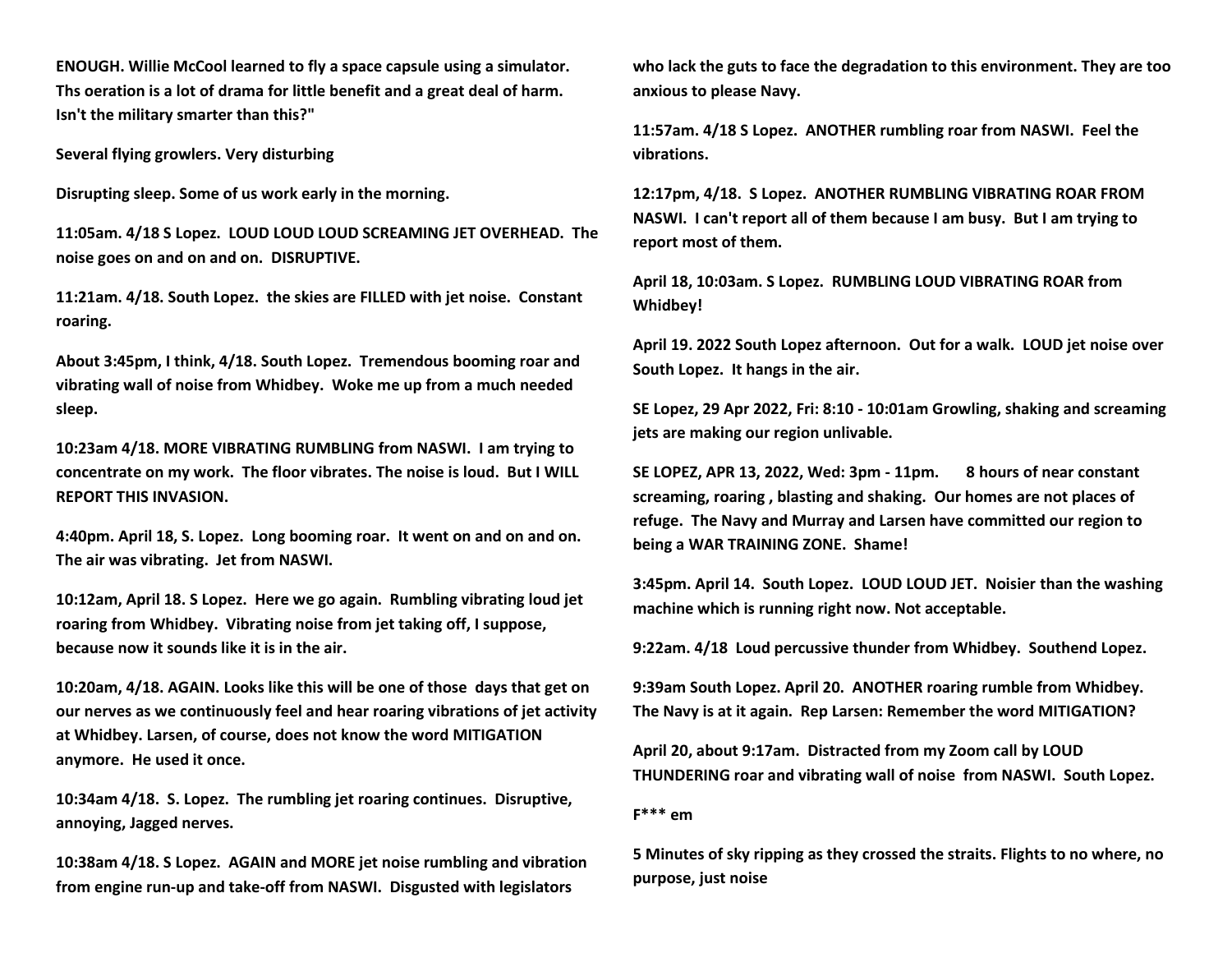## **Couldn't hear the TV**

**A little after 10:30am. April 20. S Lopez. Vibrating rumbling noise of jet activity at NASWI feels like an earthquake.**

**Around 10:35am. April 20. South Lopez. Zoom call disrupted as my attention was diverted to my home shaking from jet roar from Whidbey. Words cannot convey how much it feels like an earthquake.**

**Very low pitched engine run like noise** 

**"Extremely loud. Hurt my ears inside my house.**

**Most upsetting and disturbing."**

**Home from a hard day of work at the hospital, caring for patients - to Anacortes, with terrible, threatening sounding thunder shaking the back of my home- still going approaching 8pm. this is horrendous. Sounds like explosions.**

**Horrible deep thunder despoiled SUNDAY early evening in Anacortes- near Washington Park. Warplanes, low and loud from Oak Harbor- sounds echoing off the clouds and water, carrying for MILES. Shaking deeply, homes, people and creatures.**

**Almost 9pm and the house is shaking-low and deep. Feels awful. Navy abusing civilians in western Washington. Anacortes** 

**Awful thunderous roaring still near TEN pm on a Friday night in Anacortes, near the ferry. Horrid war sounds.**

**Almost 10 pm and navy warplanes woke me from sleep again in Anacortes. This is insane.**

**My home in Anacortes is intermittently shaking from deep, low thunder and rumbling from the south- from Whidbey navy warplanes. I can feel it in my bones and it is the antithesis of peace- invading my body like this. Thursday mid-day**

**After working really late last night, getting up really early today,am now off work and home in Anacortes. A good nap would be healthy and amazing, but my home is plagued by creepy thunder from navy warplanes- mid-day. Abuse**

**Peace wrecking warplanes- tearing up the night skies. Anacortes 10:10 pm. How is this ok day after day, night after night?**

**My house is deeply shaking and I can feel it through the floor and my bed and my body- approaching 9pm in Anacortes- just dreadful and abusive.** 

**Woken from sleep by screaming warplanes- nearly 10 pm. Need sleep to care for patients as a surgeon in the area. Us nave makes this difficult for civilians. Anacortes.**

**It sounded like an enormous explosion, like a bomb had gone off. Only the total closure or complete destruction of the occupying force can restore peace. Other people live in places where "Friday" implies respite; here only more torture and despair.**

**Some 15+ min of sinister thunder to despoil an otherwise lovely FRIDAY evening- 9:30 pm, Anacortes, near the ferry. Unconscionable impacts on civilians and other fauna and flora. Near constant war sounds here. Horrid**

**Loud over head**

#### **"Low flying growler**

**Peace wrecking racket- ongoing, now 7:30 pm, Anacortes, horrible sounds deeply shaking the south side of my house. USNavy abuse of civilian population. Does not belong over civilians- constant like this.**

#### **Landing gear down"**

**11:52pm is a bit late for Growler fly overs over populated areas, don't you think?**

**I'm proud to hate the military.**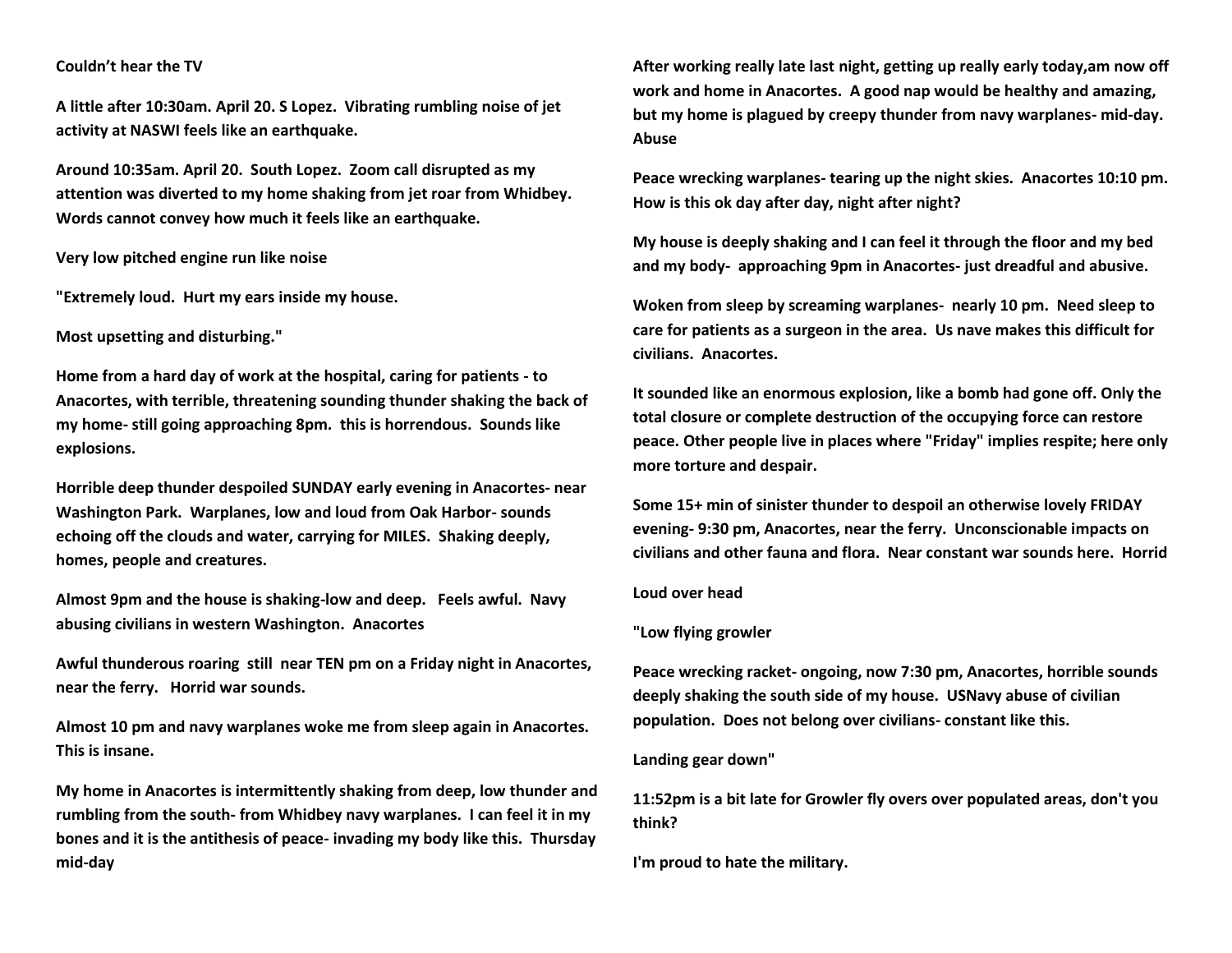**I was sound asleep and was startingly awoken by the sound of your growler. I had to find my way upstairs, still in a sleep state, to report this. This is not good for my health!**

**This was one of the LOUDEST flyovers I've heard. Every bone in my body was rattling from the sound and vibration. My heart felt like it would come out of my chest. This is not healthy for a person!** 

**YOU WOKE ME UP! Aren't you tired too? Go away.**

**Low flying growler aircraft with gear down** 

**Multiple low flying growler aircraft** 

**Low flying 737 military jet**

**Low flying growler aircraft** 

**Low flying growler aircraft with gear down** 

**Low flying growler aircraft** 

**Annoying GROWLER NOISE ove my home.**

**It is scary to hear low Growlers at night! They make me sad because war is such a waste of human energy and terrible for the people and the earth where they are waged.**

**Disrupts reading, talking on phone and thinking.**

**Lots of growler noise today. Seemed like patterns were different…more directly over or near Olga/Doe Bay. Trying to watch NBA playoffs, but noise is disrupting and distracting.**

**Military Helicopter buzzed the house**

**Roaring at various times throughout the morning. At times enough roaring to shake the windows. Hideous, harmful , stress inducing noise.** 

**10:30 at night and noise blasts rolling over the citizens below** 

**Direct fly over**

**Go back to where you came from.** 

**Growlers flying low and loud disrupting life below** 

**Growlers making more noise than I could ever imagine. Who decided to put so many of these in a residential area? El centro naval base seems like obvious remote location for these noisy jets to do their training.**

**Hurts ears outdoors. One wave after another all morning**

**"It is going on 10 pm and the horrific noise over our home in town if coupeville right by the hospital is not allowing me to get any rest or sleep i need before my work tomorrow!** 

**Please stop flying over our houses in town!!!"**

**Leave us in peace.** 

**Another fly over in Olga.** 

**"Another fly over in Olga.** 

**Loud fly over**

**Loud fly over**

**Multiple planes direct flyovers. Low and loud in every direction**

**NAS Whidbey, Stop destroying the quality of life when I live and my ability to access my property!**

**One of the loudest rolling shaking blasts ever**

**Still blasting us after midnight**

**The Navy's noise modeling is based on modeling and a way to lie with statistics rather than experiential verification. The NAS Whidbey Captain needs to test the Navy's noise modeling by him sleeping for a month on a camp cot at the end of the OLF.**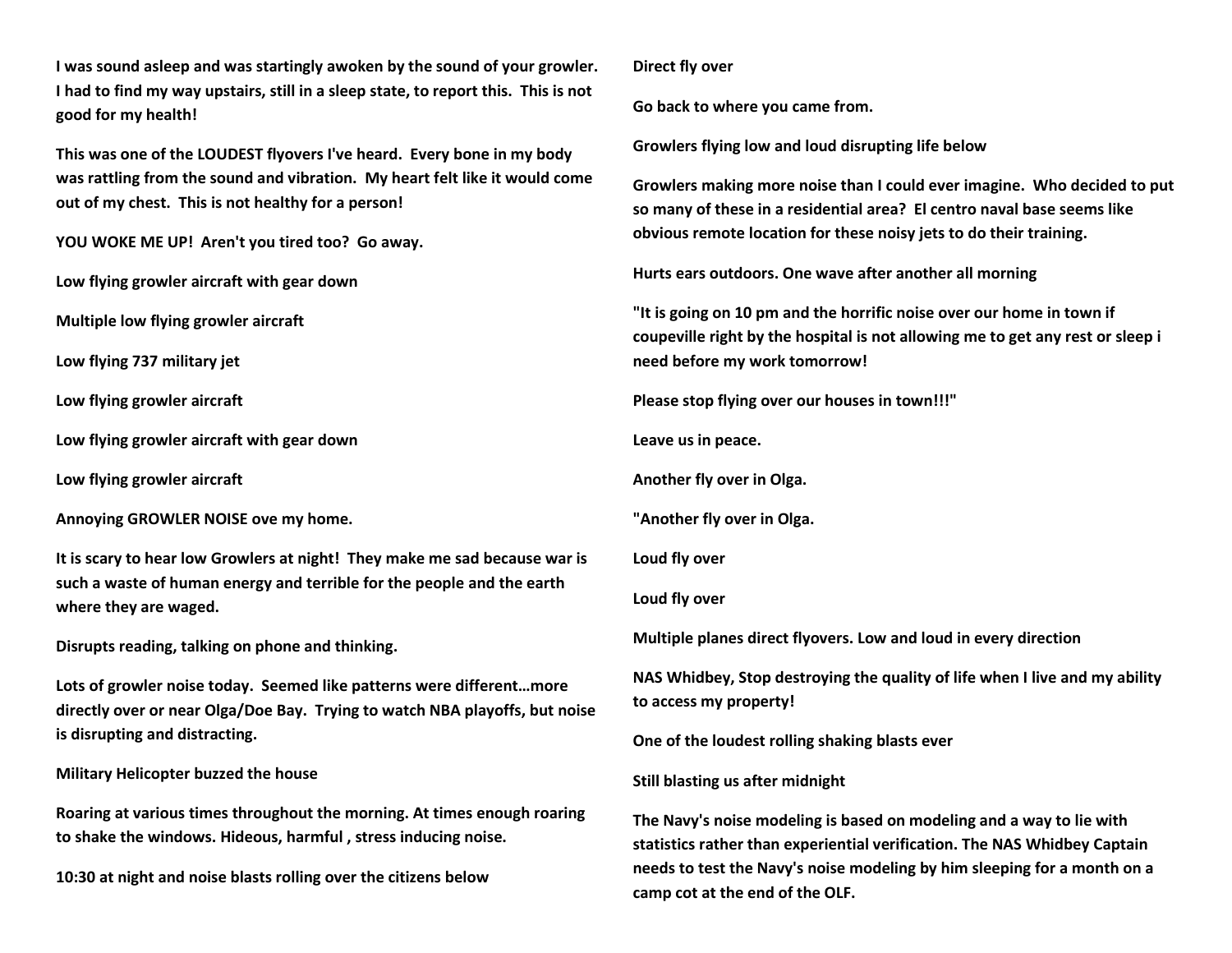**The noise started at 8:20 am this morning… it's now 10:30 pm and the growlers continue their noise.** 

**"This noise level is not acceptable. It is a loud rumble when I am trying to get to sleep.**

**You are affecting the quality of my life and my home!"**

**Tsunami of sound all morning**

**You are affecting my sleep. Please go to another place.**

**Consistent rumbling disrupting our serenity.**

**Thundering over head while driving ro the store.**

**A beautiful spring morning ruined by horrible, painful noise from growlers.**

**Horrible ongoing roaring that hurts our eardrums and ruins all sense of calm in the area. The roaring from growlers is a horrible, destructive, pernicious noise.** 

**Roaring yesterday, roaring today. Roaring growlers utterly destroy the acoustic environment, destroy all sense of calm and well being.** 

## **Rumbles all night**

**Super loud and slow overhead on the north end of Lopez Island. As it is today, often when there is low cloud cover, the noisy jets fly very low over our house. I don't think this was a growler - some other slow very loud military plane.**

**Low rumble of approaching jet this morning.** 

**There's another jet disturbing the peace.** 

**May have been a different type of jet, but was extremely loud. I had never heard military jets this late at night before.**

**Again another navy jet over Coupeville, booming , thunderous and inescapable noise smashing our peace in Coupeville** 

**Another growler jet flying over Coupeville, distressing and totally annoying**

**Another navy jet destroying the peace in Coupeville** 

**Coupeville, jet after jet after jet after jet after jet, smashing our peace and quiet to oblivion, it's appalling** 

**High and loud over the town of Coupeville smashing our peaceful lives** 

**Loud growler jet over Coupeville, vibration and rumbling through our home. Get lost navy**

**Low and loud over Coupeville again, thanks navy for making our lives miserable** 

**We are absolutely sick to death of hearing growler jet noise in Coupeville, the navy is committing a criminal offense against the citizens of this town.** 

**Coupeville 98239**

**Forks - circling started late morning and continues, right overhead, right circles nonstop! Grrr.**

**Low flying growler aircraft** 

**Low flying growler aircraft** 

**Forks - nonstop overhead circling continues. Wearing on my soul as it destroys my peace. Working in my garden is a constant reminder of war zones across the world, especially Ukraine. I pray for peace, an end to Growler noise and freedom from anxiety**

**Forks - Thunderingly loud. Clap hands over my ears loud. Vibration too and felt in the chest. Pruning peacefully and totally annoyed. Circled like that two more times.**